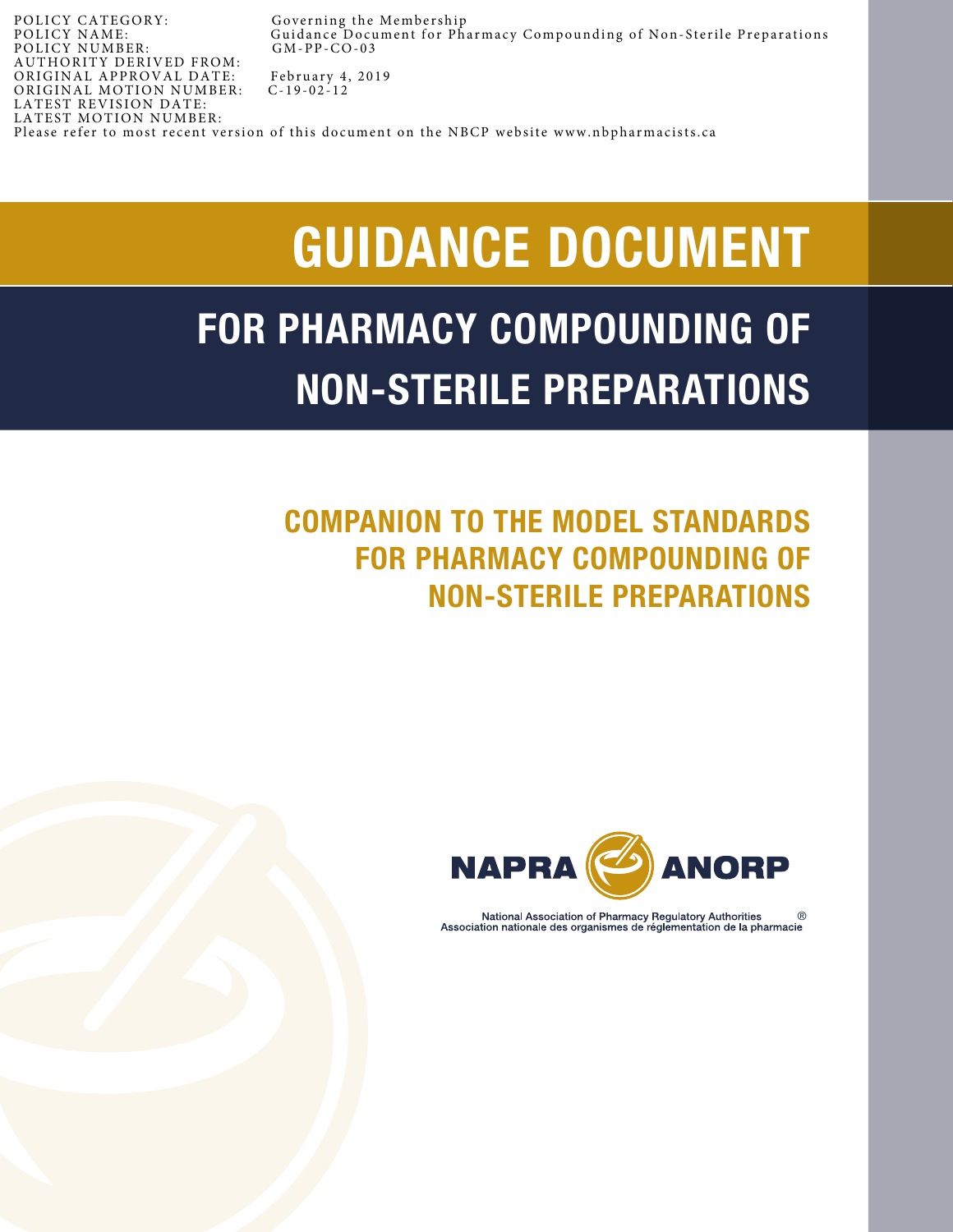Guidance Document for Pharmacy Compounding of Non-sterile Preparations *—* Companion to the Model Standards for Pharmacy Compounding of Non-sterile Preparations

*Approved by the National Association of Pharmacy Regulatory Authorities' (NAPRA) Board of Directors November 2017, published March 2018. Revision June 2018.*

Adapted with permission from "Préparations magistrales non stériles en pharmacie *—* Norme 2012.01", Ordre des pharmaciens du Québec, 2012

© National Association of Pharmacy Regulatory Authorities, 2018.

All rights reserved. No part of this document may be reproduced in any form by any photographic, electronic, mechanical or other means, or used in any information storage and retrieval system, without the written permission of the author.

The National Association of Pharmacy Regulatory Authorities (NAPRA) 130 Albert Street, Suite 1800, Ottawa, ON K1P 5G4 E-mail: [info@napra.ca](mailto:info%40napra.ca?subject=) | Telephone: 613-569-9658 | Fax: 613-569-9659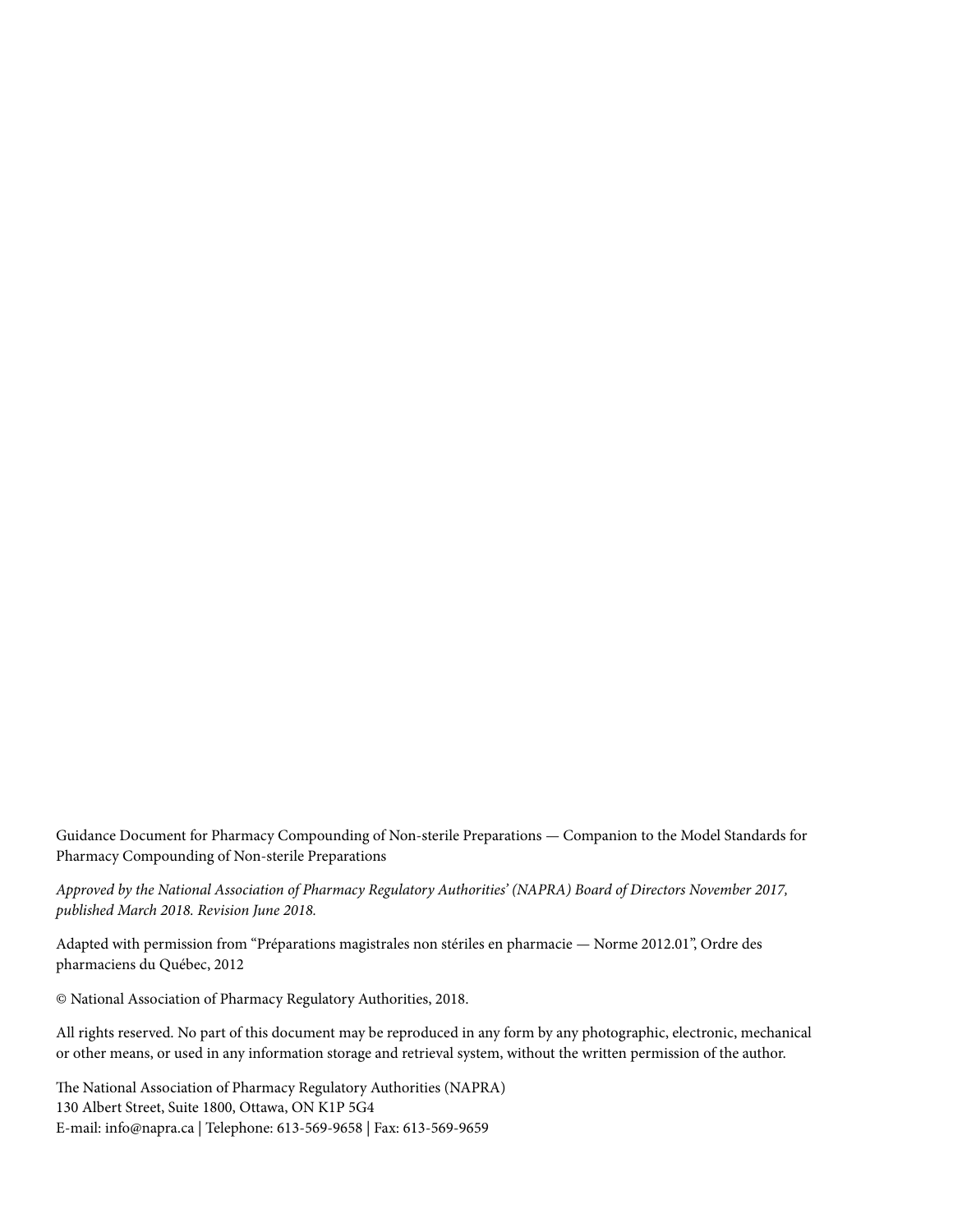## ACKNOWLEDGEMENTS

The National Association of Pharmacy Regulatory Authorities (NAPRA) would like to first thank one of its members, the Ordre des pharmaciens du Québec, for having made possible the adaptation of its document entitled "Préparations magistrales non stériles en pharmacie – Norme 2012.01" to create this national document, "Model Standards for Pharmacy Compounding of Non-sterile Preparations," and the accompanying "Guidance Document for Pharmacy Compounding of Non-sterile Preparations."

In addition, NAPRA would like to thank the members of the National Advisory Committee on Pharmacy Practice for their continued diligence in the development of these documents.

Craig Connolly, Chair - Nova Scotia College of Pharmacists Anjli Acharya - Alberta College of Pharmacists Guylaine Bertrand/Annie Boulanger - Ordre des pharmaciens du Québec Heather Christ - New Brunswick College of Pharmacists Dale Cooney/Jennifer Mosher - Alberta College of Pharmacists Jeanne Eriksen - Saskatchewan College of Pharmacy Professionals Melanie Healey - Newfoundland and Labrador Pharmacy Board Suzanne Solven/David Pavan - College of Pharmacists of British Columbia Anne Resnick - Ontario College of Pharmacists Sue Sampson - Nova Scotia College of Pharmacists Michelle Wyand - Prince Edward Island College of Pharmacists Todd Mereniuk/Jill Hardy - College of Pharmacists of Manitoba

NAPRA also acknowledges, with thanks, the support and technical contribution of Della Croteau (consultant) in the preparation of these documents.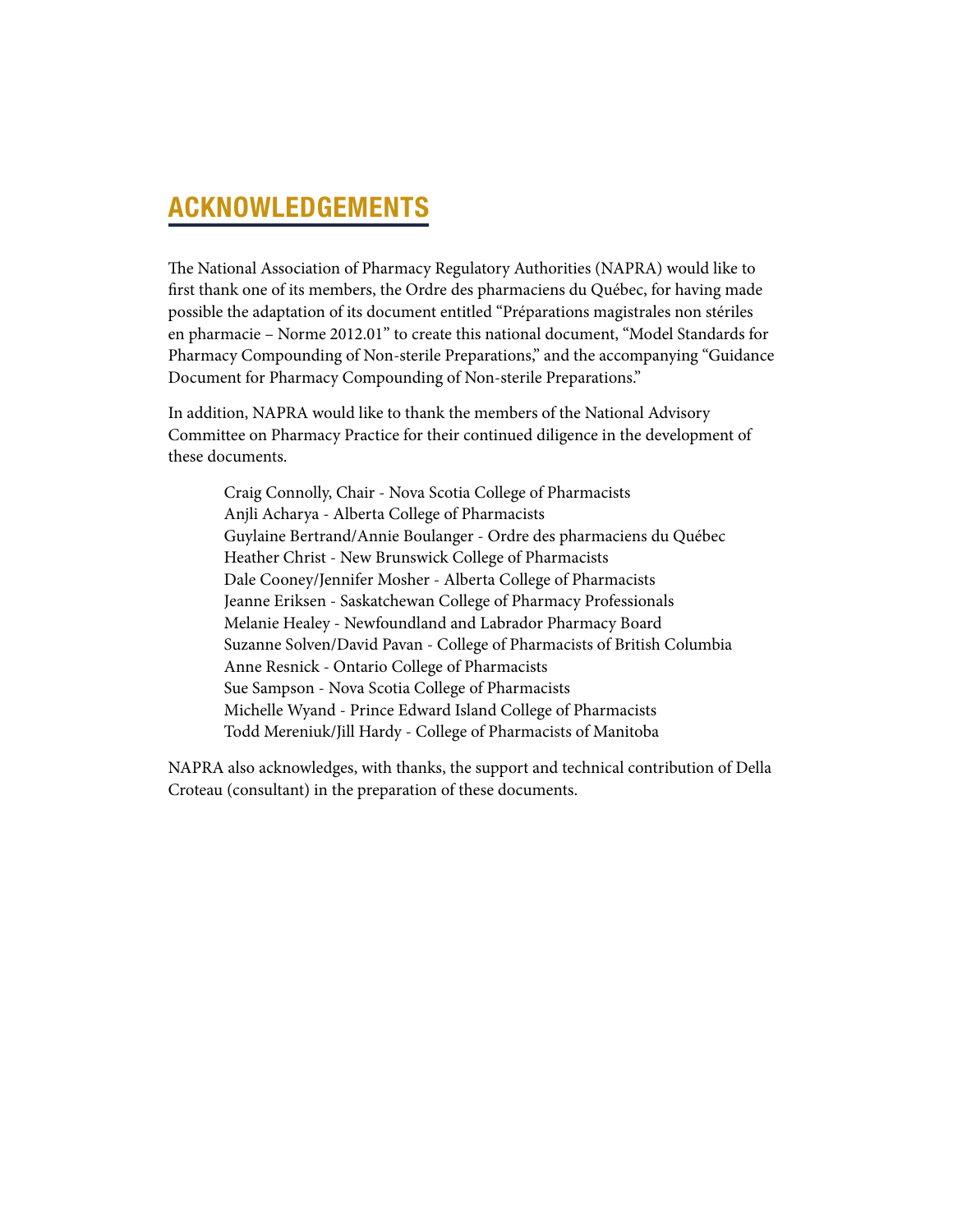# **CONTENTS**

| 1. | <b>INTRODUCTION</b> |                   |                                                                                    | 3        |
|----|---------------------|-------------------|------------------------------------------------------------------------------------|----------|
| 2. |                     | <b>OBJECTIVES</b> |                                                                                    | 4        |
|    | 2.1                 |                   | General guidance on whether to compound a preparation                              | 4        |
| 3. |                     |                   | <b>REGULATORY FRAMEWORK</b>                                                        | 5        |
|    | 3.1                 |                   | General guideline on compounding and manufacturing activities                      | 5        |
| 4. |                     |                   | ASSESSING RISK FOR COMPOUNDING NON-STERILE PRODUCTS                                | 7        |
|    | 4.1                 |                   | Some factors to consider in risk assessment                                        | 7        |
|    | 4.2                 |                   | Decision algorithm for risk assessment                                             | 8        |
|    | 4.3                 |                   | References for assessing risk                                                      | 9        |
| 5. |                     |                   | REQUIREMENTS FOR ALL LEVELS OF NON-STERILE COMPOUNDING ACTIVITIES                  | 11       |
|    | 5.1                 | 5.1.1             | Compounding personnel                                                              | 11<br>11 |
|    |                     | 5.1.2             | Pharmacy manager or pharmacy department head<br>Non-sterile compounding supervisor | 11       |
|    |                     | 5.1.3             | Regulated pharmacy personnel                                                       | 12       |
|    |                     | 5.1.4             | Non-regulated pharmacy personnel                                                   | 13       |
|    | 5.2                 |                   | Training and skills assessment                                                     | 13       |
|    |                     | 5.2.1             | Training of compounding personnel                                                  | 13       |
|    |                     | 5.2.2             | Knowledge required for cleaning personnel                                          | 16       |
|    | 5.3                 |                   | Policies and procedures                                                            | 16       |
|    |                     | 5.3.1             | Examples of policies and procedures                                                | 17       |
|    |                     | 5.3.2             | Template for developing a procedure                                                | 18       |
|    | 5.4                 | 5.4.1             | Facilities and equipment<br>Facilities for non-sterile compounding                 | 20<br>20 |
|    |                     | 5.4.2             | Equipment for non-sterile compounding                                              | 22       |
| 6. |                     |                   | PRODUCT AND PREPARATION REQUIREMENTS                                               | 23       |
|    | 6.1                 |                   | Beyond-use date and dating methods                                                 | 23       |
|    |                     | 6.1.1             | General guidelines for assigning beyond-use dates                                  | 23       |
|    | 6.2                 |                   | <b>Master Formulation Record</b>                                                   | 24       |
|    |                     | 6.2.1             | Template for a Master Formulation Record                                           | 25       |
|    | 6.3                 |                   | Ingredients used for non-sterile compounding - quality and storage                 | 27       |
|    |                     | 6.3.1             | Selection of ingredients                                                           | 27       |
|    |                     | 6.3.2<br>6.3.3    | Sources of ingredients                                                             | 28<br>28 |
|    |                     | 6.3.4             | Quality of ingredients<br>Safety data sheets                                       | 29       |
|    |                     | 6.3.5             | Storage                                                                            | 29       |
|    | 6.4                 |                   | Compounding record                                                                 | 29       |
|    | 6.5                 |                   | Conduct of personnel in compounding areas                                          | 30       |
|    | 6.6                 |                   | Verification of final compounded non-sterile preparations                          | 30       |
|    | 6.7                 |                   | Labelling and packaging                                                            | 31       |
|    |                     | 6.7.1             | Labelling policy                                                                   | 31       |
|    |                     | 6.7.2             | Label and supplementary label                                                      | 31       |
|    |                     | 6.7.3             | Packaging process and procedure                                                    | 32       |
|    | 6.8                 | Storage           |                                                                                    | 32       |
|    |                     | 6.8.1             | Temperatures for different types of storage                                        | 32       |
|    | 6.9                 |                   | Transport and delivery of compounded non-sterile preparations                      | 33       |

1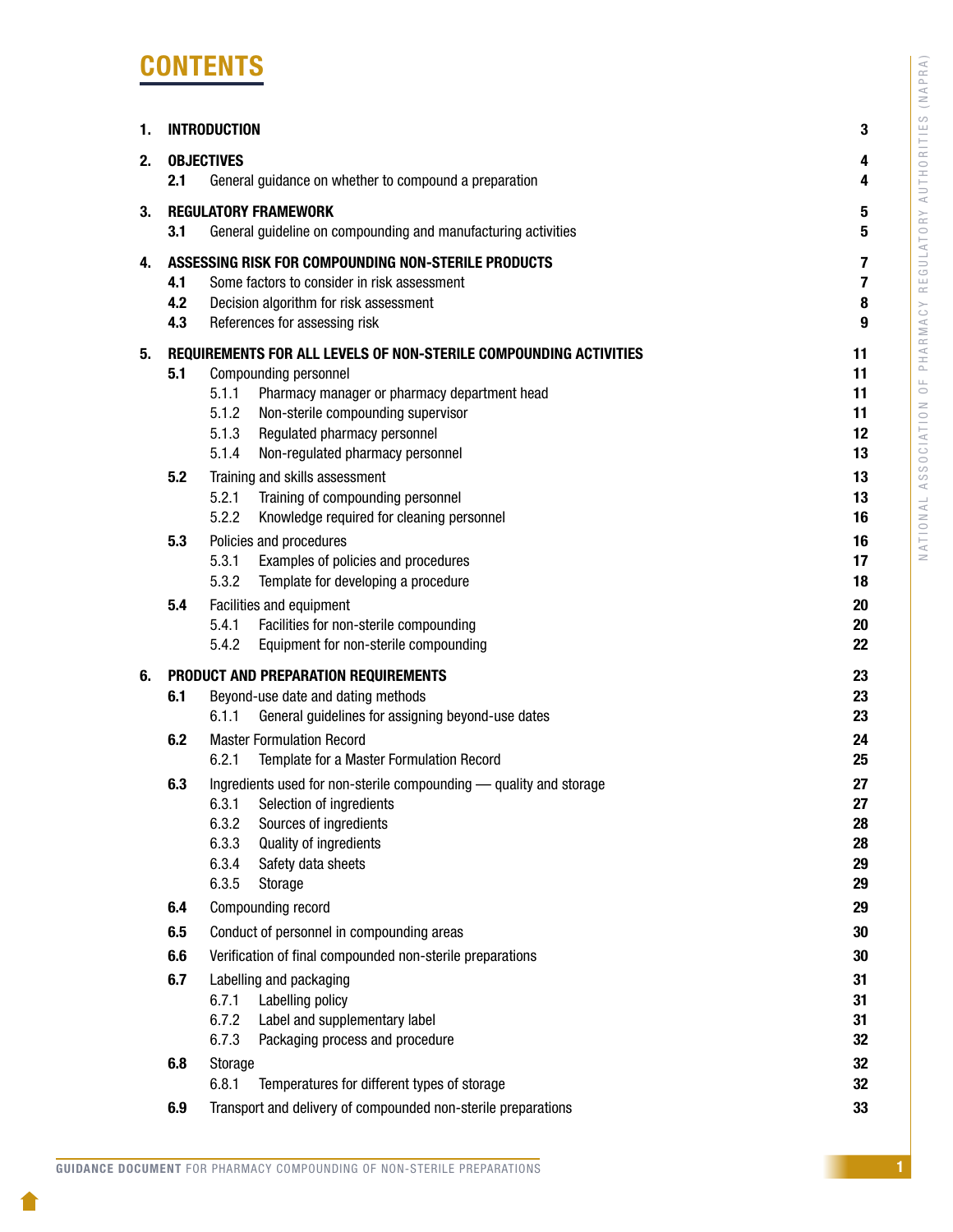|    | 6.10                                                        | <b>Product recalls</b> |                                                                                                                                                         | 33       |
|----|-------------------------------------------------------------|------------------------|---------------------------------------------------------------------------------------------------------------------------------------------------------|----------|
|    | 6.11                                                        |                        | Incident and accident management                                                                                                                        | 34       |
|    |                                                             |                        | 6.11.1 Example of a template for incident/accident reporting and follow-up form                                                                         | 34       |
| 7. | <b>QUALITY ASSURANCE</b>                                    |                        |                                                                                                                                                         |          |
|    | 7.1                                                         |                        | Program content                                                                                                                                         | 36       |
|    | 7.2                                                         |                        | Quality assurance of equipment and compounding areas                                                                                                    | 36       |
|    |                                                             | 7.2.1                  | Certification                                                                                                                                           | 36       |
|    |                                                             | 7.2.2                  | Temperature readings                                                                                                                                    | 36       |
|    | 7.3                                                         |                        | Quality assurance of personnel                                                                                                                          | 37       |
|    | 7.4                                                         |                        | Quality assurance related to processes and procedures                                                                                                   | 37       |
|    | 7.5                                                         |                        | Documentation of quality control activities                                                                                                             | 37       |
|    | 7.6                                                         |                        | Example of components of a quality assurance program                                                                                                    | 37       |
| 8. |                                                             |                        | <b>LEVELS OF REQUIREMENTS</b>                                                                                                                           | 40       |
|    | 8.1                                                         | Level A                |                                                                                                                                                         | 40       |
|    | 8.2                                                         | Level B                |                                                                                                                                                         | 41       |
|    | 8.3                                                         | Level C                |                                                                                                                                                         | 41       |
|    | 8.4                                                         |                        | Summary of requirements for compounded non-sterile preparations                                                                                         | 43       |
| 9. |                                                             |                        | <b>REQUIREMENTS FOR HAZARDOUS PREPARATIONS</b>                                                                                                          | 44       |
|    | 9.1                                                         |                        | Facilities for handling hazardous products (Level C requirements)                                                                                       | 44       |
|    |                                                             | 9.1.1                  | Compounding rooms                                                                                                                                       | 45       |
|    |                                                             | 9.1.2                  | Heating, ventilation and air conditioning system for controlled rooms                                                                                   | 45       |
|    |                                                             | 9.1.3<br>9.1.4         | Windows and other openings<br>Area for unpacking hazardous products                                                                                     | 45<br>45 |
|    |                                                             | 9.1.5                  | Area for storing hazardous products                                                                                                                     | 47       |
|    |                                                             | 9.1.6                  | Signage                                                                                                                                                 | 47       |
|    | 9.2                                                         |                        | Equipment for handling hazardous products                                                                                                               | 47       |
|    |                                                             | 9.2.1                  | Containment primary engineering control                                                                                                                 | 47       |
|    |                                                             | 9.2.2                  | Other instruments, devices and accessories related to the compounding of hazardous<br>non-sterile preparations                                          | 49       |
|    |                                                             | 9.2.3                  | Personal protective equipment                                                                                                                           | 49       |
|    | 9.3                                                         |                        | Deactivating, decontaminating and cleaning in areas reserved for the compounding of hazardous non-sterile                                               |          |
|    |                                                             | preparations           |                                                                                                                                                         | 51       |
|    |                                                             | 9.3.1                  | Garbing of cleaning personnel                                                                                                                           | 51       |
|    |                                                             | 9.3.2<br>9.3.3         | Surface deactivation, decontamination and cleaning<br>Surface deactivation, decontamination and cleaning of the containment primary engineering control | 51<br>52 |
|    | 9.4                                                         |                        | Incident and accident management                                                                                                                        | 52       |
|    |                                                             | 9.4.1                  | Accidental exposure                                                                                                                                     | 52       |
|    |                                                             | 9.4.2                  | <b>Spills</b>                                                                                                                                           | 52       |
|    |                                                             | 9.4.3                  | Documentation for incidents and accidents                                                                                                               | 53       |
|    | 9.5                                                         |                        | Hazardous waste management (see standard for cross reference)                                                                                           | 53       |
|    | 9.6                                                         |                        | Verification of controlled rooms and the containment primary engineering control                                                                        | 54       |
|    |                                                             | 9.6.1                  | Certification                                                                                                                                           | 54       |
|    |                                                             | 9.6.2<br>9.6.3         | Certificate provided by manufacturer (in factory)<br>Environmental verification                                                                         | 54<br>54 |
|    |                                                             | 9.6.4                  | Documentation                                                                                                                                           | 55       |
|    |                                                             |                        | 10. GLOSSARY OF TERMS (WITH ABBREVIATIONS)                                                                                                              | 56       |
|    |                                                             |                        |                                                                                                                                                         |          |
|    | 11. LIST OF DIAGRAMS, TABLES, CHECKLIST AND TEMPLATES<br>58 |                        |                                                                                                                                                         |          |
|    | 12. BIBLIOGRAPHY<br>59                                      |                        |                                                                                                                                                         |          |

1.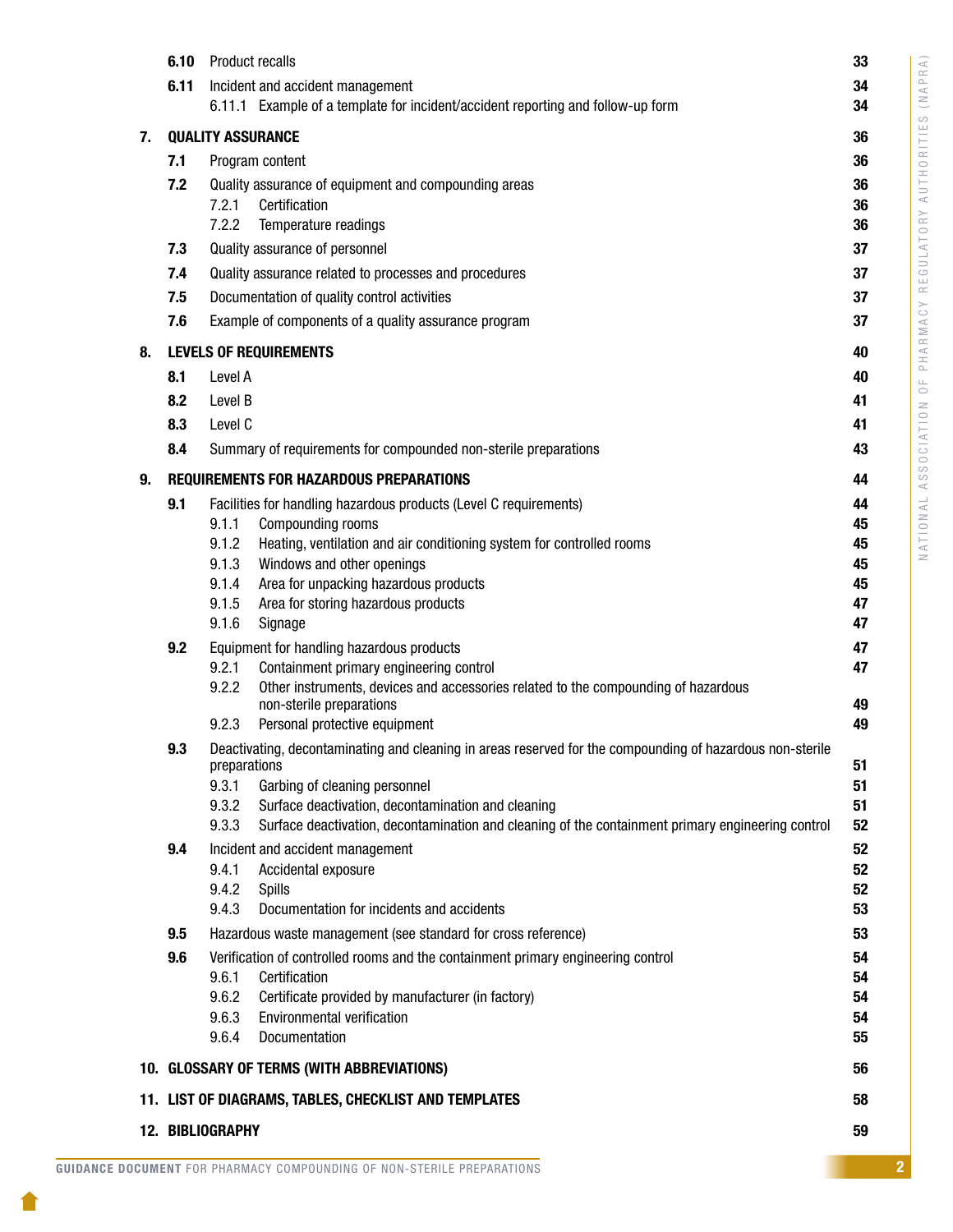# <span id="page-5-0"></span>1. INTRODUCTION

The "Guidelines to Pharmacy Compounding" published by the National Association of Pharmacy Regulatory Authorities (NAPRA) in October 2006 have recently been reviewed, a process that has resulted in a new set of documents: the Model Standards for Pharmacy Compounding of Non-hazardous Sterile Preparations<sup>1</sup>, the Model Standards for Pharmacy Compounding of Hazardous Sterile Preparations<sup>2</sup>, and the Model Standards for Pharmacy Compounding of Non-sterile Preparations with its accompanying document, the Guidance Document for Pharmacy Compounding of Non-sterile Preparations (referred to hereafter as the Guidance Document).

The NAPRA Model Standards for Pharmacy Compounding of Non-sterile Preparations and this accompanying Guidance Document have been adapted from standards originally developed by the Ordre des pharmaciens du Québec, which are in turn based on *General chapter <795>* of the United States Pharmacopeia – National Formulary (USP–NF) in effect in the United States since 2004. Their preparation was led by the NAPRA National Advisory Committee on Pharmacy Practice and involved extensive consultation with experts and stakeholders. The Model Standards and this Guidance Document are intended to ensure the safety of both patients and the personnel involved in compounding non-sterile drugs.

This Guidance Document has been developed to provide direction on and assistance with implementation of the new Model Standards. Individual pharmacies should review their own compounding practices to determine which standards apply. This Guidance Document can then be consulted for more details on how the standards can be achieved. The requirements of the applicable pharmacy regulatory authorities must also be consulted.

<sup>1</sup> National Association of Pharmacy Regulatory Authorities (NAPRA). *Model standards for pharmacy compounding of non-hazardous sterile preparations.* Ottawa, ON: NAPRA; 2015. Available from: http://napra.ca/general-practice-resources/model-standards-pharmacy-compounding-non-hazardous-sterile-preparations

<sup>2</sup> National Association of Pharmacy Regulatory Authorities (NAPRA). *Model standards for pharmacy compounding of hazardous sterile preparations*. Ottawa, ON: NAPRA; 2016. Available from: http://napra.ca/general-practice-resources/model-standards-pharmacy-compounding-hazardous-sterile-preparations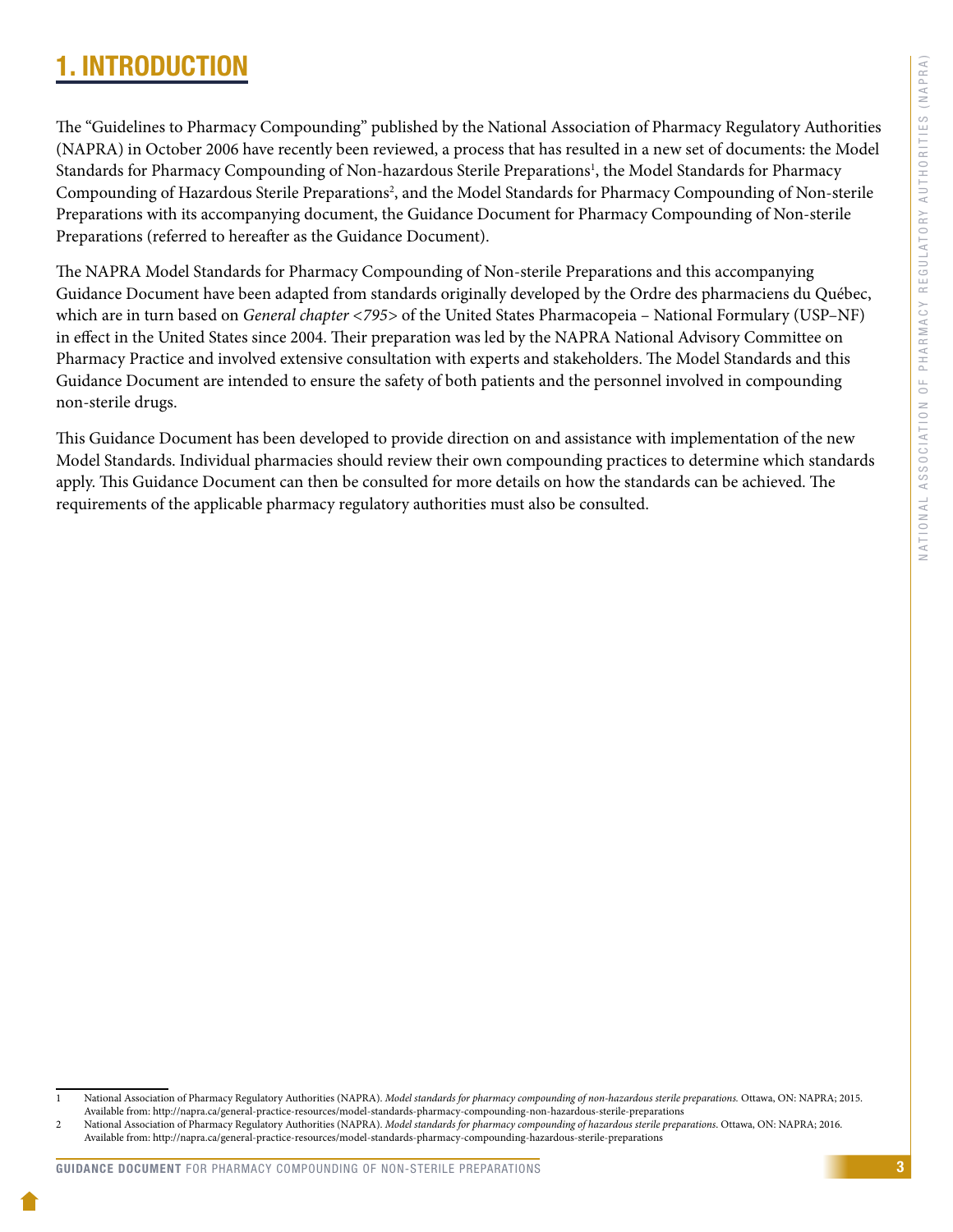# <span id="page-6-0"></span>2. OBJECTIV

The aim of this Guidance Document is to support implementation of the corresponding Model Standards and to provide pharmacists and pharmacy technicians who compound non-sterile preparations with the details necessary to evaluate their practice, develop service-related procedures and implement appropriate quality controls for both patients and compounding personnel, with a view to guaranteeing the overall quality and safety of non-sterile preparations. The use of other technologies, techniques, materials and procedures may be acceptable, if they have been proven to be equivalent or superior to those described in this Guidance Document.

This Guidance Document should be used in conjunction with the Model Standards for Pharmacy Compounding of Non-sterile Preparations, as well as NAPRA's Model Standards of Practice for Canadian Pharmacists and Pharmacy Technicians<sup>3, 4</sup> and other policies and guidelines that may be in place in provincial/territorial jurisdictions.

As for all prescriptions, it is expected that a pharmacist will review the prescription for each non-sterile preparation and use personal expertise to determine whether the compounded prescription is appropriate for the particular patient.

In addition, the pharmacist and/or pharmacy technician who is designated as the compounding supervisor must determine whether the appropriate knowledge and resources to develop the formulation and/or the appropriate equipment and competency to compound the preparation are available. Section 2.1, below, lists questions that may be helpful in making this determination. Once a determination has been made that it is appropriate to compound the preparation, the Model Standards must be applied.

### 2.1 General guidance on whether to compound a preparation

- Are the active ingredients already available in a manufactured product?
- Do you have a referenced formulation?
- Do you have the beyond-use date (BUD) and relevant stability data?
- Do you have a dedicated space for compounding that is clean and uncluttered?
- Do you have the appropriate equipment and ingredients to make the compounded preparation?
- Are your pharmacy personnel competent to perform compounding of the preparation?
- Can your pharmacy personnel compound the preparation without interruption?
- Should you refer this compounded preparation to another pharmacy with appropriate facilities, equipment and expertise?

<sup>3</sup> National Association of Pharmacy Regulatory Authorities (NAPRA). *Model standards of practice for Canadian pharmacists.* Ottawa, ON: NAPRA; 2009. Available from: [http://napra.ca/](http://napra.ca/pharmacists/model-standards-practice-canadian-pharmacists) [pharmacists/model-standards-practice-canadian-pharmacists](http://napra.ca/pharmacists/model-standards-practice-canadian-pharmacists)

<sup>4</sup> National Association of Pharmacy Regulatory Authorities (NAPRA). *Model standards of practice for Canadian pharmacy technicians.* Ottawa, ON: NAPRA; 2011. Available from: http:// napra.ca/pharmacy-technicians/model-standards-practice-canadian-pharmacy-technicians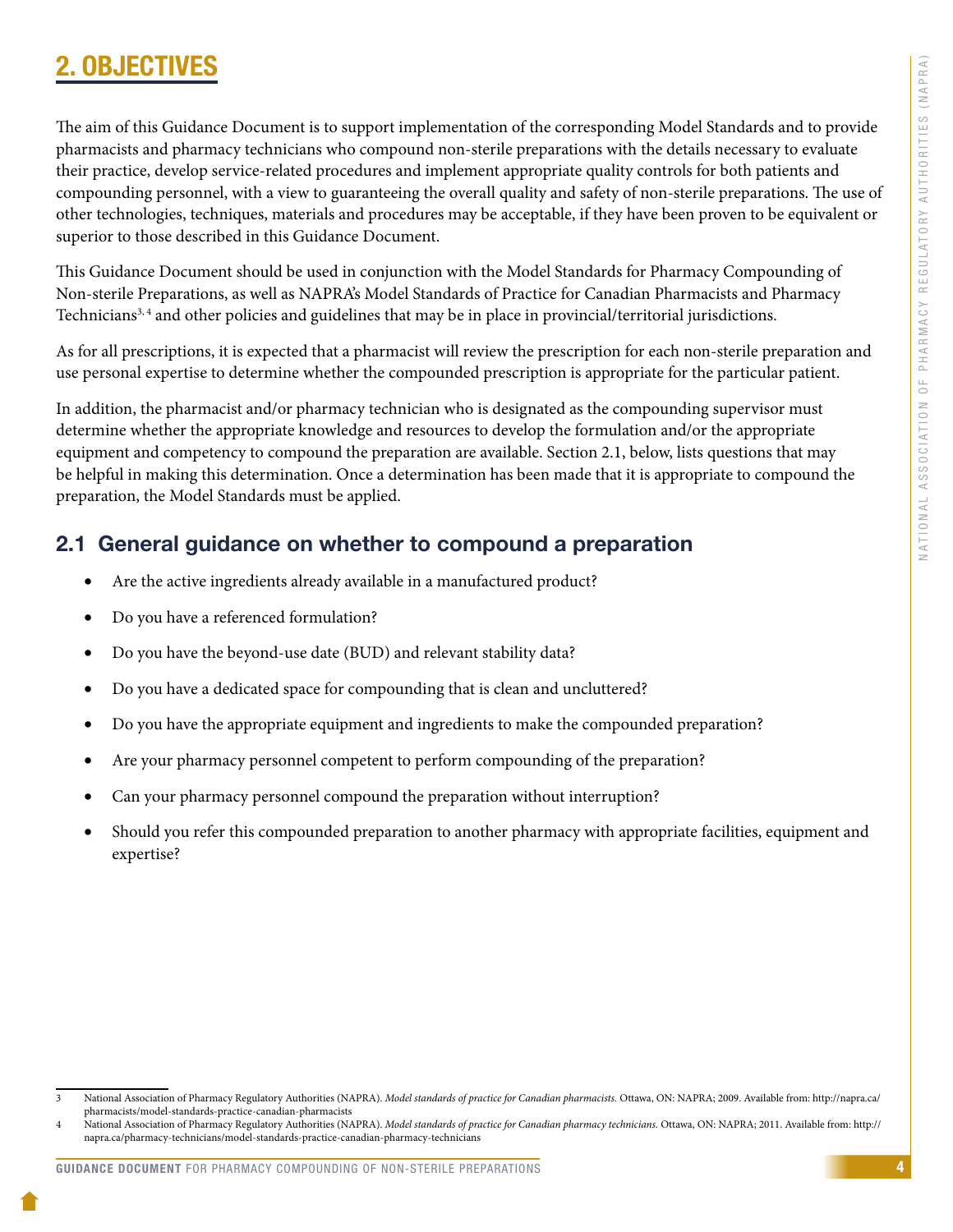# <span id="page-7-0"></span>3. REGULATORY FRAMEWORK

Although compounded non-sterile preparations are sometimes prepared by other healthcare professionals, including nurses, physicians and veterinarians, the majority of non-sterile compounding is performed by pharmacy personnel under the supervision or direction of pharmacists. Although the Model Standards and this Guidance Document could serve as best practices for other healthcare practitioners, they pertain specifically to compounding by pharmacy personnel for human or animal use<sup>5</sup> in all pharmacy settings where non-sterile preparations are compounded.

In January 2009, Health Canada developed its "Policy on Manufacturing and Compounding Drug Products in Canada"6 . It is expected that this Health Canada policy will be followed, along with the Model Standards. Compounding must always be carried out within a patient–healthcare professional relationship or, in the case of a compounded veterinary product, within a veterinarian–client–patient relationship. In the absence of a patient-specific prescription, and with a prescriber's order for office use, compounders may prepare a compounded product at an appropriate scale, time or frequency to ensure it is being used within a patient–healthcare professional relationship. Compounders may also prepare batches of compounded product in limited quantities in anticipation of future prescriptions. Requests to compound preparations in bulk quantities for distribution or sale outside a patient–healthcare professional relationship generally fall into the realm of manufacturing and are thus outside the jurisdiction of pharmacies. The chart below provides general guidelines on differentiating between compounding and manufacturing activities.

### 3.1 General guideline on compounding and manufacturing activities<sup>7</sup>

- 1) Is there a demonstrated patient–healthcare professional relationship?
	- Compounding Yes
	- Manufacturing No
- 2) Is there third-party reselling of the product outside of a patient–healthcare professional relationship?
	- Compounding No
	- Manufacturing Yes
- 3) Is the activity regulated, and the facility possibly inspected, by the province/territory?
	- Compounding Yes
	- Manufacturing No
- 4) If the product is being compounded in anticipation of a prescription, is the amount consistent with the history of prescriptions received?
	- Compounding Yes
	- Manufacturing No
- 5) Is a large quantity of the product produced on a regular basis?
	- Compounding No
	- Manufacturing Yes

<sup>5</sup> Canadian Veterinary Medical Association (CVMA). *Guidelines for the legitimate use of compounded drugs in veterinary practice.* Ottawa, ON: CVMA; 2006. The CVMA guidelines state that the veterinarian is responsible for the safety and efficacy of the prescribed drug and for establishing adequate withdrawal times to avoid residues when the drug is used in animals intended for consumption.

<sup>6</sup> Health Canada, Health Products and Food Branch Inspectorate. *Policy on manufacturing and compounding drug products in Canada* (*POL-0051)*. Ottawa, ON: Health Canada; 2009. Available from: http://www.hc-sc.gc.ca/dhp-mps/compli-conform/gmp-bpf/docs/pol\_0051-eng.php

<sup>7</sup> Health Canada, Health Products and Food Branch Inspectorate. *Policy on manufacturing and compounding drug products in Canada (POL-0051).* Ottawa, ON: Health Canada; 2009. Available from: http://www.hc-sc.gc.ca/dhp-mps/compli-conform/gmp-bpf/docs/pol\_0051-eng.php. Modified from Appendix 1.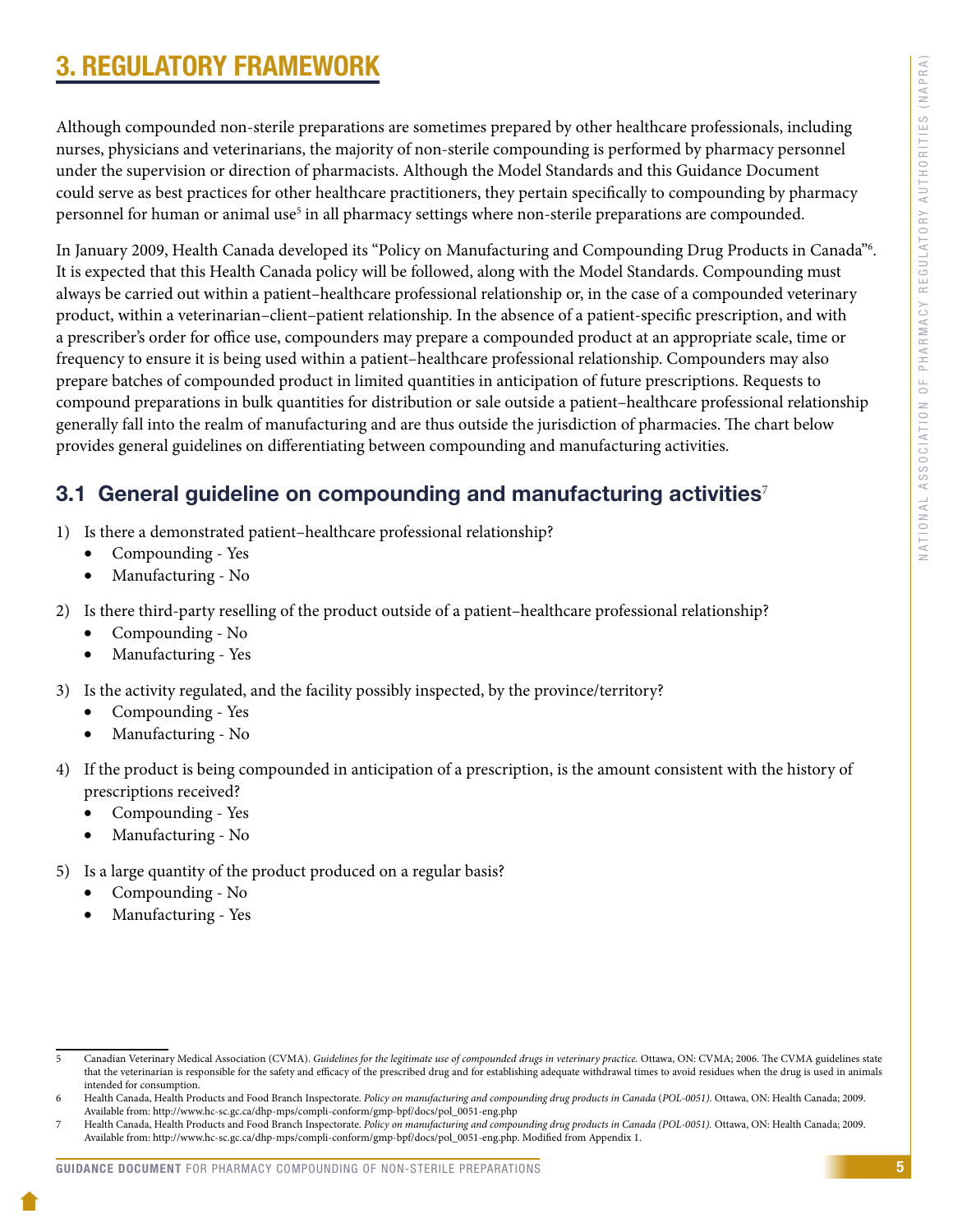- 6) Is an identical product (e.g., dosage form, strength, formulation) commercially available?
	- Compounding No
	- • Manufacturing Yes
- 7) Does the drug product require only minor modification before direct administration when such modification amounts to mere directions for use?
	- Compounding No
	- Manufacturing Yes
- 8) Is the compound a non-prescription product produced and offered for sale to the general public in the pharmacy?
	- Compounding No
	- • Manufacturing Yes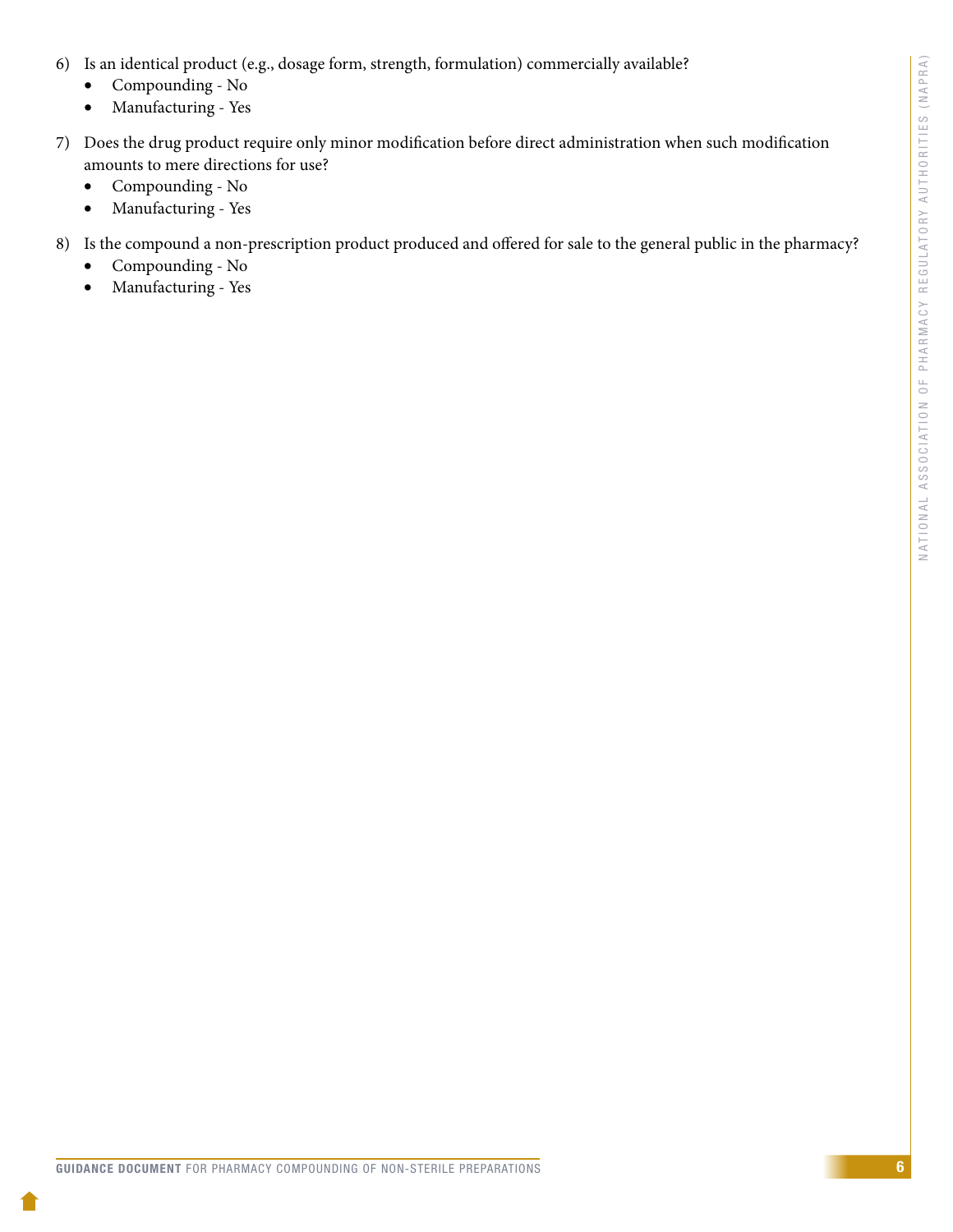# <span id="page-9-0"></span>4. ASSESSING RISK FOR COMPOUNDING NON-STERILE PRODUCTS

A risk assessment must be undertaken to identify the appropriate level of requirements to minimize contamination of each compounded product and to provide adequate protection for personnel. In addition to assessing the risk associated with compounding of individual products, the compounding supervisor must also consider the cumulative risk associated with all preparations compounded in the pharmacy. For example, if small quantities of one preparation are compounded occasionally, and the preparation has a low risk, it may be possible to mitigate the risk by taking certain steps. However, if small quantities of several different preparations, each of which individually has low risk, are compounded within the same timeframe, then the total cumulative risk must be considered.

If it is necessary to compound a preparation requiring procedures or processes that are not currently in place within the pharmacy, the documentation should specify the potential risks of compounding the product, the extra steps that must be taken to mitigate the risks and references confirming that these steps actually will minimize risks to the quality of the product and safety of personnel. The following examples illustrate these concepts:

- For a complex compound, the documentation should specify extra measures required, such as measures to ensure uninterrupted workflow, extra verification steps, extra equipment and supporting references.
- If a small quantity of a hazardous product is used in compounding, there must be documentation of alternative containment strategies and/or work practices being employed for specific dosage forms to minimize occupational exposure.

Safety data sheets and other applicable references must be consulted, and appropriate procedures for safe compounding must be documented on the [Master Formulation Record](#page-26-0) (*see* section 6.2) for each compound. Additional laws and regulations governing the compounding of hazardous preparations and the handling of hazardous products, whether at the federal, provincial, or territorial level, must also be consulted.

Each pharmacy should customize its list of drugs and materials being used, including hazardous drugs and hazardous materials. The requirements for safe compounding of all materials should be researched and documented. Some useful references are listed in section 4.3.

### 4.1 Some factors to consider in risk assessment

- Complexity of compounding the preparation
- Need for verification and uninterrupted workflow
- Frequency of compounding high-risk or low-risk preparations
- Risk of cross-contamination with other products (e.g., allergens)
- Concentration of ingredients in the product
- Quantity of ingredients being handled
- Physical characteristics of ingredients, such as liquid vs. solid vs. powders, or water-soluble vs. lipid-soluble
- Education and competency of compounding personnel
- Availability of appropriate facilities and equipment
- Classification of ingredients if identified by WHMIS<sup>8</sup> as presenting a health hazard or a drug classified by NIOSH as hazardous (*see* reference to NIOSH in [section 4.3](#page-11-0))
- Type of hazardous drug (i.e., anti-neoplastic, non-antineoplastic, reproductive risk only)

<sup>8</sup> Canadian Centre for Occupational Health and Safety (CCOHS). *WHMIS 2015 - Hazard classes and categories.* Hamilton, ON: CCOSH; 2015. [Last modified June 17, 2016.] Available from: http://www.ccohs.ca/oshanswers/chemicals/whmis\_ghs/hazard\_classes.html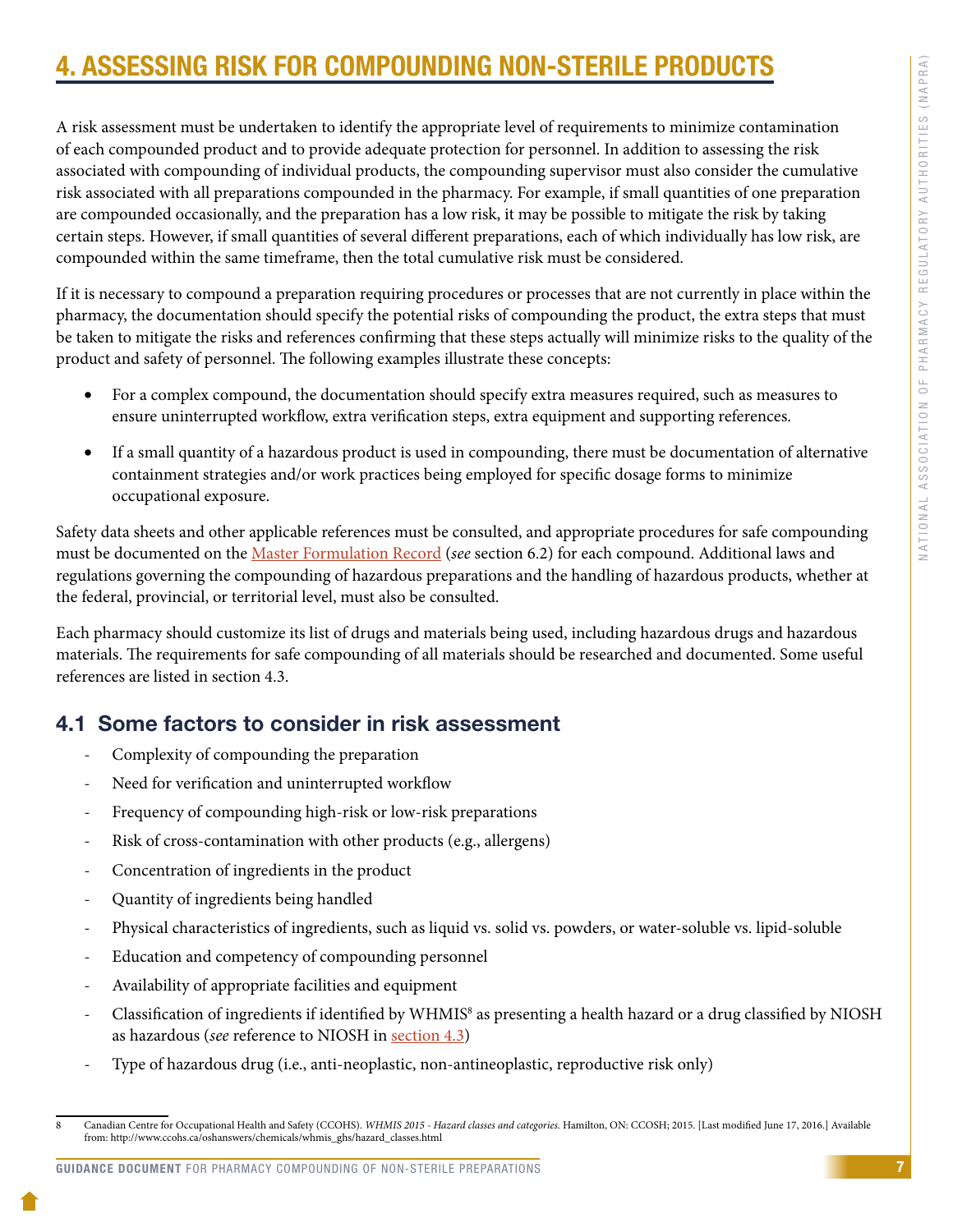- <span id="page-10-0"></span>- Exposure to compounding personnel for each preparation and accumulation of exposure over time
- Risk of microbial contamination (liquids, creams and ointments may be particularly susceptible to microbial and other contamination)

The risk assessment must be reviewed at least every 12 months to ensure that it is still valid. A decision algorithm to assist in determining requirements for non-sterile compounding can be found in section 4.2.

**Note:** Occasional small quantities of materials must not be considered in isolation. If several different high-risk or low-risk preparations are being compounded, the cumulative risk must be considered, even if they are compounded on different days. This must be documented in the risk assessment.

### 4.2 Decision algorithm for risk assessment

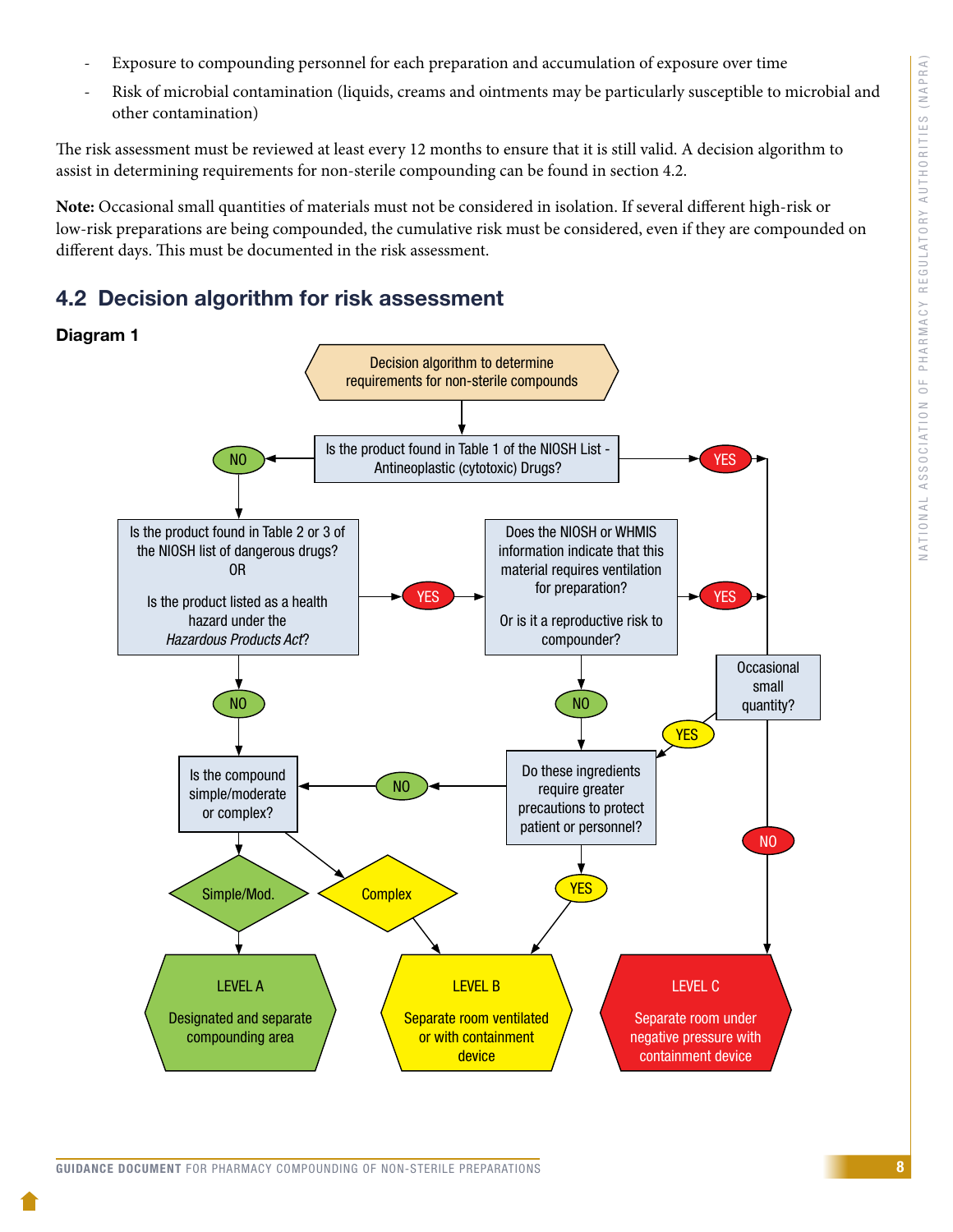# <span id="page-11-0"></span>4.3 References for assessing risk

#### **General**

United States Pharmacopeial Convention (USP). In: *USP compounding compendium*. Rockville, MD: USP; 2016. Available from: https://www.usp.org/compounding [Contains all USP chapters useful to pharmacists, including *General chapter <795>: pharmaceutical compounding — nonsterile preparations*]

Canadian Society of Hospital Pharmacists (CSHP). *Compounding: guidelines for pharmacies.* Ottawa, ON: CSHP; 2014. Available from: https://www.cshp.ca/compounding-guidelines-pharmacies

*PIC/S guide to good practices for the preparation of medicinal products in healthcare establishments.* Geneva, Switzerland: Pharmaceutical Inspection Convention, Pharmaceutical Inspection Co-operation Scheme; March 1, 2014. Available from: https://www.picscheme.org/layout/document.php?id=156

Hazardous drugs and hazardous materials

Association paritaire pour la santé et la sécurité du travail du secteur affaires sociales (ASSTSAS). *Prevention guide — safe handling of hazardous drugs*. Montreal, QC: ASSTSAS; 2008. Available from: [https://www.irsst.qc.ca/](https://www.irsst.qc.ca/media/documents/PubIRSST/CG-002.pdf) [media/documents/PubIRSST/CG-002.pdf](https://www.irsst.qc.ca/media/documents/PubIRSST/CG-002.pdf) 

In 2008, the Association paritaire pour la santé et la sécurité du travail du secteur affaires sociales (ASSTSAS; a joint sector-based association for occupational health and safety in the health and social services sector in the province of Quebec) published a guide pertaining to the risks associated with handling hazardous drugs and the preventive measures to be applied in a healthcare facility at the various stages of the preparation, distribution and administration of hazardous drugs.

The guide explains that the principles of precaution "unequivocally apply to all antineoplastic drugs, regardless of whether they are used in oncology or to treat other conditions (e.g. methotrexate for arthritis). However, some precautions could be adapted for other categories (e.g., hormones) based on the specific risks for each category."

*Hazardous Products Act* and *Hazardous Products Regulations* available from:

http://laws-lois.justice.gc.ca/eng/acts/H-3/ and [http://laws-lois.justice.gc.ca/eng/regulations/SOR-2015-17/index.](http://laws-lois.justice.gc.ca/eng/regulations/SOR-2015-17/index.html) [html](http://laws-lois.justice.gc.ca/eng/regulations/SOR-2015-17/index.html)

Schedule 2 of the *Hazardous Products Act* divides hazardous products into two categories: physical hazards (flammable, gas under pressure, explosive) and health hazards. The health hazard class includes agents causing acute toxicity, skin corrosion/irritation, serious eye damage/eye irritation, respiratory or skin sensitization, germ cell mutagenicity, carcinogenicity, reproductive toxicity, specific target organ toxicity through repeated exposure, aspiration hazard, biohazardous infectious materials and health hazards not otherwise classified.

National Institute for Occupational Safety and Health (NIOSH). *NIOSH list of antineoplastic and other hazardous drugs in healthcare settings; 2016*. Cincinnati, OH: Department of Health and Human Services, Centers for Disease Control and Prevention, NIOSH; 2016. Available from: [https://www.cdc.gov/niosh/topics/antineoplastic/pdf/](https://www.cdc.gov/niosh/topics/antineoplastic/pdf/hazardous-drugs-list_2016-161.pdf) [hazardous-drugs-list\\_2016-161.pdf](https://www.cdc.gov/niosh/topics/antineoplastic/pdf/hazardous-drugs-list_2016-161.pdf)

The US Department of Health and Human Services, through its Centers for Disease Control and Prevention and the National Institute for Occupational Safety and Health (NIOSH), publishes and regularly updates a list of hazardous drugs. Recognizing that no single approach can cover the diverse potential of occupational exposures to hazardous drugs, the NIOSH approach involves three groups of drugs, each having its own list within the document.

The lists contain the criteria and sources of information for determining whether a drug is hazardous, given its genotoxicity, carcinogenicity, reproductive and developmental effects, and organ toxicity. These NIOSH lists can be used by individual pharmacies to develop their own lists of hazardous drugs that require special handling precautions, given that a list of hazardous drugs used must be available at every pharmacy. Each of these products must be handled and disposed of properly. The NIOSH lists are updated regularly, but all new drugs in the antineoplastic, immunosuppressant and sexual hormone classes belong on the hazardous drugs list unless the manufacturer provides evidence to the contrary. New powder forms of these products also belong on the hazardous drugs list.

In addition, NIOSH published an alert on preventing occupational exposure to antineoplastic and other hazardous drugs in 2004.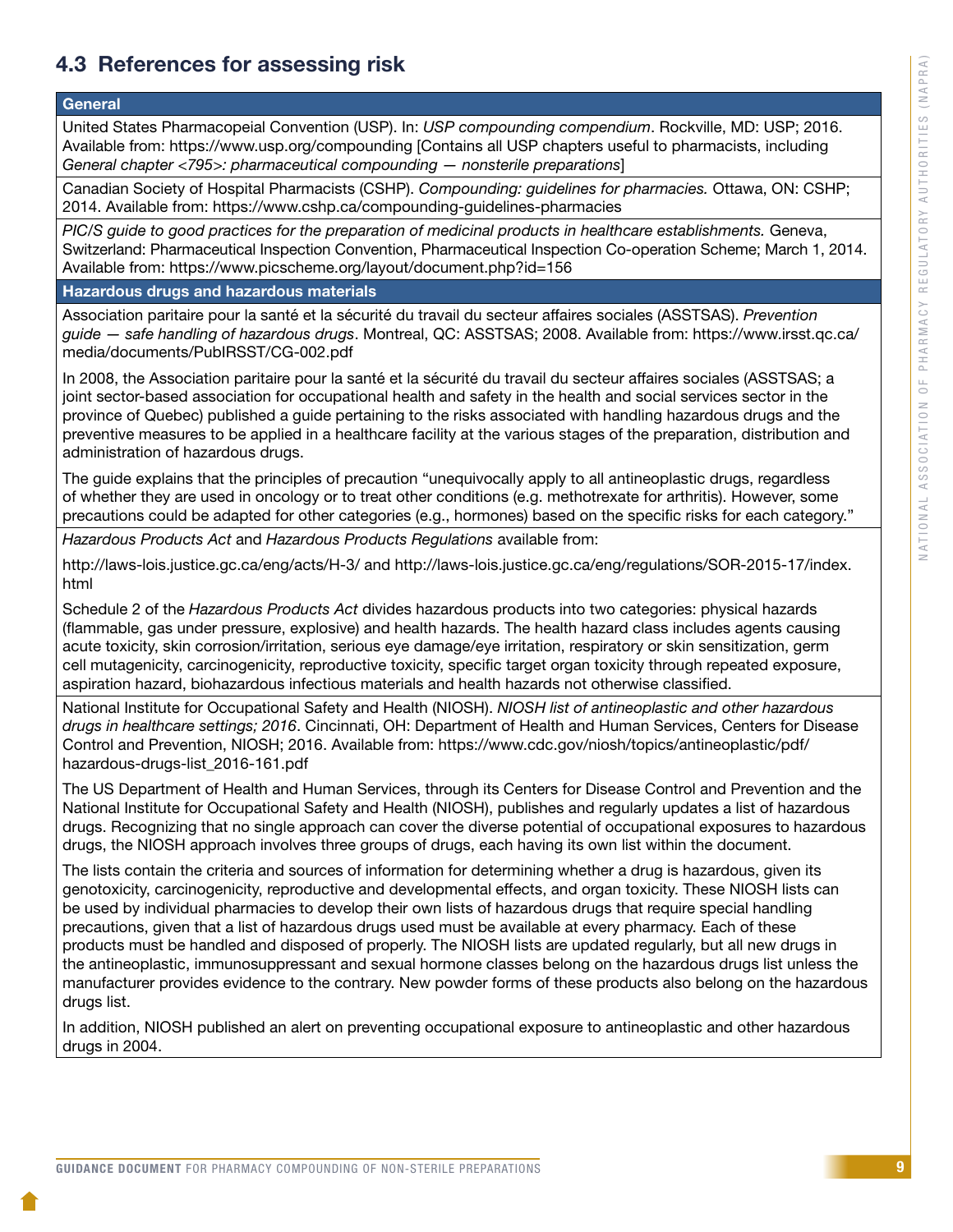United States Pharmacopeial Convention (USP). In: *USP compounding compendium.* Rockville, MD: USP; 2016. Available from: https://www.usp.org/compounding [Contains many USP chapters useful to pharmacists, including *General chapter <800>: hazardous drugs — handling in healthcare settings*]

In February 2016, the USP published *General chapter <800>*, which describes practice and quality standards for handling hazardous drugs, including the receipt, storage, compounding, dispensing, administration and disposal of sterile and non-sterile products and preparations. The chapter is scheduled to become official December 1, 2019.

Workplace Hazardous Materials Information System (WHMIS)

Canadian Centre for Occupational Health and Safety (CCOHS). *WHMIS 2015 - hazard classes and categories*. Hamilton, ON: CCOHS; 2015. [Last modified June 17, 2016.] Available from: [http://www.ccohs.ca/oshanswers/](http://www.ccohs.ca/oshanswers/chemicals/whmis_ghs/hazard_classes.html) [chemicals/whmis\\_ghs/hazard\\_classes.html](http://www.ccohs.ca/oshanswers/chemicals/whmis_ghs/hazard_classes.html) 

The WHMIS is "a comprehensive system for providing health and safety information on hazardous products intended for use, handling, or storage in Canadian workplaces"<sup>9</sup>. It has been aligned with the Globally Harmonized System of Classification and Labelling of Chemicals for a more uniform worldwide system of hazardous product recognition and information.

In Canada, legislation requires that products used in the workplace that meet the criteria for classification as hazardous products must be labelled. Labels are the first alert to the user about major hazards associated with a product, and outline the basic precautions or safety steps that should be taken. There are two main groups of hazardous: the physical hazards group, based on the physical or chemical properties of the product, such as flammability, reactivity or corrosivity to metals; and the health hazards group, based on the product's ability to cause a health effect, such as eye irritation, respiratory sensitization (e.g., causing allergy or asthma symptoms or breathing difficulties if inhaled) or carcinogenicity.

Compounders can refer to WHMIS safety data sheets for these materials. These documents are required by the regulations, are essential sources of information about the risks of using hazardous materials and must be available to all employees.

Worksafe BC. *Best practices for the safe handling of hazardous drugs.* Richmond, BC: Workers' Compensation Board of British Columbia; 2015. Available from: https://www.worksafebc.com/en/resources/health-safety/booksguides/best-practices-safe-handling-hazardous-drugs?lang=en

This guide is intended primarily for healthcare workers to minimize exposure to hazardous drugs in the workplace. Part 1 presents an overview of current knowledge on hazardous drugs. Part 2 describes how to perform a risk assessment. Part 3 gives examples of best practices for each stage of handling hazardous drugs.

<sup>9</sup> Canadian Centre for Occupational Health and Safety (CCOHS). *WHMIS 2015 – hazard classes and categories*. Hamilton, ON: CCOHS; 2015. [Last modified June 17, 2016.] Available from: http://www.ccohs.ca/oshanswers/chemicals/whmis\_ghs/hazard\_classes.html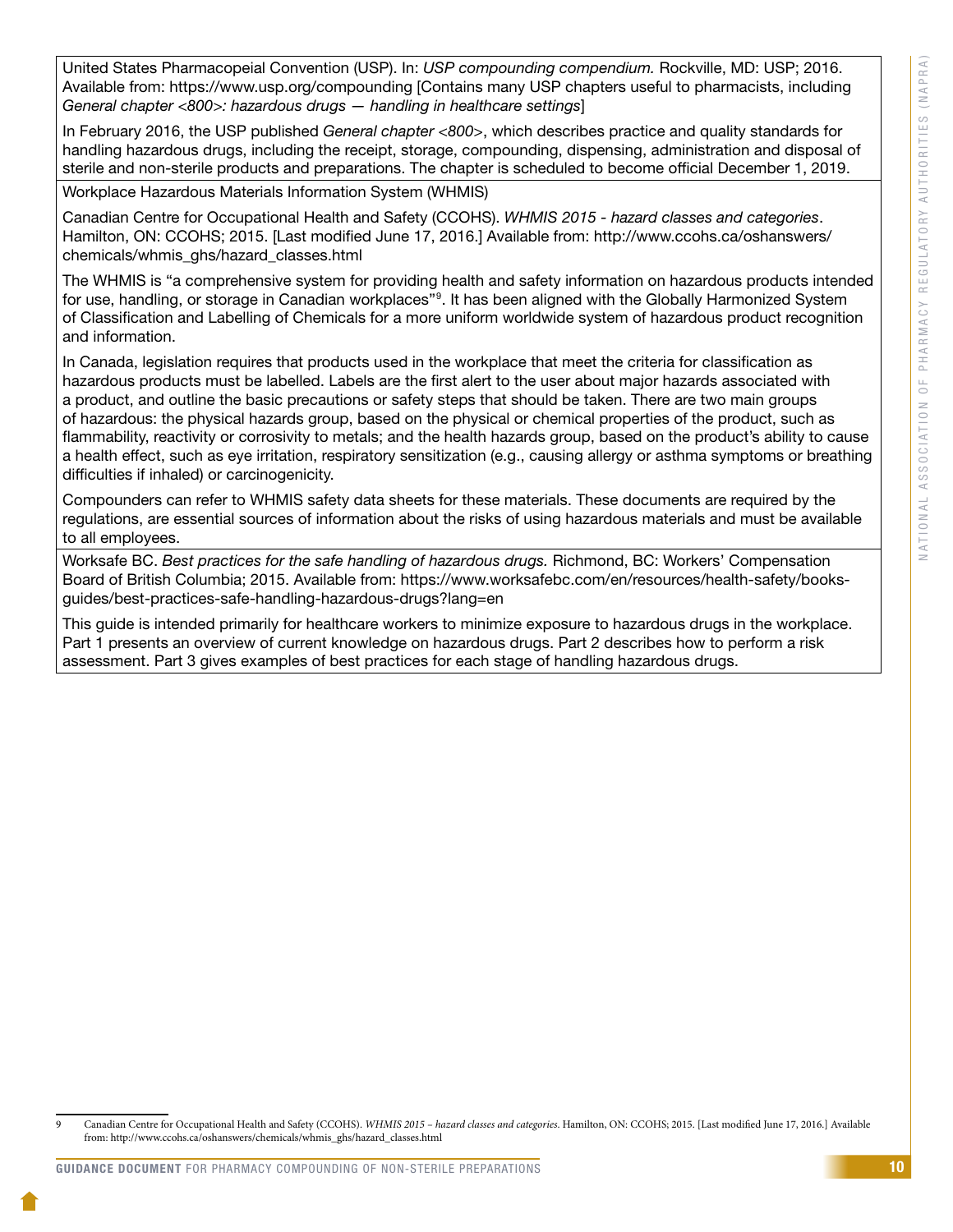# <span id="page-13-0"></span>5. REQUIREMENTS FOR ALL LEVELS10 OF NON-STERILE COMPOUNDING TIVITIES

### 5.1 Compounding personnel

If the pharmacy is small, one pharmacist may be responsible for fulfilling all roles and tasks; however, it is best practice to have another person verify calculations and measurements.

### 5.1.1 Pharmacy manager<sup>11</sup> or pharmacy department head<sup>12</sup>

The pharmacy manager or pharmacy department head is responsible for the development, organization and supervision of all activities related to compounding of non-sterile preparations in the pharmacy. These responsibilities may be assigned to a pharmacist or pharmacy technician, who will be designated as the non-sterile compounding supervisor.

### 5.1.2 Non-sterile compounding supervisor

The non-sterile compounding supervisor is a pharmacist or pharmacy technician who develops, organizes and oversees all activities related to compounding of non-sterile preparations in the pharmacy, as assigned by the pharmacy manager or pharmacy department head.

The non-sterile compounding supervisor may assign technical tasks related to compounding non-sterile preparations to non-regulated pharmacy personnel with the appropriate training and competencies. This assignment of tasks must be carried out using a formal delegation process or under supervision in accordance with the requirements of the provincial/territorial regulatory authority.

### **Responsibilities**

The non-sterile compounding supervisor ensures that the following requirements are met:

- Measures are in place (i.e., personnel training and assessment program) to ensure that personnel are competent to perform compounding, which includes training for any specific populations (e.g., pediatric, geriatric, veterinary).
- Personnel know and fully comply with policies and procedures.
- The existing compounding process yields high-quality non-sterile preparations.
- • A risk assessment is performed to determine appropriate requirements for each compounded preparation.
- • Appropriate measures are taken to ensure the safety of personnel during each preparation.
- Procedures for incident/accident reporting and follow-up, as well as recall procedures, are in place.
- Policies and procedures covering all activities are developed, regularly reviewed and updated.
- The facilities and equipment used to compound non-sterile preparations meet requirements and are maintained, calibrated or certified according to manufacturers' specifications or standards, whichever are more stringent.
- The available, recognized scientific literature is used to determine stability and to establish the BUD for each non-sterile preparation.
- Master Formulation Records are developed, reviewed and updated.

#### GUIDANCE DOCUMENT FOR PHARMACY COMPOUNDING OF NON-STERILE PREPARATIONS

<sup>10</sup> Additional information on the compounding of hazardous preparations can be found in section 9 of this document.

<sup>11</sup> In the context of this document, a pharmacy manager in the province of Quebec is the pharmacist who owns the pharmacy; in other Canadian jurisdictions, a pharmacy manager is the pharmacist designated as the manager by the pharmacy owner and/or recognized as the manager by the provincial/territorial regulatory authority.

<sup>12</sup> In the context of this document, the pharmacy department head must be a pharmacist licensed to practice pharmacy by the relevant pharmacy regulatory authority.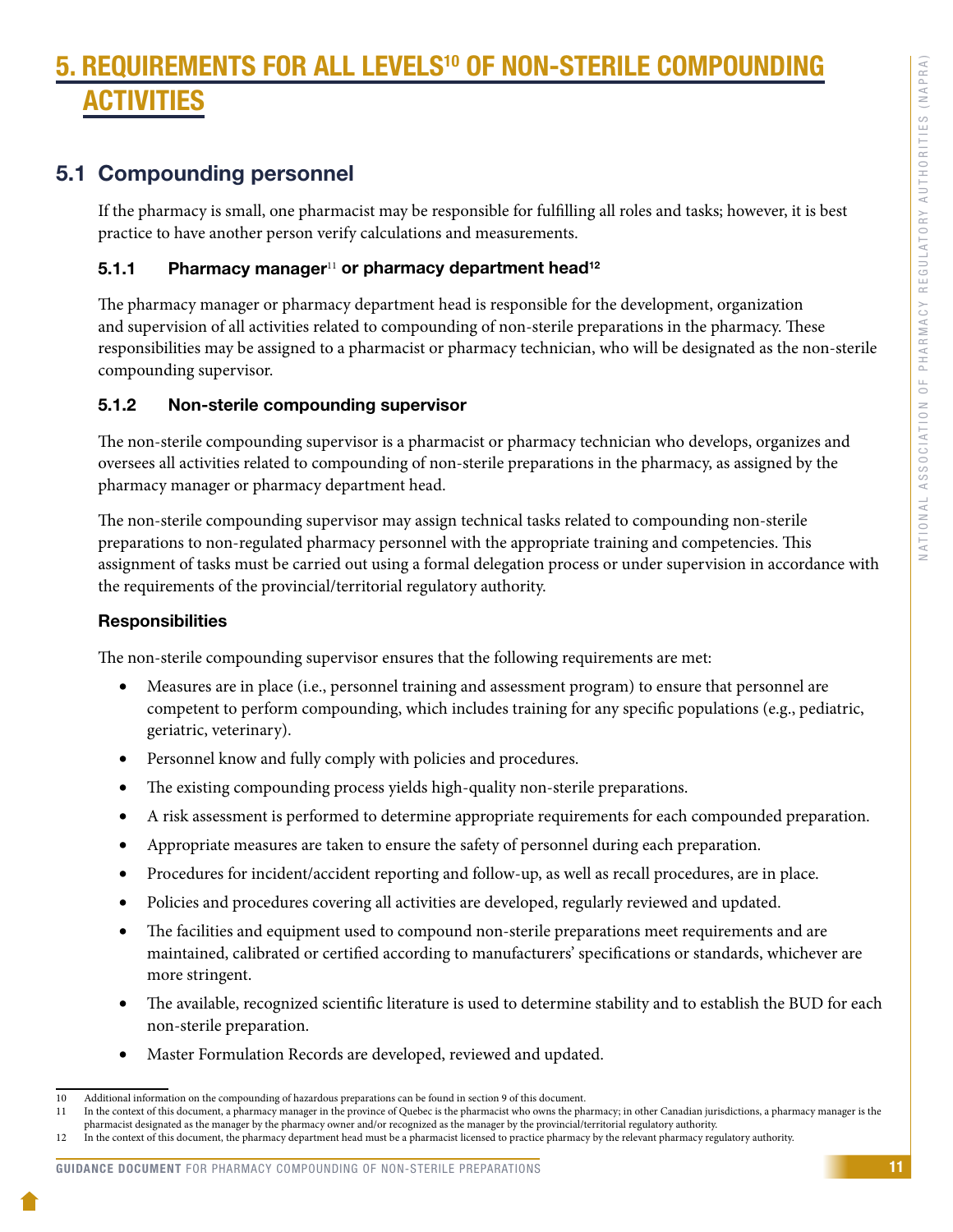- <span id="page-14-0"></span>• An ongoing quality assurance program, designed to ensure that preparation activities are performed in accordance with standards of practice, scientific standards, existing data and relevant information, is implemented, followed, evaluated and updated as required.
- • Current editions of mandatory and supplementary references, which should be in compliance with provincial/territorial requirements, are available. Safety data sheets are available and updated regularly, or are readily accessible in an electronic format.
- • All records of decisions, activities or specifications required by the Model Standards are completed, and any changes are documented and traceable. The records are retained and readily available for audit and inspection purposes, as required by the provincial/territorial pharmacy regulatory authority.

### 5.1.3 Regulated pharmacy personnel

When more than one pharmacist or pharmacy technician is involved in compounding a non-sterile preparation, whether working in the same or different facilities/pharmacies, responsibilities toward the patient are shared between them. In such instances, all parties must comply with provincial/territorial requirements and standards regarding inter- and intra-professional collaboration.

Pharmacy students and interns may also compound non-sterile preparations, in accordance with their level of training and the scope of practice set out by the pharmacy regulatory authority.

### **Responsibilities**

The responsibilities of the compounding pharmacist or pharmacy technician may include:

- perform and/or supervise compounding activities;
- ensure compliance with policies and procedures related to the compounding of non-sterile preparations, including handling of hazardous drugs and materials where applicable;
- enforce compliance with required rules relating to hygiene, cleanliness and safety;
- • ensure that all records related to ongoing activities are completed and that documentation clearly indicates who completed and who verified each activity;
- ensure that all data required for monitoring and reproducing the preparation are recorded or digitized;
- ensure that the equipment, instruments and space used are properly cleaned and maintained;
- ensure application of and compliance with existing compounding procedures;
- ensure that there is a compounding record for each compounded preparation, including any deviations from the Master Formulation Record;
- ensure the accuracy of calculations and measurements;
- ensure that appropriate equipment and instruments are used for each compounded preparation;
- follow the compounding process defined in the Master Formulation Record;
- perform verification during the various stages of compounding and verify the final preparation;
- ensure that all required verification and quality control measures are performed to ensure the quality of each preparation;
- ensure that preparations are packaged and labelled in accordance with provincial/territorial requirements and that a BUD is included on the label;
- when a non-sterile preparation is prepared on behalf of another facility/pharmacy (where permitted by provincial/territorial legislation), provide any information required for storing and transporting such preparations (storage method, precautions, BUD, etc.) to the pharmacist or pharmacy technician at the facility/pharmacy where the preparation will be dispensed;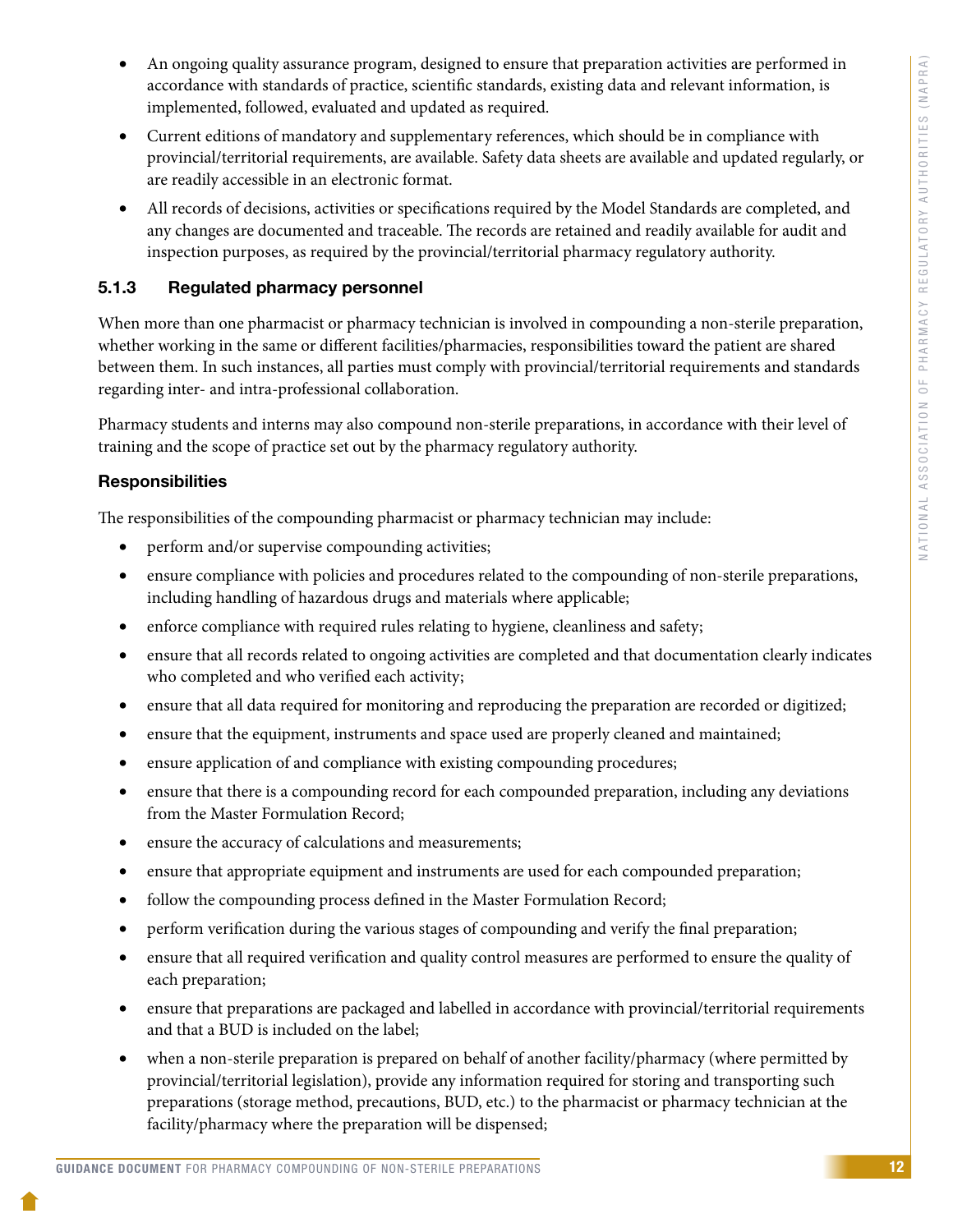- <span id="page-15-0"></span>• ensure that the final preparation is properly stored until delivery to the patient or to the pharmacist who ordered it (where compounding has been undertaken by another pharmacy, as permitted by provincial/ territorial legislation);
- when a preparation must be recalled, notify the patient and any pharmacist or pharmacy technician at any pharmacy/facility where the product was dispensed;
- • before dispensing or releasing a preparation to the patient, ensure that all standards of practice associated with dispensing the preparation have been met, including an assessment of therapeutic appropriateness, patient consultation and education, documentation and other patient care activities;
- when a non-sterile preparation has been prepared on behalf of another facility/pharmacy (where permitted by provincial/territorial legislation), ensure that effective communication and collaboration occurs between the healthcare professionals at both facilities to clarify who is responsible for which aspects of patient care and to ensure continuity of care<sup>13</sup>.

#### 5.1.4 Non-regulated pharmacy personnel

Non-regulated pharmacy personnel with appropriate training<sup>14</sup> may compound non-sterile preparations or perform other technical tasks related to compounding non-sterile preparations only when assigned to do so by the non-sterile compounding supervisor and only after completion of a formal delegation of duties from a pharmacist or under appropriate supervision, in compliance with the requirements of the provincial/territorial pharmacy regulatory authority.

#### **Responsibilities**

The responsibilities of non-regulated pharmacy personnel assigned to compound non-sterile preparations or perform other technical tasks related to non-sterile compounding are determined at the discretion of the nonsterile compounding supervisor. The non-sterile compounding supervisor should assign only those tasks permitted by provincial/territorial legislation and for which the non-regulated pharmacy personnel has the appropriate training<sup>15</sup>. Non-regulated pharmacy personnel must be supervised by a pharmacist or pharmacy technician according to established supervision protocols and appropriate quality measures.

### 5.2 Training and skills assessment

#### 5.2.1 Training of compounding personnel

All personnel involved in compounding must possess expertise commensurate with their responsibilities. Therefore, before they undertake non-sterile compounding, they must have received the proper orientation, training and a skills assessment concerning their work and the type of compounding to be done.

A skills assessment program, which considers the type and complexity of operations performed, must be established for all personnel involved in non-sterile compounding. Compliance with operating procedures and application of non-sterile compounding techniques must be evaluated regularly and must be included in the skills assessment program for compounding personnel. The results of these evaluations and any corrective action taken should be noted in the employee's file.

The following table of knowledge, skills and abilities is intended to assist in ensuring that personnel have the required competencies. This table should be used as appropriate, in accordance with regulations and policies in the particular pharmacy and jurisdiction.

<sup>13</sup> National Association of Pharmacy Regulatory Authorities (NAPRA). *Model standards of practice for Canadian pharmacists.* Ottawa, ON: NAPRA; 2009. Available from: [http://napra.ca/](http://napra.ca/pharmacists/model-standards-practice-canadian-pharmacists) [pharmacists/model-standards-practice-canadian-pharmacists](http://napra.ca/pharmacists/model-standards-practice-canadian-pharmacists)

<sup>14</sup> The relevant provincial/territorial pharmacy regulatory authority should be consulted for the training or supervision requirements defined in each jurisdiction.<br>15 The relevant provincial/territorial pharmacy regulatory

<sup>15</sup> The relevant provincial/territorial pharmacy regulatory authority should be consulted for regulatory and/or supervision requirements defined in each jurisdiction.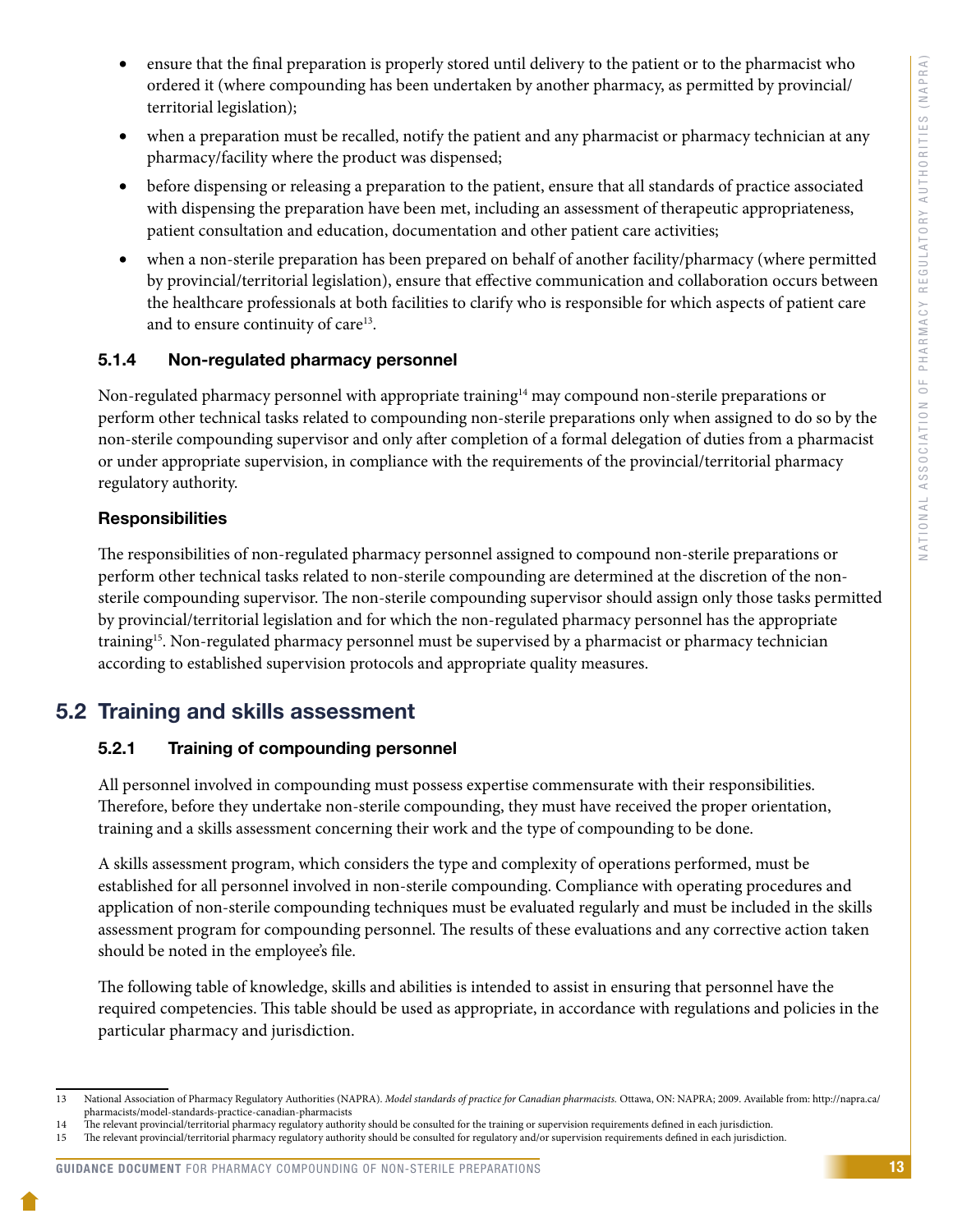| L.<br>ı |  |
|---------|--|
| ۹       |  |

| $\#$ | ELEMENTS TO COVER IN TRAINING OF COMPOUNDING PERSONNEL                                                                                                                                                                                                                                                                                                                                                                                                             |           |                           |           |
|------|--------------------------------------------------------------------------------------------------------------------------------------------------------------------------------------------------------------------------------------------------------------------------------------------------------------------------------------------------------------------------------------------------------------------------------------------------------------------|-----------|---------------------------|-----------|
| 1.   | FOR THE COMPOUNDING OF NON-STERILE PREPARATIONS                                                                                                                                                                                                                                                                                                                                                                                                                    | <b>PH</b> | <b>PT</b>                 | <b>NR</b> |
| 1.1  | Know the relevant federal/provincial/territorial legislation and regulations related<br>to pharmacy compounding, as well as other governing standards, guides or<br>guidelines.                                                                                                                                                                                                                                                                                    | X         | X                         |           |
| 1.2  | Know and apply all policies and procedures related to the pharmacy<br>compounding of non-sterile preparations, especially those related to hand<br>hygiene, personal protective equipment, airflow principle, facilities, material,<br>equipment, behaviour of personnel in compounding rooms, forms and logs<br>to be completed, labelling, storage, distribution to patients, quality controls<br>(sampling), and maintenance and cleaning of compounding areas. |           |                           | X         |
| 1.3  | Know physical and chemical properties, such as stability, physical-chemical<br>compatibility and incompatibility, osmolality and osmolarity.                                                                                                                                                                                                                                                                                                                       | X         |                           |           |
| 1.4  | Know pharmaceutical and medical abbreviations.                                                                                                                                                                                                                                                                                                                                                                                                                     | X         | X                         | X         |
| 1.5  | Know and understand the importance of particulate and microbial<br>contamination.                                                                                                                                                                                                                                                                                                                                                                                  | X         | X                         | X         |
| 1.6  | Perform pharmacy non-sterile compounding tasks meticulously, precisely and<br>competently.                                                                                                                                                                                                                                                                                                                                                                         | X         | X                         | X         |
| 1.7  | Know the operation and correct use of equipment, materials and automated<br>instruments available for the non-sterile preparations to be compounded. Know<br>how to calibrate the equipment and instruments used.                                                                                                                                                                                                                                                  |           | X                         | X         |
| 1.8  | Be able to recognize errors in the compounding technique of compounding<br>personnel.                                                                                                                                                                                                                                                                                                                                                                              |           |                           |           |
| 1.9  | Have a good command of the pharmaceutical calculations required to<br>compound non-sterile preparations.                                                                                                                                                                                                                                                                                                                                                           | X         | X                         | X         |
| 1.10 | Understand the importance of and apply accurate measurements.                                                                                                                                                                                                                                                                                                                                                                                                      | X         | $\boldsymbol{\mathsf{X}}$ | X         |
| 1.11 | Apply cleaning measures for non-sterile preparation compounding rooms,<br>facilities and materials.                                                                                                                                                                                                                                                                                                                                                                | X         | X                         | X         |
| 1.12 | Know the data to be monitored in controlled rooms (temperature, pressure)<br>and document the data in the appropriate logs. Know and apply the corrective<br>measures to be applied when irregularities are identified.                                                                                                                                                                                                                                            | X         | X                         | X         |
| 1.13 | Know how the secondary ventilation system (heating, ventilation and air<br>conditioning system) operates. Know, apply or enforce appropriate corrective<br>measures when an irregularity is identified.                                                                                                                                                                                                                                                            | X         | X                         | X         |
| 1.14 | Know and apply quality assurance measures for the various compounded non-<br>sterile preparations.                                                                                                                                                                                                                                                                                                                                                                 | X         | X                         |           |
| 1.15 | Know and follow the verification process.                                                                                                                                                                                                                                                                                                                                                                                                                          | X         | X                         | X         |
| 1.16 | Know and use the incident/accident documentation logs.                                                                                                                                                                                                                                                                                                                                                                                                             | X         | X                         | X         |
| 1.17 | Know drug delivery systems.                                                                                                                                                                                                                                                                                                                                                                                                                                        | X         | X                         | X         |
| 1.18 | Perform a risk assessment to determine level of risk.                                                                                                                                                                                                                                                                                                                                                                                                              | X         | X                         |           |
| 1.19 | Determine beyond-use date.                                                                                                                                                                                                                                                                                                                                                                                                                                         | X         | X                         |           |
| 1.20 | Develop Master Formula.                                                                                                                                                                                                                                                                                                                                                                                                                                            | X         | X                         |           |
| 2.   | FOR THE COMPOUNDING OF HAZARDOUS NON-STERILE<br><b>PREPARATIONS</b>                                                                                                                                                                                                                                                                                                                                                                                                | <b>PH</b> | <b>PT</b>                 | <b>NR</b> |
| 2.1  | Have the competency required to compound non-sterile preparations.                                                                                                                                                                                                                                                                                                                                                                                                 | X         | X                         | X         |
| 2.2  | Identify hazardous products in the composition of non-sterile preparations.                                                                                                                                                                                                                                                                                                                                                                                        | X         | X                         | X         |
| 2.3  | Know and apply deactivation and decontamination measures.                                                                                                                                                                                                                                                                                                                                                                                                          | X         | X                         | X         |
| 2.4  | Know and use the protection measures necessary to avoid exposure to<br>hazardous products.                                                                                                                                                                                                                                                                                                                                                                         | X         | X                         | X         |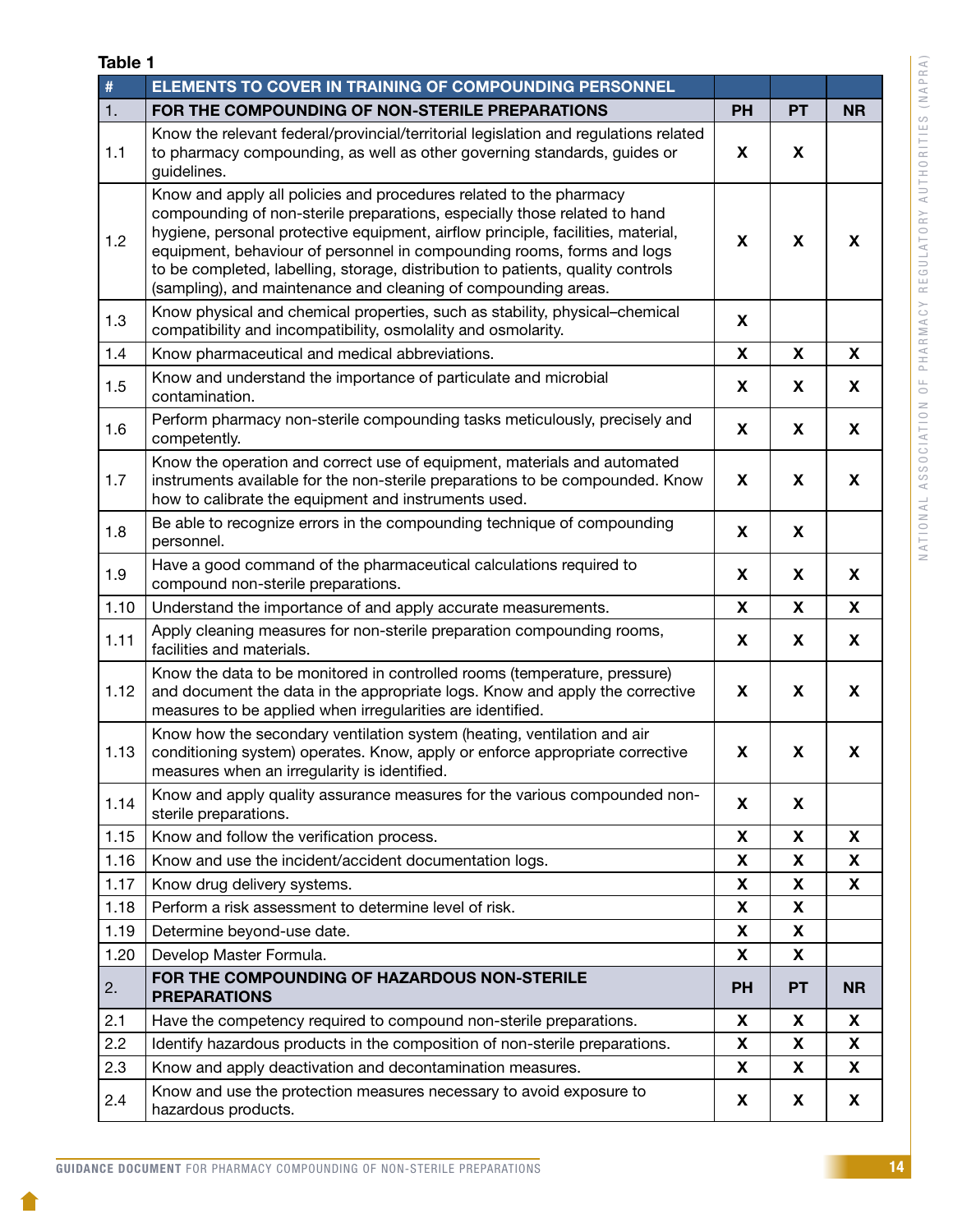| 2.5                                                                             | Know and use personal protective equipment specifically for handling<br>hazardous products and preparations.  |   |  |  |  |
|---------------------------------------------------------------------------------|---------------------------------------------------------------------------------------------------------------|---|--|--|--|
| 2.6                                                                             | Safely handle (i.e., receive, unpack, store and deliver) hazardous products.                                  |   |  |  |  |
| 2.7                                                                             | Know and use the emergency measures to be applied in the case of accidental<br>exposure, accidents or spills. | х |  |  |  |
| 2.8                                                                             | Know how to safely destroy hazardous products and the materials used in their<br>preparation.                 |   |  |  |  |
| $ PH =$ pharmacist; $PT =$ pharmacy technician, $NR =$ non-regulated personnel. |                                                                                                               |   |  |  |  |

#### 5.2.1.1 Skills assessment checklist for compounding process

Below is an example of a checklist that personnel could use individually or with each other to assess their compounding skills.

**To avoid errors and maximize the therapeutic effect for the patient, compounding personnel should follow each compounding step and sign off at appropriate intervals.** 

### **Checklist 1**

| <b>Compounding steps</b> |                                                                                                                                                                                                                                                                          |  | Non-<br>compliant<br>$(\vee)$ |
|--------------------------|--------------------------------------------------------------------------------------------------------------------------------------------------------------------------------------------------------------------------------------------------------------------------|--|-------------------------------|
| 1.                       | Consider whether the compounded preparation prescribed is appropriate<br>and safe for the patient, based on the therapeutic intention (pharmacist).                                                                                                                      |  |                               |
| 2.                       | Determine whether a valid formula exists; if not, develop a Master<br>Formula, in consultation with experts and/or reliable resources. Ensure<br>that the Master Formula includes instructions for special handling<br>considerations.                                   |  |                               |
| 3.                       | Calculate and verify the quantities of each ingredient required on the<br>compounding record (pharmacist/pharmacist or pharmacist/pharmacy<br>technician).                                                                                                               |  |                               |
| 4.                       | Ensure that personnel responsible for compounding are wearing the<br>appropriate personal protective equipment (cap, mask, gloves) and a<br>clean laboratory coat or disposable gown.                                                                                    |  |                               |
| 5.                       | For preparations that contain hazardous products, ensure that personnel<br>wear the appropriate personal protective equipment: cap, safety goggles,<br>two pairs of gloves, an N95 mask and face protection, a gown and shoe<br>covers, depending on the substance used. |  |                               |
| 6.                       | Ensure that only one preparation is being compounded at a time.                                                                                                                                                                                                          |  |                               |
| 7.                       | Gather the ingredients and necessary equipment. Ensure that the<br>equipment is ready for use (clean and in good repair).                                                                                                                                                |  |                               |
| 8.                       | Measure each ingredient using appropriate equipment in accordance with<br>the compounding record.                                                                                                                                                                        |  |                               |
| 9.                       | Use an independent check to confirm each ingredient and its quantity with<br>the compounding record, before the preparation is compounded <sup>16</sup> .                                                                                                                |  |                               |
| 10.                      | Ensure that compounding of the preparation is in line with the Master<br>Formulation Record and the prescription, as well as with good practice<br>and pharmacy science (compounding pharmacist/pharmacy technician).                                                    |  |                               |
| 11.                      | Verify that the labelling complies with requirements of the provincial/<br>territorial pharmacy regulatory authority:                                                                                                                                                    |  |                               |
|                          | All active ingredients and the concentration of each ingredient are<br>a.<br>identified on the label.                                                                                                                                                                    |  |                               |

<sup>16</sup> Institute for Safe Medication Practices Canada (ISMP Canada). Death due to pharmacy compounding error reinforces need for safety focus. *ISMP Canada Safety Bulletin.* 2017; 17(5): 1-5. Available from: https://www.ismp-canada.org/download/safetyBulletins/2017/ISMPCSB2017-05-Tryptophan.pdf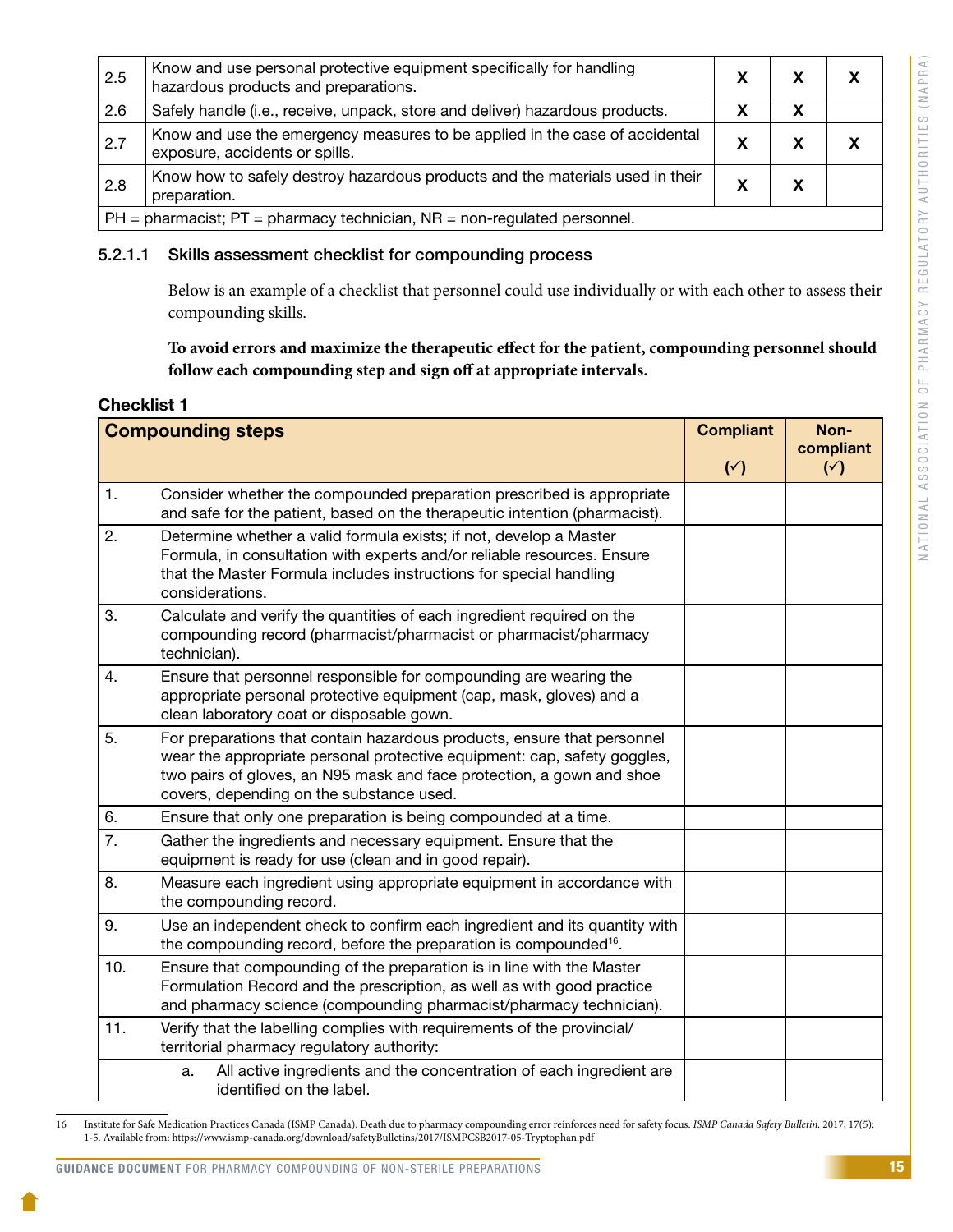| $\overline{\mathcal{A}}$<br>$\alpha$ |
|--------------------------------------|
|                                      |
|                                      |
| $\Box$                               |
|                                      |
| d                                    |
|                                      |
| Z                                    |
|                                      |
|                                      |
|                                      |
|                                      |
| S                                    |
|                                      |
| J<br>Ц                               |
|                                      |
|                                      |
| H                                    |
|                                      |
|                                      |
| $\alpha$                             |
|                                      |
| Ć<br>J                               |
|                                      |
| j                                    |
|                                      |
|                                      |
| Н                                    |
|                                      |
| ⊃                                    |
|                                      |
| $\prec$                              |
|                                      |
|                                      |
| $\geq$                               |
|                                      |
| $\approx$                            |
|                                      |
|                                      |
| $\overline{a}$<br>⊃                  |
|                                      |
| н                                    |
|                                      |
| ä                                    |
|                                      |
| ┙                                    |
|                                      |
| $\Rightarrow$                        |
|                                      |
|                                      |
| Ġ                                    |
|                                      |
| Ш                                    |
|                                      |
| $\approx$                            |
|                                      |
|                                      |
| $\geq$                               |
|                                      |
| نَ                                   |
|                                      |
| ₫                                    |
|                                      |
|                                      |
|                                      |
|                                      |
| Σ                                    |
|                                      |
| $\sim$                               |
|                                      |
| ₫                                    |
|                                      |
|                                      |
| H                                    |
|                                      |
| $\sim$                               |
|                                      |
|                                      |
| Щ                                    |
|                                      |
| ō                                    |
|                                      |
|                                      |
|                                      |
| $\geq$                               |
|                                      |
| ⊃                                    |
| Ċ                                    |
|                                      |
| ⊢                                    |
|                                      |
| ₫                                    |
|                                      |
|                                      |
|                                      |
| Ō                                    |
|                                      |
| Ċ                                    |
| $\overline{a}$                       |
| Ù,<br>J                              |
|                                      |
| Ù                                    |
| $\overline{a}$                       |
|                                      |
| ₫                                    |
|                                      |
|                                      |
| ┙                                    |
|                                      |
| ā                                    |
|                                      |
| $\geq$                               |
|                                      |
|                                      |
| $\circ$                              |
|                                      |
|                                      |
| É                                    |
|                                      |
| d                                    |
|                                      |
|                                      |
| $\geq$                               |

<span id="page-18-0"></span>

|     | The beyond-use date is marked on the label.<br>b.                                                                                                                     |  |
|-----|-----------------------------------------------------------------------------------------------------------------------------------------------------------------------|--|
|     | The storage information has been added.<br>c.                                                                                                                         |  |
| 12. | Approve, through an independent check, the appearance of the final<br>preparation (clarity, odour, colour, consistency, pH, etc.) and sign the<br>compounding record. |  |
| 13. | Ensure that the area and equipment are cleaned immediately after use,<br>according to manufacturer's directions or standards, and dried.                              |  |
| 14. | Ensure that the products, ingredients and equipment are put away<br>immediately after use for proper storage.                                                         |  |

### 5.2.2 Knowledge required for cleaning personnel

#### Table 2

| #   | ELEMENTS TO COVER IN TRAINING OF CLEANING PERSONNEL                                                                                                                                                                           | <b>PH/PT</b> |   | СP |  |
|-----|-------------------------------------------------------------------------------------------------------------------------------------------------------------------------------------------------------------------------------|--------------|---|----|--|
| 1.  | FOR CLEANING AND DISINFECTING THE GENERAL AREA FOR<br><b>COMPOUNDING OF NON-STERILE PREPARATIONS</b>                                                                                                                          |              |   |    |  |
| 1.1 | Know all policies and procedures related to cleaning and decontaminating the<br>equipment, furniture and facilities, notably those related to hygiene, personal<br>protective equipment, and cleaning and disinfecting tasks. | x            | х |    |  |
| 1.2 | Know and use personal protective equipment specifically for handling hazardous<br>products.                                                                                                                                   | х            | x |    |  |
| 1.3 | Know and use the emergency measures to be applied in case of accidental<br>exposure, accidents or spills.                                                                                                                     | X            | х |    |  |
|     | $PH =$ pharmacist; PT = pharmacy technician; NR = non-regulated pharmacy personnel; CP = cleaning<br>personnel.                                                                                                               |              |   |    |  |

### 5.3 Policies and procedures<sup>17, 18</sup>

- Established policies and procedures provide detailed descriptions of all activities, including cleaning; regarding the pharmacy's compounding of non-sterile preparations (*see* section 5.3.1 for a list of potential policies and procedures). The procedure template presented in section 5.3.2 can be used as a model for developing various procedures. The non-sterile supervisor must ensure application of and compliance with these policies and procedures.
- Established policies and procedures are promptly updated whenever there is a change in practice or in standards. At a minimum, policies and procedures are reviewed every 3 years to ensure currency. The review should be documented.
- For handling or compounding hazardous drugs or materials, additional policies and procedures must be developed; including the safe receipt, storage, handling, compounding, labelling, transport and disposal of hazardous drugs and materials (*see* Section 9).
- When compounding is undertaken by another pharmacy, where permitted by provincial/territorial legislation, the dispensing facility should include in its general procedures manual information about policies and procedures for acquiring compounded non-sterile preparations for patients (originating pharmacy, entry in the file, delivery, etc.).

#### GUIDANCE DOCUMENT FOR PHARMACY COMPOUNDING OF NON-STERILE PREPARATIONS

<sup>17</sup> United States Pharmacopeial Convention (USP). General chapter <795>: pharmaceutical compounding — nonsterile preparations. In: *USP compounding compendium*. Rockville, MD: USP; 2016. pp. 31, 37.

<sup>18</sup> Pharmacy Compounding Accreditation Board (PCAB). Standard 1.40: standard operating procedures compliance indicators. In: *PCAB accreditation manual.* Washington, DC: PCAB; 2011. p. 7.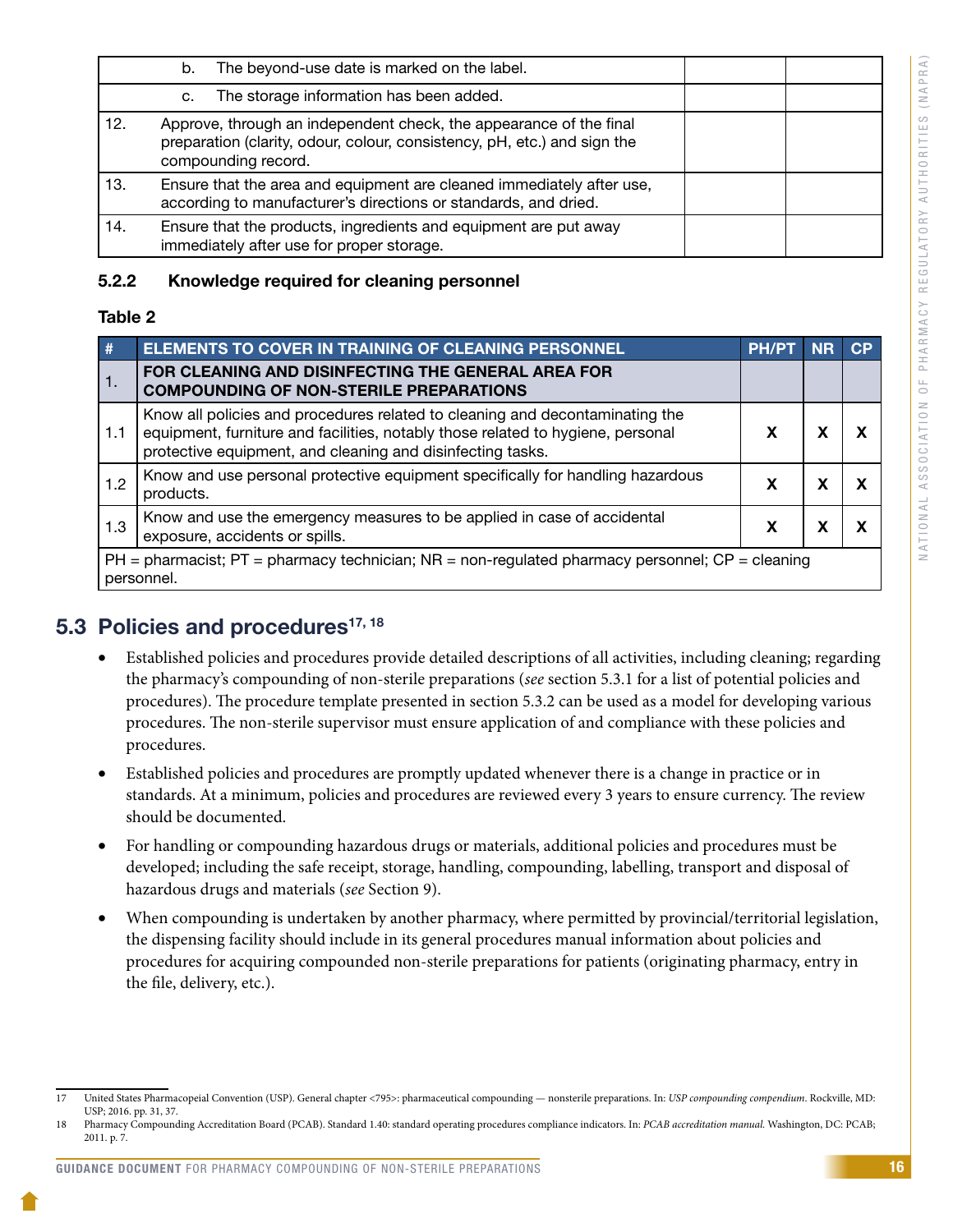### <span id="page-19-0"></span>5.3.1 Examples of policies and procedures

### Table 3

|   |                                                                                                                                                                                                                    | <b>NON-STERILE PREPARATIONS</b>                                                                                                                                                                                |              |
|---|--------------------------------------------------------------------------------------------------------------------------------------------------------------------------------------------------------------------|----------------------------------------------------------------------------------------------------------------------------------------------------------------------------------------------------------------|--------------|
|   | Policy #                                                                                                                                                                                                           | <b>Topic</b>                                                                                                                                                                                                   | $\checkmark$ |
| A |                                                                                                                                                                                                                    | PERSONNEL AND FACILITIES                                                                                                                                                                                       |              |
|   | 1                                                                                                                                                                                                                  | <b>Obligations of personnel</b>                                                                                                                                                                                |              |
|   | 1.1                                                                                                                                                                                                                | Attire and dress code (e.g., personal clothing, jewelry, hairstyles)                                                                                                                                           |              |
|   | Health conditions (reasons for temporary withdrawal from compounding activities)<br>1.2                                                                                                                            |                                                                                                                                                                                                                |              |
|   | 1.3                                                                                                                                                                                                                | Expected behaviour in compounding areas (e.g., no drinking, eating or other activities<br>not related to compounding; expectation that procedures will be followed; avoidance of<br>unnecessary conversations) |              |
|   | $\mathbf{2}$                                                                                                                                                                                                       | Training and assessment of personnel                                                                                                                                                                           |              |
|   | 2.1                                                                                                                                                                                                                | Initial training and assessment program                                                                                                                                                                        |              |
|   | 2.2                                                                                                                                                                                                                | Program to assess maintenance of competency                                                                                                                                                                    |              |
|   | 2.3                                                                                                                                                                                                                | Training and assessment of cleaning and disinfecting personnel                                                                                                                                                 |              |
|   | 2.4                                                                                                                                                                                                                | Additional training in all aspects of handling and compounding complex or hazardous<br>products                                                                                                                |              |
|   | 3                                                                                                                                                                                                                  | Delegation and appropriate supervision of activities                                                                                                                                                           |              |
|   | 3.1                                                                                                                                                                                                                | Delegation of technical activities to persons other than pharmacists or pharmacy<br>technicians                                                                                                                |              |
|   | 4                                                                                                                                                                                                                  | <b>Facilities and equipment</b>                                                                                                                                                                                |              |
|   | 4.1                                                                                                                                                                                                                | Access to controlled area or room                                                                                                                                                                              |              |
|   | 4.2                                                                                                                                                                                                                | Necessary facilities and equipment                                                                                                                                                                             |              |
|   | Maintenance of facilities and equipment (e.g., certification of rooms and instruments,<br>calibration, maintenance of pre-filters and high-efficiency particulate air filters, verification<br>4.3<br>of pressure) |                                                                                                                                                                                                                |              |
|   | 4.4                                                                                                                                                                                                                | Cleaning activities for facilities and equipment                                                                                                                                                               |              |
| B |                                                                                                                                                                                                                    | <b>COMPOUNDED NON-STERILE PREPARATIONS</b>                                                                                                                                                                     |              |
|   | 1                                                                                                                                                                                                                  | Determining beyond-use dates of products used in a preparation                                                                                                                                                 |              |
|   | $\overline{2}$                                                                                                                                                                                                     | Determining beyond-use dates of final preparations                                                                                                                                                             |              |
|   | 3                                                                                                                                                                                                                  | Hand hygiene                                                                                                                                                                                                   |              |
|   | 4                                                                                                                                                                                                                  | Personal protective equipment in compounding areas and for compounding                                                                                                                                         |              |
|   | 5                                                                                                                                                                                                                  | Bringing equipment and products into the room                                                                                                                                                                  |              |
|   | 6                                                                                                                                                                                                                  | Deactivation, decontamination and cleaning of the C-PEC                                                                                                                                                        |              |
|   | 7                                                                                                                                                                                                                  | Receipt, unpacking and storage of hazardous products                                                                                                                                                           |              |
|   | 8                                                                                                                                                                                                                  | Verification of the compounding process (including validation of calculations by a<br>pharmacist) and of final preparations                                                                                    |              |
|   | 9                                                                                                                                                                                                                  | Labelling of final preparations                                                                                                                                                                                |              |
|   | 10                                                                                                                                                                                                                 | Packaging of final preparations                                                                                                                                                                                |              |
|   | 11                                                                                                                                                                                                                 | Storage of products used and final preparations                                                                                                                                                                |              |
|   | 12                                                                                                                                                                                                                 | Transport and delivery of final preparations (to the patient, to patient care units or to the<br>dispensing pharmacist)                                                                                        |              |
|   | 13                                                                                                                                                                                                                 | Recording of preparations in the patient file                                                                                                                                                                  |              |
|   | 14                                                                                                                                                                                                                 | Hazardous waste management (e.g., at the pharmacy, returns from patients or patient care<br>units, instructions to patients)                                                                                   |              |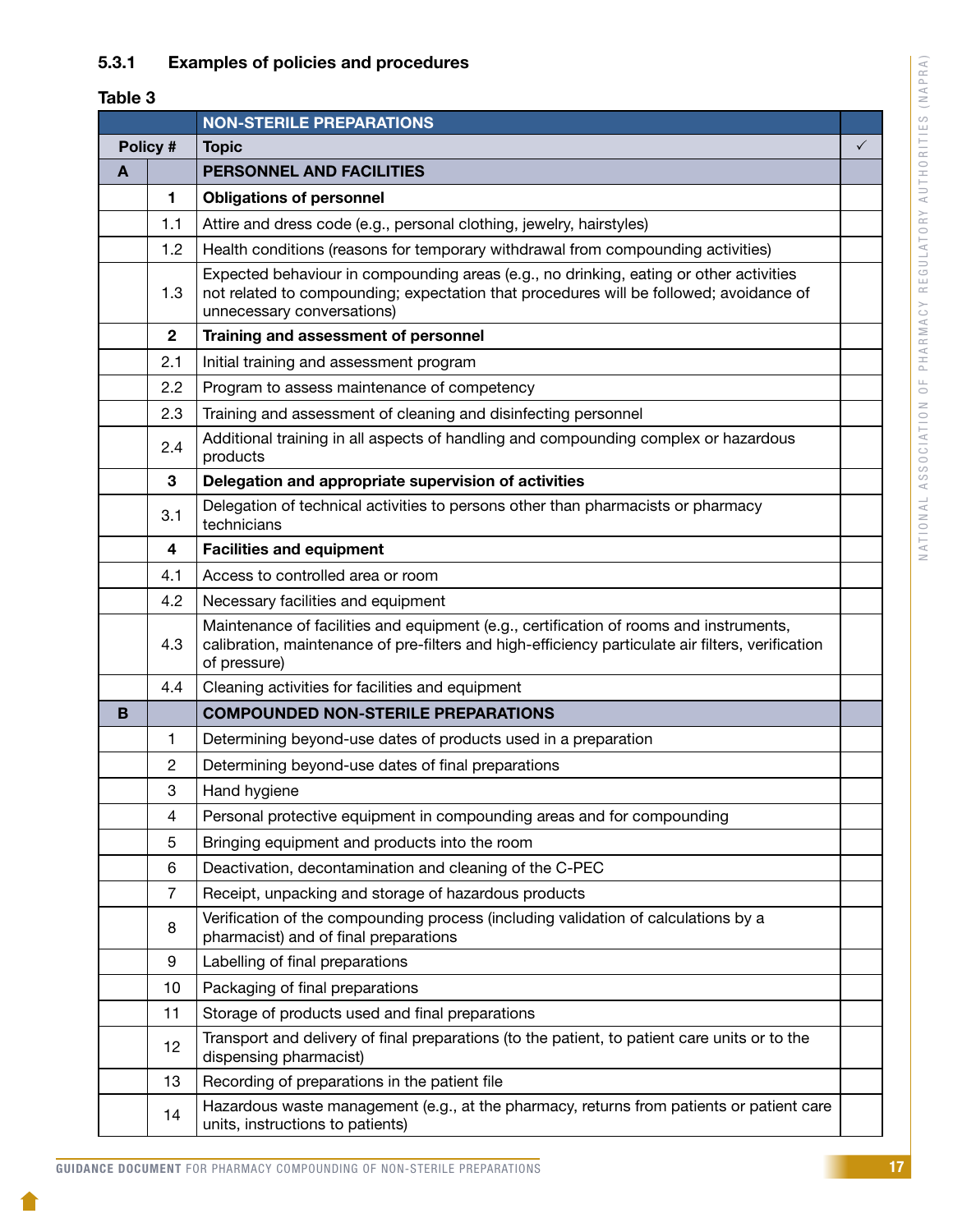<span id="page-20-0"></span>

|   | 15                                               | Action to be taken in case of accidental exposure of personnel to hazardous products<br>(eyewash station, log)                               |  |  |
|---|--------------------------------------------------|----------------------------------------------------------------------------------------------------------------------------------------------|--|--|
|   | 16                                               | Spills and spill management                                                                                                                  |  |  |
|   | 17                                               | Recall of products, ingredients or compounded non-sterile preparations                                                                       |  |  |
| C |                                                  | <b>QUALITY ASSURANCE PROGRAM</b>                                                                                                             |  |  |
|   |                                                  | Verification and maintenance of equipment, verification of appropriate storage of<br>ingredients                                             |  |  |
|   | $\overline{2}$                                   | Environmental control of facilities and primary engineering control (e.g., pressure<br>verification, air and surface sampling plan)          |  |  |
|   | 3                                                | Environmental monitoring of chemical contamination for hazardous products                                                                    |  |  |
|   | $\overline{4}$                                   | Quality assurance of compounded sterile preparations (e.g., existence of a protocol,<br>compliance with prescription, documentation in logs) |  |  |
|   | C-PEC = containment primary engineering control. |                                                                                                                                              |  |  |

### 5.3.2 Template for developing a procedure

The following template can be used to develop procedures for activities such as hand hygiene, cleaning compounding areas and storing products, as listed in section 5.3.1, above.

### Template 1

| Pharmacy name:                                |                                                                                                                           |              |  |  |  |
|-----------------------------------------------|---------------------------------------------------------------------------------------------------------------------------|--------------|--|--|--|
| Or                                            |                                                                                                                           |              |  |  |  |
| Hospital XYZ pharmacy department:             | Revised: $\Box$ Yes $\Box$ No                                                                                             |              |  |  |  |
|                                               |                                                                                                                           | (dd/mm/yyyy) |  |  |  |
|                                               | Effective date: $\frac{1}{\text{(dd/mm/yyyy)}}$                                                                           |              |  |  |  |
|                                               |                                                                                                                           |              |  |  |  |
| <b>Procedure title:</b>                       |                                                                                                                           |              |  |  |  |
|                                               |                                                                                                                           |              |  |  |  |
|                                               |                                                                                                                           |              |  |  |  |
|                                               |                                                                                                                           |              |  |  |  |
| Aim and objective:                            |                                                                                                                           |              |  |  |  |
| Describe the objective of the procedure.<br>➤ |                                                                                                                           |              |  |  |  |
| procedure.                                    | Target personnel: Use this section to describe the expected responsibilities for each group that will be affected by this |              |  |  |  |
| Non-sterile compounding supervisor<br>□       |                                                                                                                           |              |  |  |  |
| Pharmacist<br>П                               |                                                                                                                           |              |  |  |  |
| Pharmacy technician<br>□                      |                                                                                                                           |              |  |  |  |
| Non-regulated personnel<br>□                  |                                                                                                                           |              |  |  |  |
| Cleaning and disinfecting personnel<br>ப      |                                                                                                                           |              |  |  |  |
| П                                             |                                                                                                                           |              |  |  |  |
|                                               |                                                                                                                           |              |  |  |  |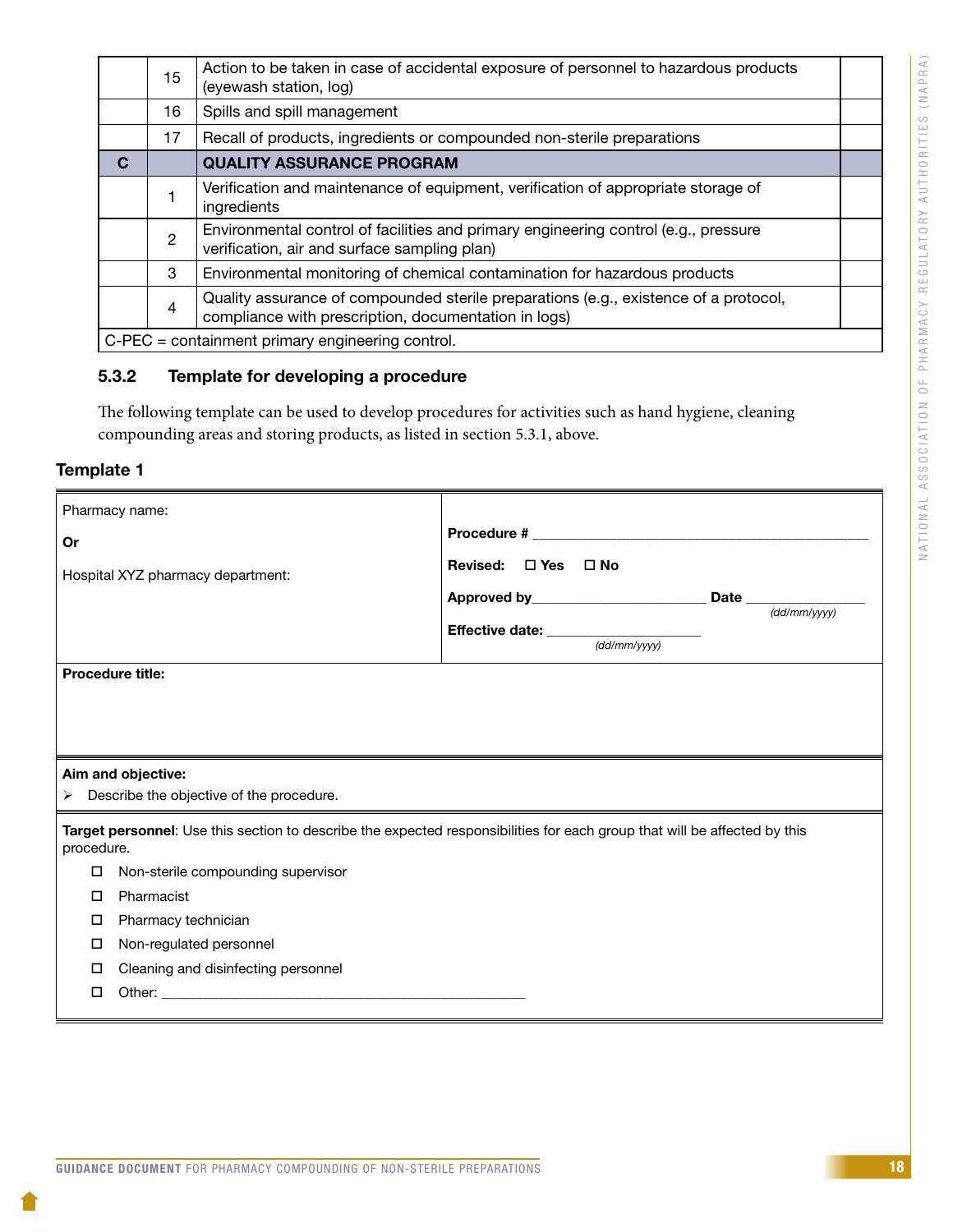#### Required facilities, equipment and material:

Include the following types of information here:

- $\triangleright$  Facilities and equipment required to apply the procedure, including personal protective equipment for compounding personnel.
- $\triangleright$  Materials (e.g., accessories, instruments) required to apply the procedure.
- $\triangleright$  Active pharmaceutical ingredients and other products to be used.
- $\triangleright$  Containers to be used.
- $\triangleright$  Logs to be used or completed.

#### Procedures

Describe in detail what must be done by each person affected by the procedure, for each step or part of the procedure.

Include examples of labels, symbols, logs, etc., that are to be used.

Attach relevant documents, such as contracts, copies of legislation or regulations, manufacturers' instruction manuals, copies of administrative decisions and other related procedures.

List of logs and assessment of competencies required for this procedure:

- 1.
- 
- 2.

#### References:

Indicate here the references used to draft the procedure, with relevant publication dates and edition numbers, to facilitate successive updates.

| Procedure history:                                                                         |                                             |
|--------------------------------------------------------------------------------------------|---------------------------------------------|
|                                                                                            |                                             |
|                                                                                            | Date: _____________________<br>(dd/mm/vvvv) |
| Revision: $\Box$ Full $\Box$ Partial Amended version: $\Box$ Yes $\Box$ No<br>Change made: | Date: ___________________<br>(dd/mm/vvvv)   |
| Revision: $\Box$ Full $\Box$ Partial Amended version: $\Box$ Yes $\Box$ No<br>Change made: | Date:___________________<br>(dd/mm/vvvv)    |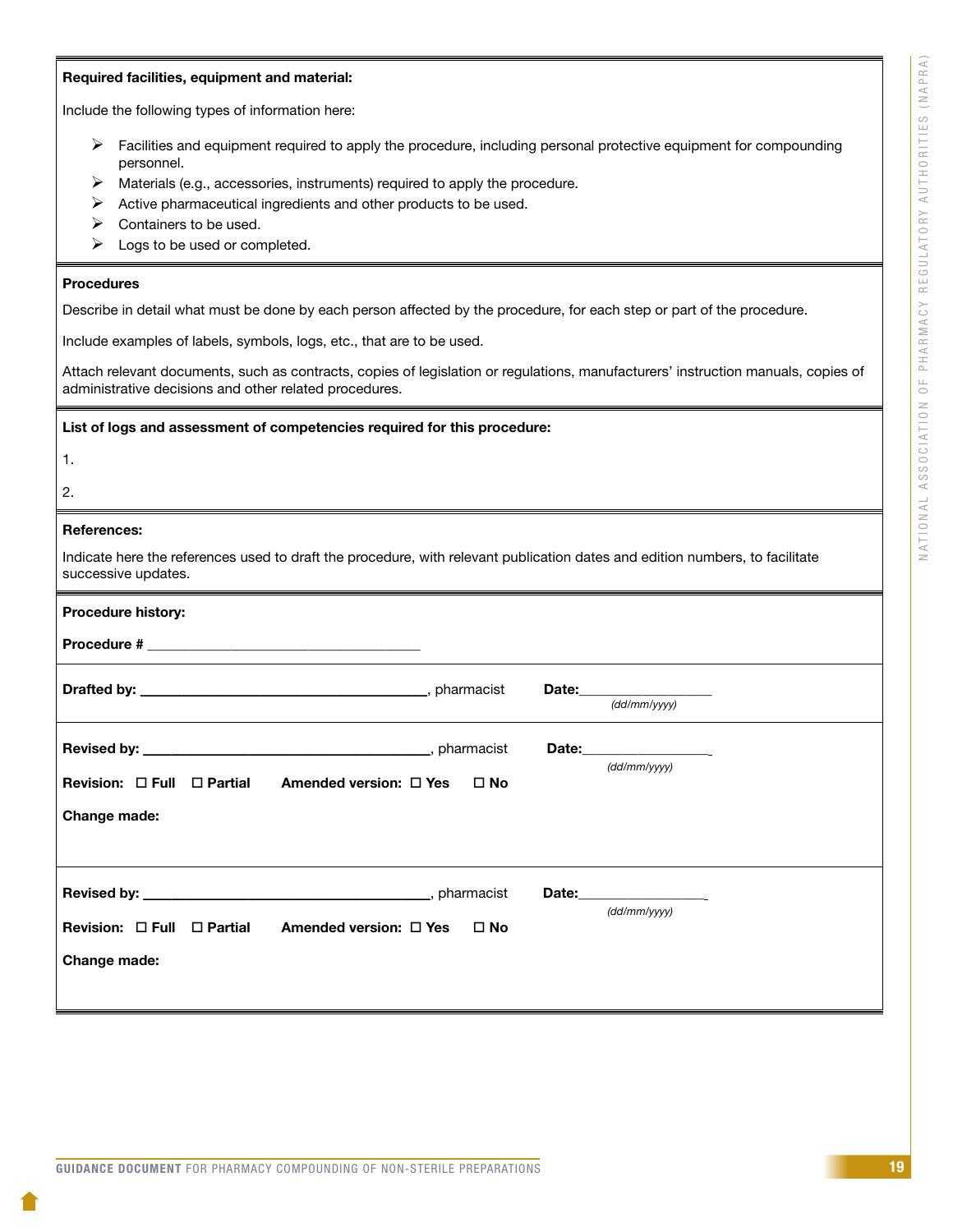### <span id="page-22-0"></span>5.4 Facilities and equipment

Areas reserved for non-sterile compounding should be used only by personnel who are authorized to compound non-sterile preparations. This space should be designated for compounding, but may also be used for preparing or reconstituting marketed products. If a pharmacy or healthcare facility compounds any sterile preparations, the area of the pharmacy reserved for this purpose must be separate and distinct from the area of the pharmacy set aside for nonsterile compounding<sup>19</sup>.

### 5.4.1 Facilities for non-sterile compounding

### 5.4.1.1 General

All compounding must be performed in a separate space specifically designated for compounding of prescriptions. This space would provide for the orderly placement of equipment and materials to prevent errors<sup>20</sup>. It should be designed and arranged to prevent cross-contamination between products, and should be located away from parts of the pharmacy where there is a considerable amount of traffic (aisles, entrance and exit doors, etc.), to avoid contamination of the compounded product with dust and dirt, as well as to avoid interrupting or distracting compounding personnel<sup>21, 22</sup>. L'Ordre des pharmaciens du Québec has produced a video about non-sterile compounding [\(https://www.youtube.com/](https://www.youtube.com/watch?v=TTtguuj83f8) [watch?v=TTtguuj83f8](https://www.youtube.com/watch?v=TTtguuj83f8) – French only), which demonstrates, among other things, examples of designated compounding spaces.

Compounding areas must be large enough for compounding personnel to work comfortably and safely, with room to store equipment and products in an orderly manner, in clean and secure surroundings. All components, equipment, and containers must be stored off the floor, in a manner that prevents contamination and allows for inspection and cleaning of the compounding and storage area. To limit the accumulation of dust and particles, packaging and cardboard boxes from products used should not be allowed in the non-sterile compounding area.

The compounding area must be conducive to necessary cleaning, containing no areas that are difficult to clean. Special attention should be given to fixtures liable to collect dust (e.g., ceiling lamps, plumbing, window frames, wire) and horizontal surfaces serving no purpose; such fixtures and surfaces should be covered, sealed up, modified or removed from the area reserved for non-sterile compounding.

The areas used for non-sterile compounding shall be maintained in clean, orderly and sanitary conditions with appropriate and sanitary waste disposal, and shall be maintained in a good state of repair.

### 5.4.1.2 Lighting

The lighting fixtures should be located so as to provide a well-lit area facilitating the compounding process and allowing verification at all stages of compounding.

<sup>19</sup> United States Pharmacopeial Convention (USP). General chapter <797>: pharmaceutical compounding — sterile preparations [Environmental quality and control]. USP 39. Rockville, MD: USP; 2016.

<sup>20</sup> United States Pharmacopeial Convention (USP). General chapter <795>: pharmaceutical compounding — nonsterile preparations. USP 39. Rockville, MD: USP; 2016. p. 33.

<sup>21</sup> Ordre des pharmaciens du Québec (OPQ). Norme 2012.01 : préparations magistrales non stériles en pharmacie. Montréal, QC: OPQ; 2012. p. 35. Available from: www.opq.org 22 *PIC/S guide to good practices for the preparation of medicinal products in healthcare establishments*. Geneva, Switzerland: Pharmaceutical Inspection Convention, Pharmaceutical

Inspection Co-operation Scheme; March 1, 2014. p. 13. Available from: www.picscheme.org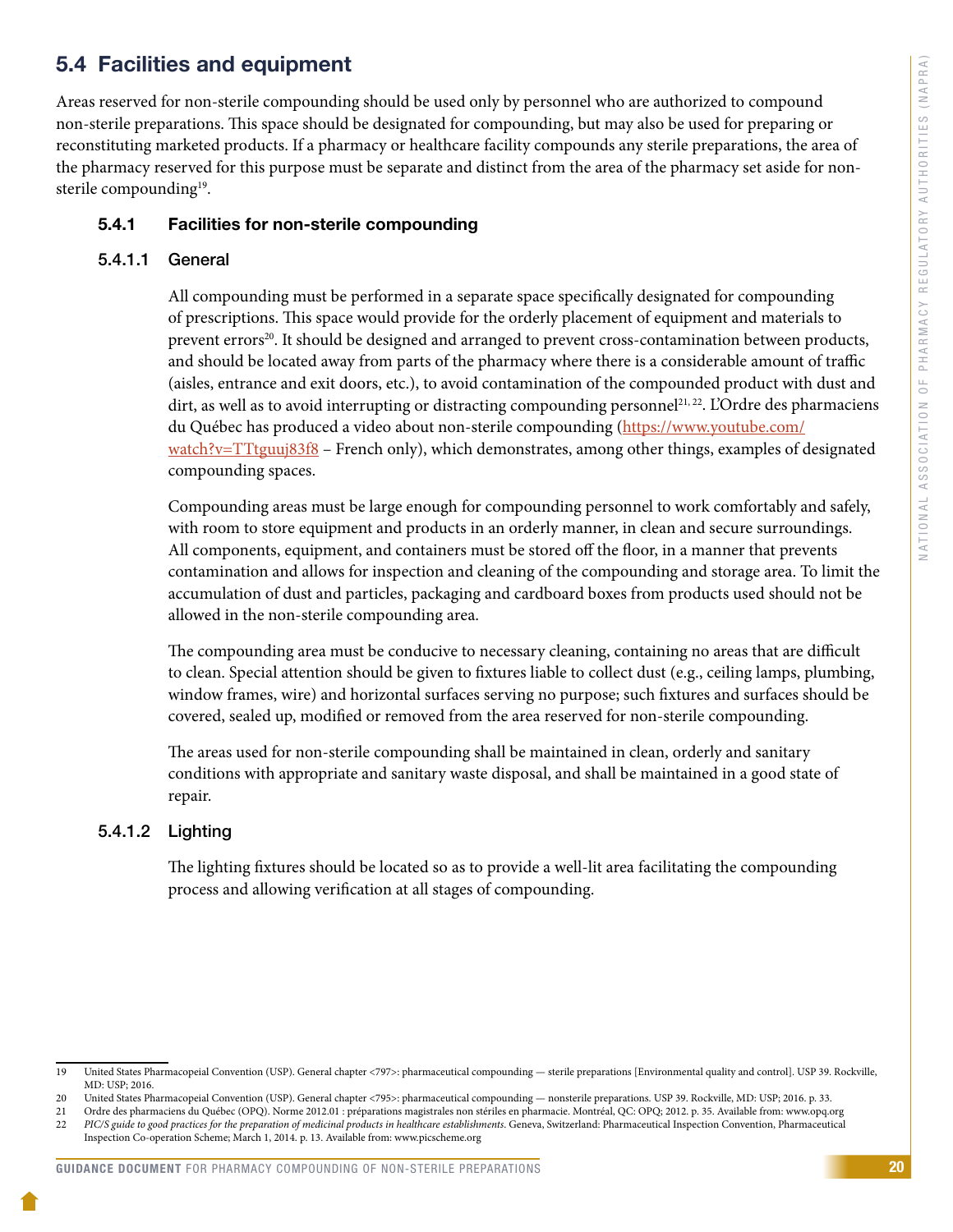#### 5.4.1.3 Heating, ventilation and air conditioning system

The heating, ventilation and air conditioning system must be controlled in such a way as to avoid decomposition and contamination of chemicals, to maintain the quality and efficacy of stored products and to ensure the safety and comfort of compounding personnel. Appropriate temperature and humidity monitoring should be performed, as required for certain ingredients and compounded dosage forms. Air vents should not be located directly over work areas, to avoid contamination of the products.

#### 5.4.1.4 Water supply<sup>23</sup>

A clean water supply, with hot and cold running water, must be available in or close to the compounding area or, for Level B and Level C requirements, in the compounding room.

There should be a sink with hot and cold running water, preferably made of stainless steel and having touchless controls, to supply potable water for washing hands and equipment. The plumbing system should be free of defects that could contribute to contamination of any compounded preparation. Purified water should be used for compounding non-sterile drug preparations when the formulations indicate inclusion of water. Purified water may also be used for rinsing equipment, instruments and accessories.

#### 5.4.1.5 Work surfaces, furniture, walls and flooring

Work surfaces and furniture should be constructed of smooth, impervious and non-porous materials, preferably stainless steel. Any material used for work surfaces should be able to withstand repeated cleaning and disinfecting and be resistant to damage from cleaning and disinfecting products. Any breakage should be repaired and sealed at the earliest opportunity.

All furniture, as well as the floor and wall surfaces, must be designed and placed to facilitate cleaning and disinfecting.

#### 5.4.1.6 Cleaning

Cleaning in the areas reserved for non-sterile compounding should be performed in a manner that maintains the cleanliness and hygiene needed to ensure the quality and integrity of the final preparations. A cleaning schedule appropriate to the level and type of non-sterile compounding should be established.

The worktop surface used for non-sterile compounding should be cleaned before and after each compounding session. The sink should be thoroughly cleaned with detergent before and after compounding instruments and accessories are washed or at least once a day and whenever it appears soiled. The overall area used for non-sterile compounding, including storage areas, should be kept clean.

Easy-to-clean waste containers of suitable size and made of materials resistant to damage from cleaning products should be available. The waste should be collected in plastic bags and removed with minimal agitation. The waste containers should be emptied and cleaned at a time when no compounding is occurring.

Equipment and products required to clean both the premises and the instruments used for non-sterile compounding should be available (e.g., hot and cold water, soap or detergent, disinfectant, disposable towels in a dispenser, a bucket, a mop and cloths). Cleaning accessories should be disposable, or should be washed and disinfected between uses, and should be stored separately to avoid contamination from the cleaning process or equipment.

<sup>23</sup> United States Pharmacopeial Convention (USP). General chapter <795>: pharmaceutical compounding — nonsterile preparations. USP 39. Rockville, MD: USP; 2016. p. 33.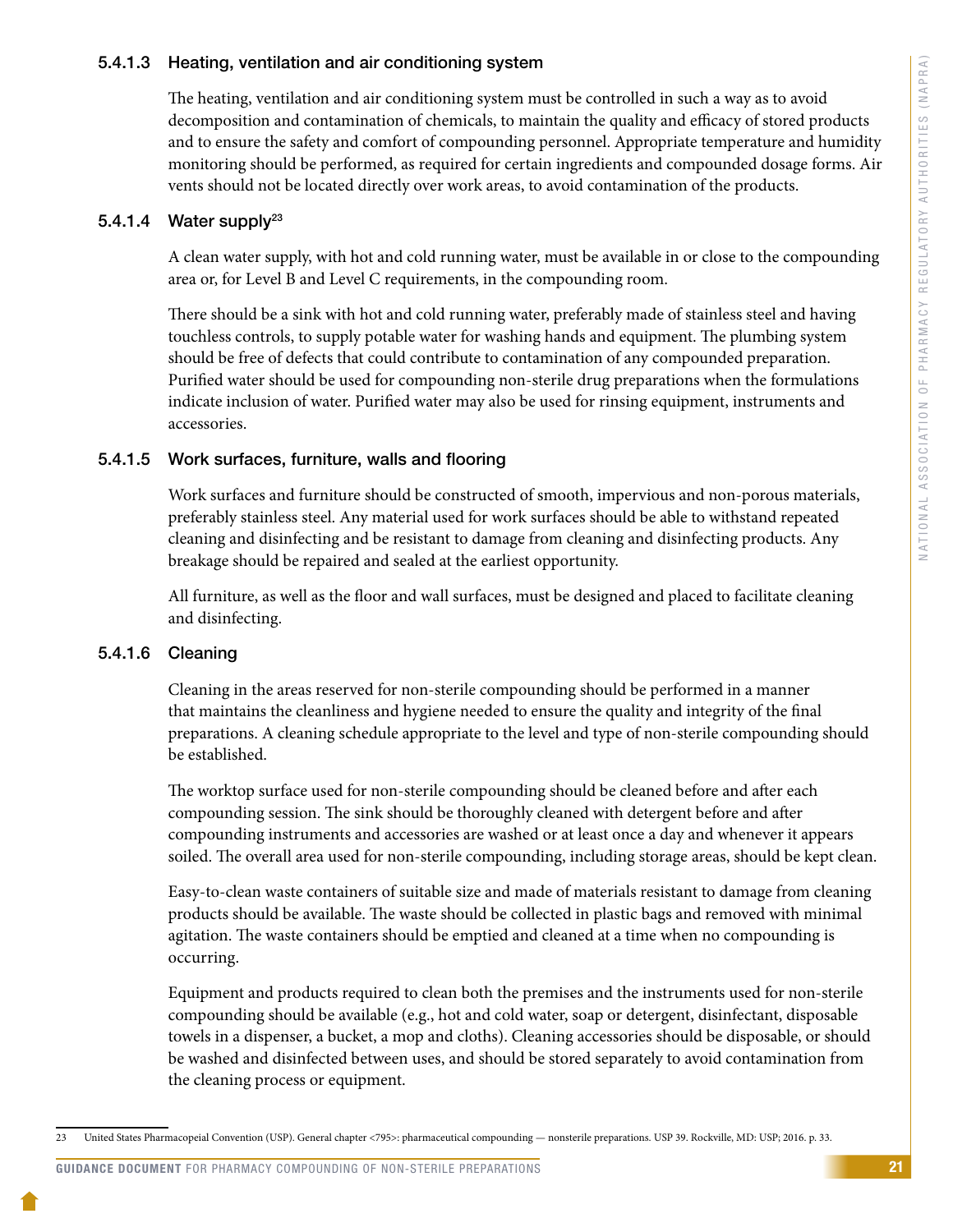### <span id="page-24-0"></span>5.4.2 Equipment for non-sterile compounding

The equipment, instruments and accessories chosen must be appropriate for the type of preparations to be compounded, and should be reserved for compounding activities.

Any surfaces of instruments and accessories that come into contact with preparations should not negatively affect the purity or quality of the preparation being compounded. These surfaces should be completely clean and should not be reactive, additive or sorptive (glass or stainless steel preferred).

#### 5.4.2.1 Routine maintenance

To ensure precision and reliability, all equipment, instruments and accessories should be routinely inspected, checked to ensure proper performance and if applicable, calibrated at appropriate intervals as recommended by the manufacturer, or at least once a year if there are no manufacturer recommendations.

Every note documented on a maintenance form should indicate the person doing the maintenance (pharmacist, pharmacy technician, cleaning personnel).

The requirements of provincial/territorial pharmacy regulatory authorities should be followed for equipment such as balances/weights or refrigerator/freezers.

#### 5.4.2.2 Cleaning equipment, instruments and accessories

All specialized equipment and instruments used for compounding must be cleaned regularly, as recommended by the manufacturer. Cleaning work recommended by the manufacturer must be noted in the maintenance log.

Equipment, instruments and accessories used for several different preparations must be completely and thoroughly cleaned after each compounding session to remove all traces of the previous product and any remaining water and solvent, thus preventing any cross-contamination between preparations. It is not sufficient to use only isopropyl alcohol 70% as the cleaning agent. All equipment, instruments and accessories should be rinsed with purified water.

After each use and cleaning, the equipment, instruments and accessories used for compounding should be neatly stored to protect them from contamination. Immediately before initiation of compounding operations, the equipment, instruments and accessories should be inspected by the compounder to determine suitability for use.

#### 5.4.2.3 General maintenance log

A maintenance log must be kept to record the dates of cleaning and/or calibration of specialized equipment and instruments; these entries should include the name of the person carrying out the cleaning or calibration**.** This information may also be documented in any log used to record information about general pharmacy maintenance (e.g., dates and times when the temperatures of refrigerators and freezers used to store drugs are checked, dates of cleaning of premises and equipment).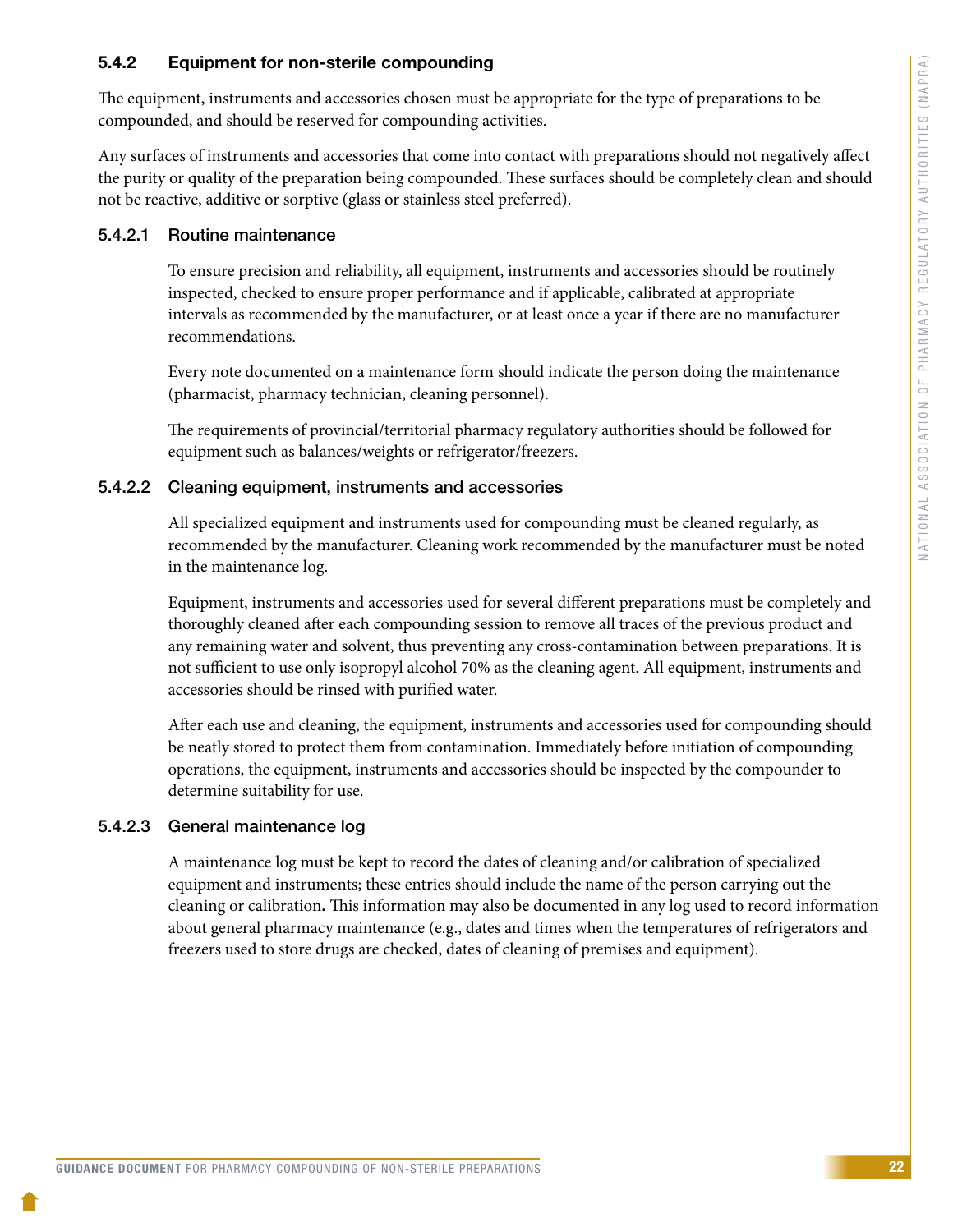# <span id="page-25-0"></span>**PRODUCT AND PREPARATION REQUIREMENT**

### 6.1 Beyond-use date and dating methods

The BUD is the date after which a non-sterile compounded preparation should no longer be used. Non-sterile preparations are compounded for immediate use or for short-term storage; therefore, their BUDs are assigned on the basis of criteria different from those applied in assigning an expiry date to manufactured drug products.

Extensive experience in non-sterile compounding and broad scientific knowledge are required to determine a BUD and to interpret stability data in relation to the actual compounded formulations. BUDs should be assigned conservatively. When assigning a BUD, compounders should consult the literature and documentation available on stability in general and on the specific stability of the active pharmaceutical ingredient (API). When a manufactured drug is used as the API, information provided by the manufacturer may be used as a reference. The manufacturer's expiry date for the drug should not be used as the BUD for the final preparation. As recommended in Table 1, below, the BUD for non-aqueous formulations is not later than the time remaining until the earliest expiry date of any ingredient or 6 months, whichever is earlier.

The nature of the ingredient to be used, the compounding method, degradation mechanisms, compatibility, dosage form, potential for microbial proliferation in the preparation, the container in which the preparation is packaged, the expected storage conditions, and the intended use and duration of therapy should all be considered, and the BUD assigned conservatively.

The product should be observed at all stages of compounding for signs of instability and/or degradation.

### 6.1.1 General guidelines for assigning beyond-use dates

In the absence of any stability data for a drug or a specific non-sterile compounded preparation, Table 4 presents maximum BUDs recommended for non-sterile compounded preparations that are packaged in air-tight, lightresistant containers and stored at controlled room temperature, unless otherwise indicated<sup>24</sup>. Drugs and chemicals known to be labile to decomposition will require shorter BUDs.

#### Table 4

#### Beyond-use date (BUD) by type of formulation\*25

Non-aqueous formulations – The BUD is not later than the time remaining until the earliest expiry date of any API or 6 months, whichever is earlier.

Water-containing oral formulations - The BUD is not later than 14 days with storage at controlled cold temperatures.

Water-containing topical/dermal, mucosal liquid and semi-solid formulations - The BUD is not later than 30 days.

\* These maximum BUDs are recommended for non-sterile compounded drug preparations in the absence of stability information that is applicable to a specific drug or preparation. The BUD shall not be later than the expiration date on the container or any component.

Where possible, susceptible preparations should contain suitable antimicrobial agents to protect against bacteria, yeast and mould contamination that may be introduced during or after the compounding process. When antimicrobial agents are contraindicated, susceptible compounded products should be stored at a controlled cold temperature, and patients educated about proper storage. Antimicrobial preservatives should not be used in place of good compounding practices.

<sup>24</sup> United States Pharmacopeial Convention (USP). General chapter <659>: packaging and storage requirements. In: *USP compounding compendium*. Rockville, MD: USP; 2016. 25 United States Pharmacopeial Convention (USP). General chapter <795>: pharmaceutical compounding — nonsterile preparations. In: *USP compounding compendium*. Rockville, MD: USP; 2016. p. 35.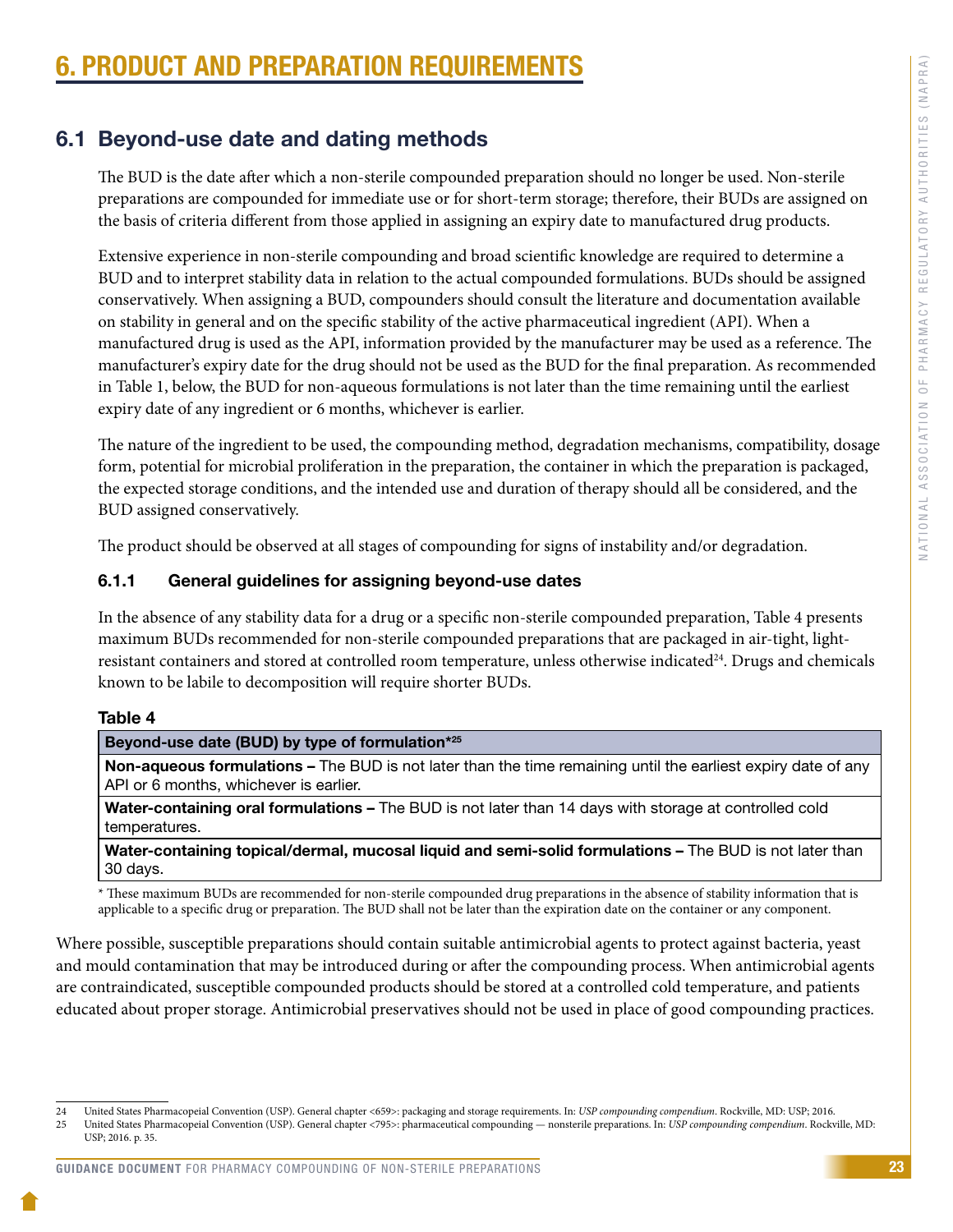### <span id="page-26-0"></span>6.2 Master Formulation Record

The Master Formulation Record for a non-sterile preparation includes all necessary information to compound the preparation.

To ensure preparation quality and safety, the Master Formulation Record should be current; changes made in the Master Formulation Record should include supporting rationale and references, and compounding personnel must be informed of the change. The development of a new Master Formulation Record is based on scientific data, and includes appropriate references.

Master Formulation Records should be kept together, in hard copy or electronic format, and be readily available.

The Master Formulation Record should include the following information as required to compound the preparation $26,27$ :

- official or assigned name, strength and dosage form of the preparation
- expected yield
- calculations needed to determine and verify quantities of ingredients and doses of APIs for quantity produced
- description of all ingredients, along with their quantities, sources and lot numbers (if applicable)
- compatibility and stability data, including references when available
- references used to develop the formula and the consultation date, as appropriate
- equipment needed to compound the preparation (and any special cleaning instructions)
- special precautions to be observed by compounding personnel, including personal protective equipment (PPE)
- source or origin of the formula
- mixing instructions, which may include:
	- order of mixing
	- mixing temperatures or other environmental controls
	- **duration of mixing**
	- other factors pertinent to replication of the preparation as compounded
- sample labelling information, which should contain, in addition to legally required information:
	- generic name and quantity or concentration of each active ingredient
	- assigned BUD
	- **storage conditions**
	- **PEDIE:** prescription or control number, whichever is applicable
- type of container used in dispensing
- packaging and storage requirements
- • description of final preparation
- quality control procedures and expected results

<sup>26</sup> United States Pharmacopeial Convention (USP). General chapter <795>: pharmaceutical compounding — nonsterile preparations. In: USP *compounding compendium*. Rockville, MD: USP; 2016. p. 35.

<sup>27</sup> Ordre des pharmaciens du Québec (OPQ). Norme 2012.01 : préparations magistrales non stériles en pharmacie. Montréal, QC: OPQ; 2012. p. 35. Available from: www.opq.org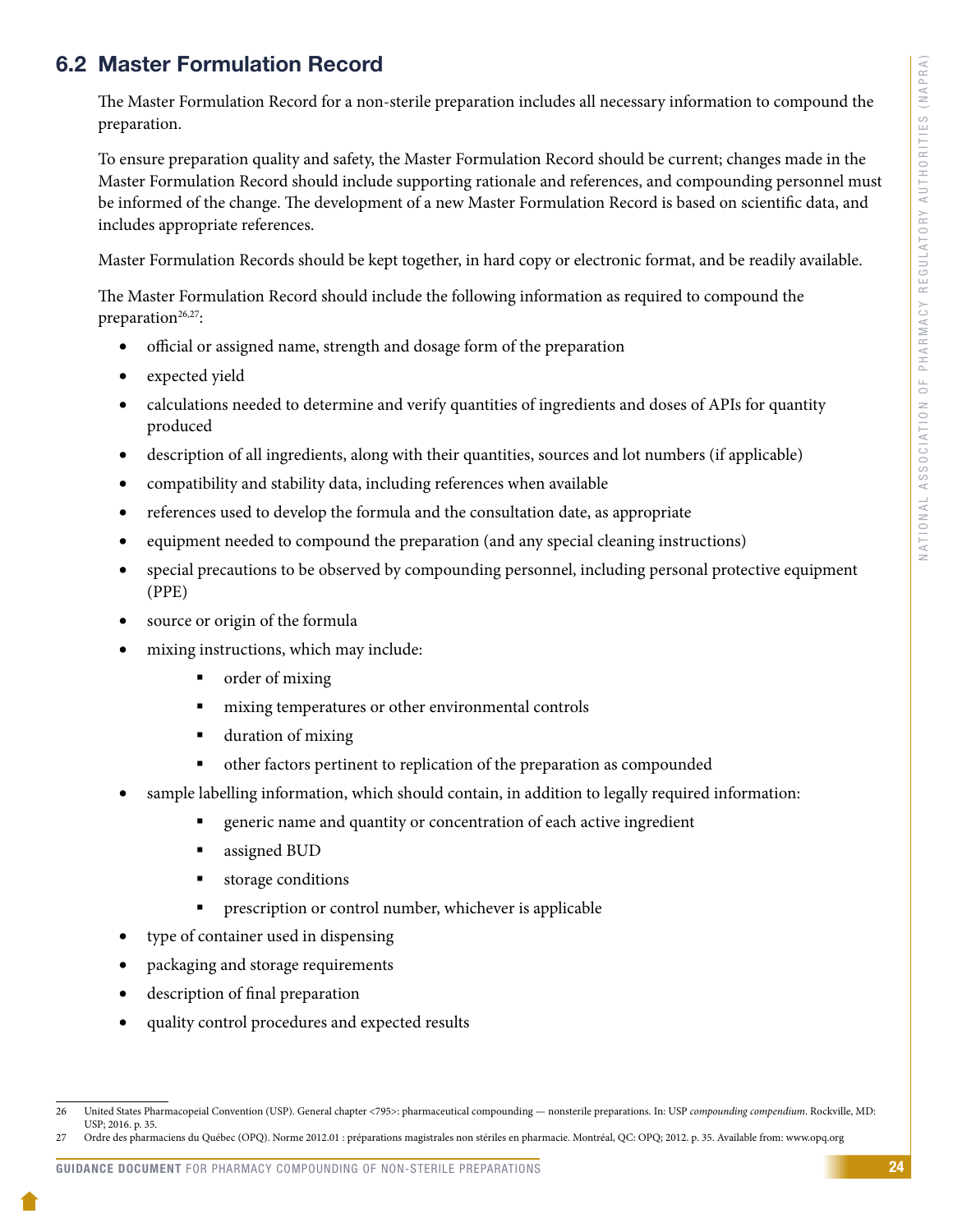### <span id="page-27-0"></span>Template 2

### TO BE COMPLETED FOR EACH PREPARATION (AS APPLICABLE)

| Name of compounded product:                                                                                                                               |                        | Protocol number and version (e.g., 001-01)                                                 |
|-----------------------------------------------------------------------------------------------------------------------------------------------------------|------------------------|--------------------------------------------------------------------------------------------|
|                                                                                                                                                           |                        |                                                                                            |
| <b>Concentration:</b>                                                                                                                                     | <b>Effective date:</b> | (dd/mm/yyy)                                                                                |
| <b>Pharmaceutical form:</b>                                                                                                                               |                        |                                                                                            |
| <b>Route of administration:</b>                                                                                                                           |                        |                                                                                            |
| <b>FORMULA</b>                                                                                                                                            |                        |                                                                                            |
| <b>Quantities</b><br>Ingredients<br><b>Physical description</b>                                                                                           |                        | Other information (e.g., DIN, lot<br>number, manufacturer, expiry date,<br>expected yield) |
|                                                                                                                                                           |                        |                                                                                            |
| Additional information about the ingredients:                                                                                                             |                        |                                                                                            |
| Include any additional pertinent information about the ingredients required for compounding.                                                              |                        |                                                                                            |
| Indicate any specific precautions that were taken when handling the ingredients.                                                                          |                        |                                                                                            |
| Notes on calculations and measurements:                                                                                                                   |                        |                                                                                            |
| Indicate any characteristics of the calculations, measurements or ingredient preparation that were done before the specific<br>procedure was carried out. |                        |                                                                                            |
| Ensure that the unit of measure in this record is the same as the unit of measure on the measuring device.                                                |                        |                                                                                            |
| Indicate any requirement for verification by the pharmacist.                                                                                              |                        |                                                                                            |
| Examples:                                                                                                                                                 |                        |                                                                                            |
| Quality control of instruments to be carried out and documented before measurements are taken                                                             |                        |                                                                                            |
| Accuracy of measurement instruments                                                                                                                       |                        |                                                                                            |
| Verification and documentation of ingredients, batch numbers and beyond-use dates                                                                         |                        |                                                                                            |
| Type of report required on the compounding form                                                                                                           |                        |                                                                                            |
| Required equipment, instruments and materials                                                                                                             |                        |                                                                                            |
| Indicate all materials and equipment that were required to compound the non-sterile preparations.                                                         |                        |                                                                                            |
| <b>Compounding method</b>                                                                                                                                 |                        |                                                                                            |
| Describe all steps of the compounding process.                                                                                                            |                        |                                                                                            |
|                                                                                                                                                           |                        |                                                                                            |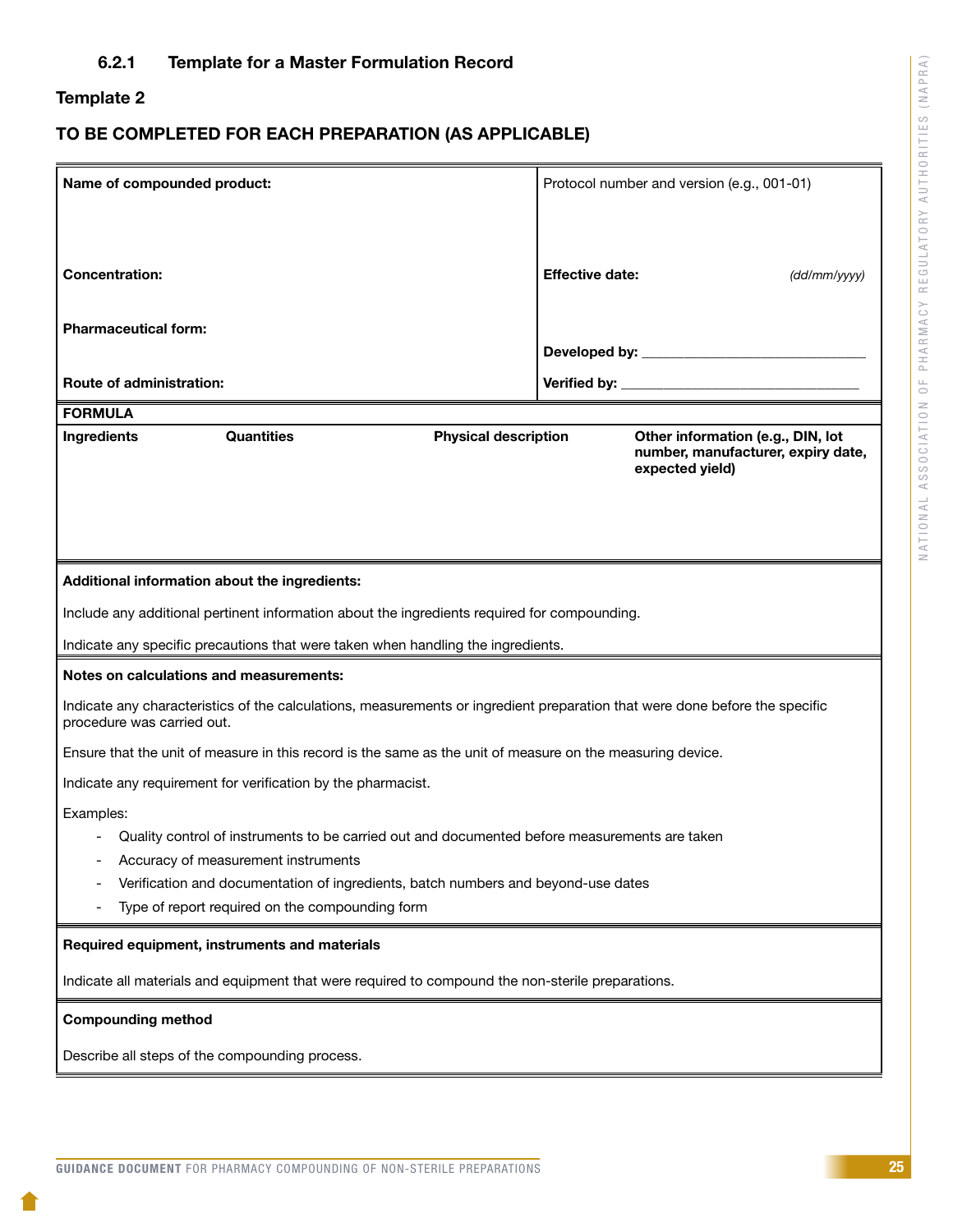#### Quality controls

Specify the procedure for determining the lot number of the final compounded preparation.

Specify all quality control procedures that were carried out during compounding and documented by the pharmacy technician and/or pharmacist.

Specify all quality controls that were carried out by the pharmacist on the final compounded non-sterile preparation. Indicate the expected specifications.

#### Example

| <b>Quality control</b>        |  | <b>Expected specification</b>                        |
|-------------------------------|--|------------------------------------------------------|
| Appearance of the preparation |  | Clear, colourless solution with no visible particles |
|                               |  |                                                      |

#### Packaging

Describe the type of packaging in which the final compounded non-sterile preparation shall be presented to the patient.

#### Stability and storage

Specify the preservation requirements of the compounded non-sterile preparation.

Specify the beyond-use date for the compounded non-sterile preparation

Indicate the references used to determine the beyond-use date.

| Labelling                                                                                                                                      | Sample label  |
|------------------------------------------------------------------------------------------------------------------------------------------------|---------------|
| Indicate mandatory information that must be on the label                                                                                       |               |
| When kept at the pharmacy or sent to another pharmacy<br>A)                                                                                    |               |
| Name of preparation:<br>Date when preparation was made:<br>Lot:<br>Quantity prepared:<br>Beyond-use date:<br>When dispensed to a patient<br>B) | Patient label |
| In addition to the legally mandated information, add:<br>- beyond-use date<br>- precautions and other patient information leaflet              |               |

#### **Training**

Indicate any specialized training that personnel must undergo before the specific compounding procedure is implemented.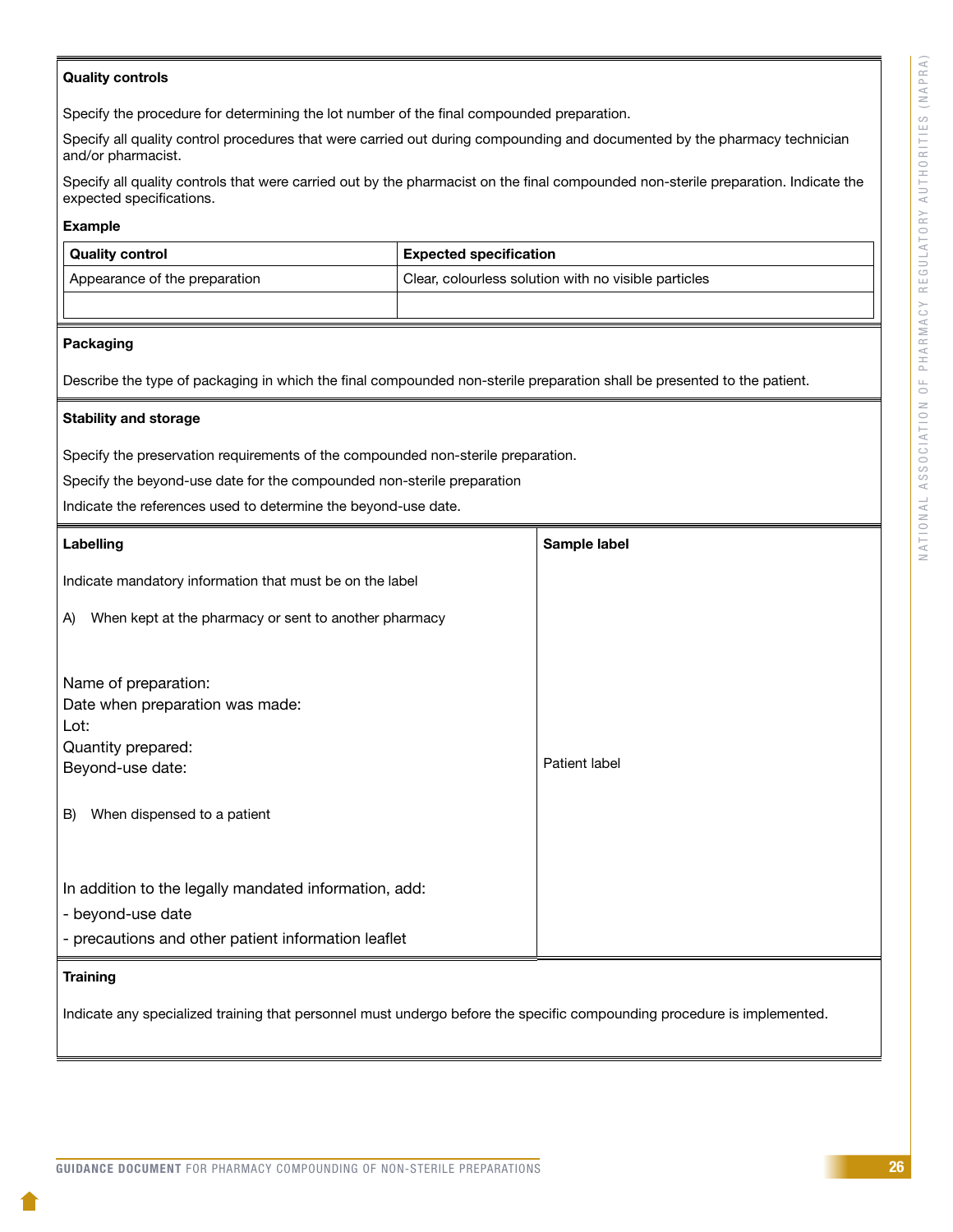#### <span id="page-29-0"></span>References consulted:

Indicate the source of the specific compounding procedure.

Indicate any documentation supporting the stability of the final compounded non-sterile preparation.

| Preparation data sheet history no.: |              |                                    |              |
|-------------------------------------|--------------|------------------------------------|--------------|
| Revised:                            | (dd/mm/yyyy) | Revised by:                        |              |
| Change made:                        |              | Version number changed: $\Box$ YES | $\Box$ NO    |
| Revised:                            | (dd/mm/yyyy) | Revised by:                        |              |
| Change made:                        |              | Version number changed: □ YES      | $\square$ NO |

### 6.3 Ingredients used for non-sterile compounding — quality and storage

Reasonable measures should be taken to determine the purity and safety of the ingredients used for compounding, by means of analyzing the batch or verifying the manufacturer's reputation and the supplier's reliability.

All ingredients (powders, liquids, etc.) that require special precautions when used or stored should be identified. Ingredients and raw materials should be stored and kept safely under conditions that will preserve their quality and purity, as directed by the manufacturer or according to pharmacopeia monographs.

#### 6.3.1 Selection of ingredients

In choosing active or inactive ingredients to be used for compounding, compounders should take the following information into account:

- • physicochemical properties of the ingredients
- efficacy of the ingredients
- stability of the ingredients
- compatibility of the ingredients
- toxicity of the ingredients
- information about the patient and disease state
- prescriber's therapeutic objective
- possible interactions
- planned treatment duration
- route of administration
- frequency of administration

Purified water<sup>28</sup> (e.g., distilled water, deionized water) or water of equivalent or superior quality (e.g., sterile irrigation water) must be used for non-sterile compounding whenever the formula specifies water as an ingredient. A dispenser of bottled water, programmed or unprogrammed and independent of the pharmacy's plumbing, cannot currently be recommended for non-sterile compounding because no data are available on whether the quality of water supplied by these dispensers is maintained during use. Tap water does not meet this standard and must not be used for compounding or reconstituting products.

#### GUIDANCE DOCUMENT FOR PHARMACY COMPOUNDING OF NON-STERILE PREPARATIONS

<sup>28</sup> United States Pharmacopeial Convention (USP). General chapter <1231>: water for pharmaceutical purposes. In: *USP compounding compendium*. Rockville, MD: USP; 2016. pp. 456- 462.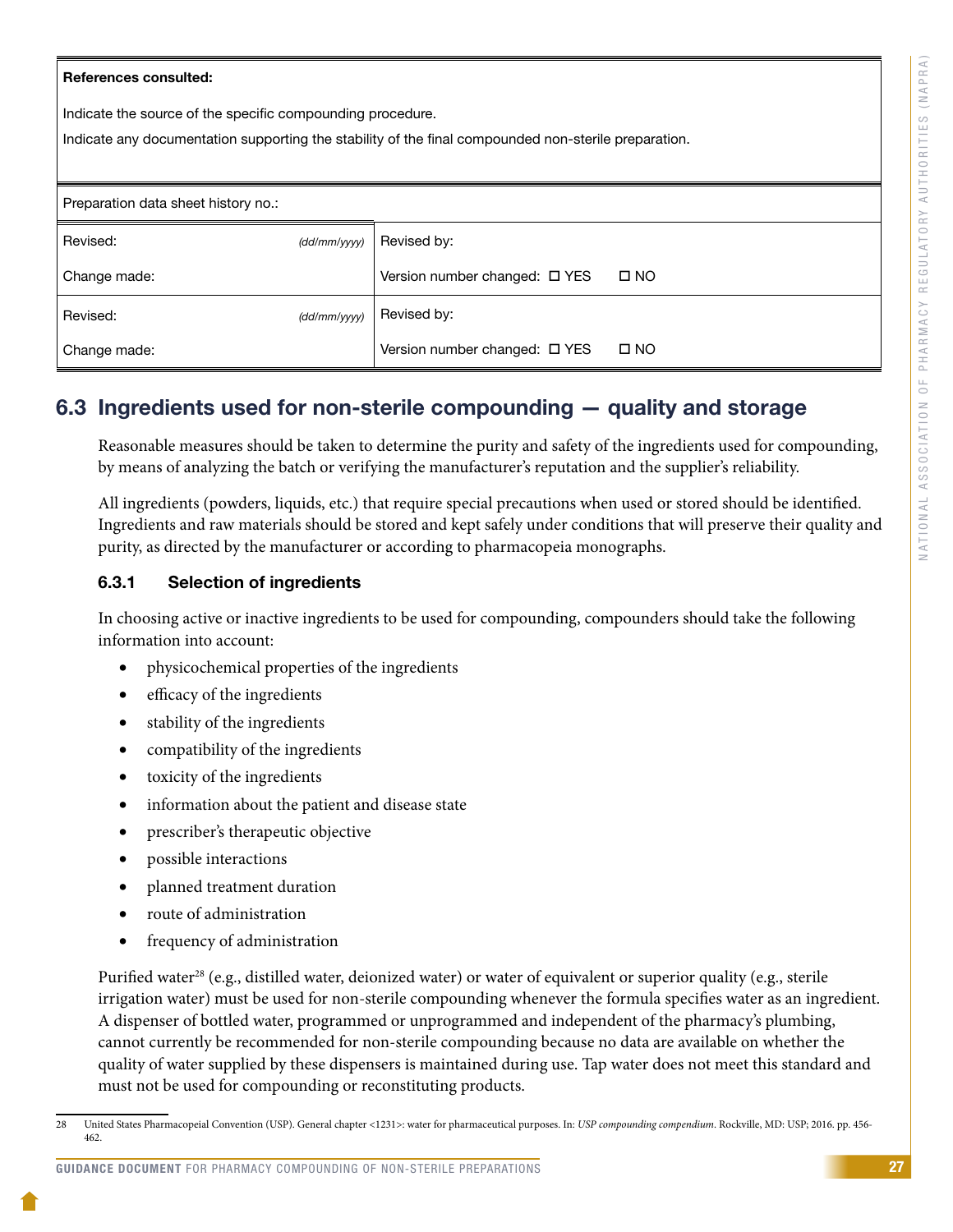### <span id="page-30-0"></span>6.3.2 Sources of ingredients

Ingredients used for compounding must be obtained from recognized and reliable sources. Non-sterile preparations should be compounded using approved ingredients that have been assigned a Drug Identification Number (DIN), for products approved for use in Canada or APIs and other ingredients that meet the requirements of monographs in a current version of a recognized pharmacopoeia, that is, the United States Pharmacopoeia, European Pharmacopoeia, French Pharmacopoeia, International Pharmacopoeia, British Pharmacopoeia, Canadian Formulary, National Formulary of the United States or Schedule B of the *Food and Drugs Act*, in keeping with the recommendations of Health Canada's Policy 0051<sup>29</sup>.

When ingredients of compendial quality cannot be obtained, high-quality ingredients, such as those mentioned in the Food Chemicals Codex, those that are chemically pure (analytical reagent grade) or those certified by the American Chemical Society (ACS), may be used<sup>30</sup>. However, such components should be used with caution, because the standards for analytical reagents and ACS-grade materials do not consider whether any impurity that is present will raise concern about human or animal safety.

### 6.3.3 Quality of ingredients

High-quality ingredients (in terms of identity and purity) should be chosen for compounded non-sterile preparations, and supporting documents obtained, including certificates of analysis for the ingredients. The sources of all ingredients and associated information, including lot numbers, expiry dates, and date of receipt in the pharmacy, must be traceable.

If the product is not sourced from a recognized supplier, a qualified laboratory should analyze the product and confirm its identity, purity and quality, according to the requirements of a recognized pharmacopoeia. The analysis results and certificates should be kept in an ingredients log. Federal regulations currently prohibit compounding pharmacists in pharmacies from shipping controlled substances for such analysis.

Drugs approved by Health Canada (i.e., those with a DIN) may be used as active ingredients. When using one of these products, all ingredients (active and inactive) in the approved drug must be considered, with respect to chemical interactions or patient allergies and sensitivities. Ingredients that have been recalled or withdrawn from the market for safety reasons must not be used for compounding. Health Canada publishes on its website a list of drugs that have been recalled from the market ([http://www.healthycanadians.gc.ca/recall-alert-rappel-avis/index](http://www.healthycanadians.gc.ca/recall-alert-rappel-avis/index-eng.php?cat=3)[eng.php?cat=3\)](http://www.healthycanadians.gc.ca/recall-alert-rappel-avis/index-eng.php?cat=3).

When ingredients are derived from ruminant animals (e.g., bovine, caprine, ovine), the supplier should provide written assurance that the ingredient is in compliance with all federal regulations governing processing, use and importation of these materials.

For components with an expiry date on the container received from the manufacturer or distributor, the material may be used for compounding before that date, provided the material is stored in its original container under conditions suitable to avoid decomposition of the chemicals; this means minimal exposure of the remaining material each time material is withdrawn from the container and any withdrawals from the container are performed by personnel trained in the proper handling of the material. If the component has been transferred to another container, that container should be identified with the component name, original supplier, lot or control number, transfer date and expiry date, and the container's integrity shall be at least equivalent to that of the original container. For ingredients without an expiry date assigned by the manufacturer, the container shall be labelled with the date of receipt and a conservative expiry date, not to exceed 3 years after receipt, depending on the nature of the ingredient, the container and storage conditions<sup>31</sup>.

All ingredients should be inspected before use to identify any signs of deterioration.

<sup>29</sup> Health Canada, Health Products and Food Branch Inspectorate. *Policy on manufacturing and compounding drug products in Canada (POL-0051).* Ottawa, ON: Health Canada; 2009. Available from: http://www.hc-sc.gc.ca/dhp-mps/compli-conform/gmp-bpf/docs/pol\_0051-eng.php

<sup>30</sup> United States Pharmacopeial Convention (USP). General chapter <795>: pharmaceutical compounding — nonsterile preparations. USP 39. Rockville, MD: USP; 2016. p. 34.

<sup>31</sup> United States Pharmacopeial Convention (USP). General chapter <795>: pharmaceutical compounding — nonsterile preparations. USP 39. Rockville, MD: USP; 2016. p. 34.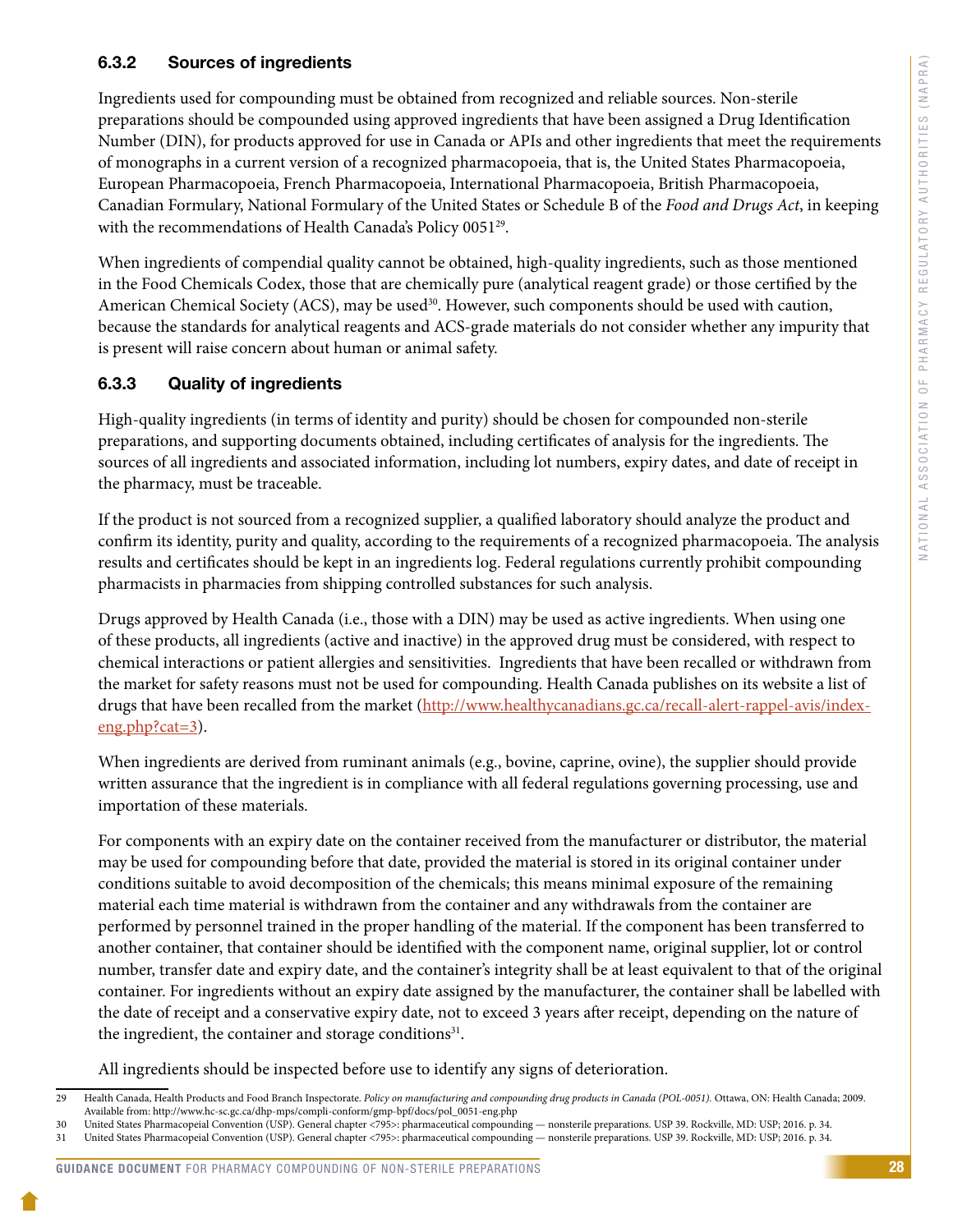### <span id="page-31-0"></span>6.3.4 Safety data sheets

The safety data sheets (formerly known as material safety data sheets) published by suppliers under provisions of the *Hazardous Products Act* are documents that provide information about the risks and preventive measures to be applied in the use of products and their storage conditions. Safety data sheets are available from the supplier or through the Canadian Centre for Occupational Health and Safety<sup>32</sup>. These sheets should be kept together and made available to all personnel involved in non-sterile compounding. All employees should know where they are kept, and this location must be readily accessible.

Safety data sheets are updated by suppliers every 3 years. It is therefore important that the dates of the available sheets be verified to ensure that the pharmacy is always using each supplier's latest version.

### 6.3.5 Storage

All ingredients (powder, liquids, etc.) that require special precautions when used or stored should be identified. Ingredients and raw materials should be stored and kept safely under conditions that will preserve their quality and purity as directed by the manufacturer or according to pharmacopeia monographs.

### 6.4 Compounding record

The pharmacy must keep a compounding record (paper-based or computerized) for each individual prescription, as well as for non-sterile preparations made in batches. These records should be filed and retained for future reference as required by the provincial/territorial pharmacy regulatory authority.

In cases where there is a marketed drug available, the rationale for compounding should be documented in the patient's file with the appropriate justification (e.g., allergy, drug temporarily in short supply, difficult to swallow).

In cases where the preparation was made by another pharmacy, (as permitted by provincial/territorial legislation), the origin of the compounded non-sterile preparation dispensed to the patient should be recorded in the patient file. Any pharmacy (in the healthcare facility or the community) should be able to track information related to preparations that it dispenses, even if those preparations were made by another pharmacy.

The compounding record for non-sterile compounded preparations should contain the following information<sup>33</sup>:

- official or assigned name, strength and dosage of the preparation
- reference to Master Formulation Record for the preparation
- names and quantities of all ingredients
- sources, lot numbers and expiry dates of ingredients
- total quantity compounded
- name of the person who prepared the preparation, name of the person who performed the quality control procedures and name of the person who approved the preparation
- date of preparation
- assigned preparation batch number or prescription number
- assigned BUD
- results of quality control procedures as appropriate (e.g., weight range of filled capsules, pH of aqueous liquids)
- • documentation of any quality control issues and any adverse reactions or preparation problems reported by the patient or caregiver

<sup>32</sup> Safety data sheets are available in a database maintained by the Canadian Centre for Occupational Health and Safety, and are available from: http://ccinfoweb.ccohs.ca/msds/search.html<br>33 United States Pharmacopeial Conv 33 United States Pharmacopeial Convention (USP). General chapter <795>: pharmaceutical compounding — nonsterile preparations. USP 39. Rockville, MD: USP; 2016. p. 36.

GUIDANCE DOCUMENT FOR PHARMACY COMPOUNDING OF NON-STERILE PREPARATIONS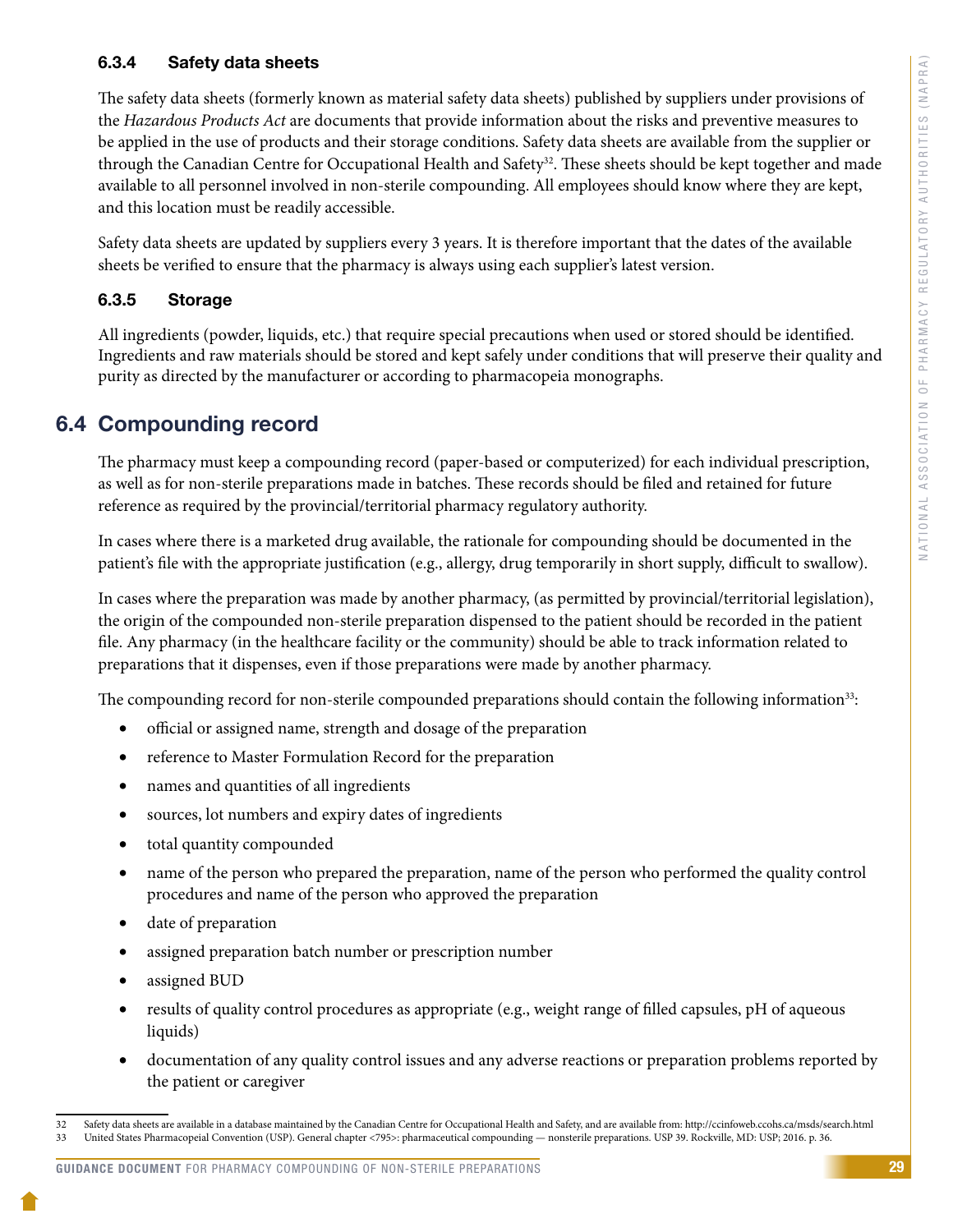### <span id="page-32-0"></span>6.5 Conduct of personnel in compounding areas

Personnel must behave in a professional manner, following all pertinent policies and procedures.

For reasons of hygiene and safety and to avoid possible contamination during non-sterile compounding, personnel must follow the procedures on the Master Formulation Record. In addition, the following procedures should be followed:

- Perform appropriate hand hygiene, before and after compounding, with regular soap or antimicrobial soap<sup>34</sup> and low particle-release paper for drying. Slip on powder-free gloves after proper hand hygiene. Powder-free gloves should be appropriate for the type of compounding to be done. Given the possibility that patients or personnel may be allergic to latex, nitrile or neoprene gloves are preferred.
- Wear a clean laboratory coat that is reserved for compounding or a disposable gown; the latter option is highly recommended. If a clean laboratory coat is worn, it should be reserved for making these preparations and not worn outside the compounding area. When employees leave the compounding area, they should leave their laboratory coats behind. Used laboratory coats may be put on again when the employees return to the compounding area, provided the coats are **clean and unsoiled**. Laboratory coats should be changed as soon as they become soiled or according to established protocols. Disposable gowns should be changed every day or as soon as they become soiled.
- Avoid other sources that might contaminate the preparation, such as loose hair, long or false nails, jewellery on hands and wrists, chewing gum, consuming food or drink or using tobacco in the compounding area.
- Notify the compounding supervisor if the compounder has an active respiratory tract infection, an eye or skin infection, a hand lesion or other ailment, determine the person's fitness to carry out compounding activities or to identify specific protective measures that should be taken to avoid contamination of the product $35$ .
- If indicated on the Master Formulation Record, wear a cap and mask, eye protection and, a beard guard.
- Take any other reasonable measures to prevent cross-contamination and to ensure protection from chemical exposure.

### 6.6 Verification of final compounded non-sterile preparations

The following verifications should be performed for each compounding process:

- Ensure that all compounded non-sterile preparations comply with compounding protocols.
- • Verify the formula and calculated amounts of each ingredient.
- Verify the identity of the ingredients selected before preparation.<sup>36</sup>
- Verify the volume, quantity or weight of the ingredients prior to compounding, or through a retrievable format such as a photograph or video.<sup>37</sup>
- Verify the ingredient information documented on the compounding record.
- Review the Master Formulation Record and compounding record to ensure that no errors have occurred in the compounding process and that the preparation is suitable for use.
- Verify all information on the final label, including the BUD, and ensure that this information is documented on the compounding record.

<sup>34</sup> Public Health Agency of Canada (PHAC). *Infectious disease prevention and control: hand hygiene practices in healthcare settings.* Ottawa, ON: PHAC; 2012. p. 33 (part C, section 2.2). Available from: http://publications.gc.ca/collections/collection\_2012/aspc-phac/HP40-74-2012-eng.pdf

<sup>35</sup> *PIC/S guide to good practices for the preparation of medicinal products in healthcare establishments.* Geneva, Switzerland: Pharmaceutical Inspection Convention, Pharmaceutical Inspection Co-operation Scheme; March 1, 2014. p. 12. Available from: www.picscheme.org

<sup>36</sup> Institute for Safe Medication Practices Canada (ISMP Canada). Death due to pharmacy compounding error reinforces need for safety focus. *ISMP Canada Safety Bulletin*. 2017; 17(5): 1-5. Available from: https://www.ismp-canada.org/download/safetyBulletins/2017/ISMPCSB2017-05-Tryptophan.pdf

<sup>37</sup> Institute for Safe Medication Practices Canada (ISMP Canada). Death due to pharmacy compounding error reinforces need for safety focus. *ISMP Canada Safety Bulletin*. 2017; 17(5): 1-5. Available from: https://www.ismp-canada.org/download/safetyBulletins/2017/ISMPCSB2017-05-Tryptophan.pdf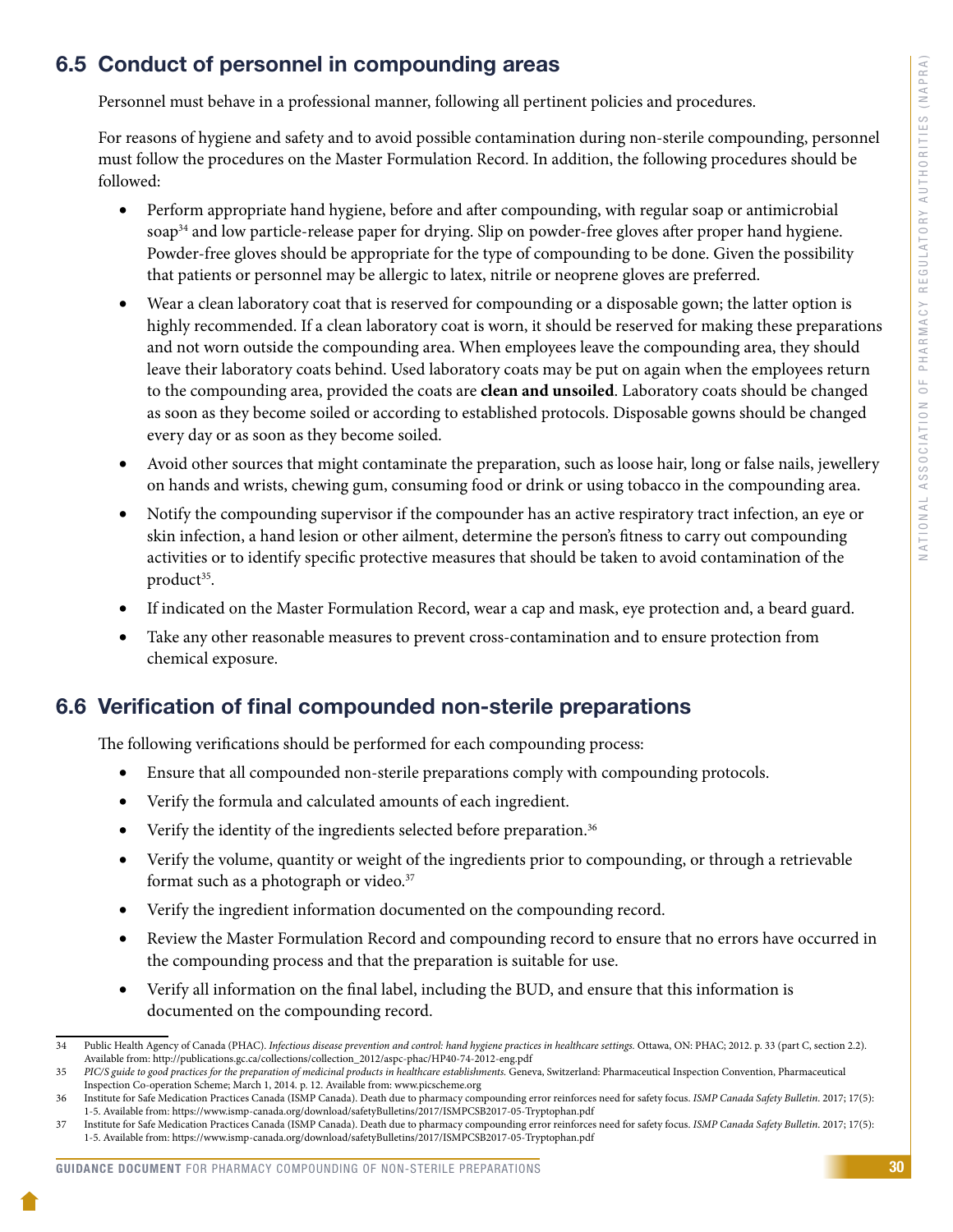- <span id="page-33-0"></span>Regularly verify the quality of the compounding technique.
- Verify the integrity of the container and ensure that the container is appropriate for the physical and chemical properties of the compounded preparation (to avoid a container–drug interaction)<sup>38</sup>.
- Approve the final prepared product using factors such as weight, adequacy of mixing, clarity, odour, colour, consistency, pH and analytical testing as appropriate, and sign the compounding record<sup>39</sup>.
- Verify that products requiring refrigeration are stored appropriately pending delivery to the patient.

### 6.7 Labelling and packaging

### 6.7.1 Labelling policy

A policy for labelling and packaging of compounded non-sterile preparations must be established and followed. The labels for compounded non-sterile preparations should meet the requirements of the applicable provincial/ territorial pharmacy regulatory authority.

All active ingredients and the concentration of each active ingredient should be identified on the label. The label should include the BUD, as well as storage and handling information.

Non-sterile preparations that have been compounded at the request of another pharmacy (where permitted by provincial/territorial legislation) should be similarly labelled. In these cases, the dispensing pharmacy should keep all of the records from the compounding pharmacy (e.g., ingredients, quantity, lot number and BUD) readily accessible.

### 6.7.2 Label and supplementary label

The computer-generated self-adhesive label printed by the prescription and file management software may be too small to carry all relevant information to ensure safe and appropriate use of the compounded non-sterile preparation by the patient. If this information cannot be included on an auxiliary label, a supplementary label should be prepared. The supplementary label is considered to be an integral part of the label.

Together, the label and supplementary label must provide all information required for proper use of the compounded preparation by the patient or for safe administration by a third party, including the following elements:

- • pharmacy identification (name, address and telephone number of the compounder's or dispenser's pharmacy, as per regulatory requirements)
- • drug identification (active ingredients, concentration, form, route of administration, amount prepared)
- special precautions (e.g., if product is an irritant)
- • BUD
- • all information that is required by provincial/territorial legislation and regulations regarding the labelling of medications but that could not be included on the main label
- • details concerning mode of administration
- special precautions related to drug storage (e.g., "Caution: contents must be refrigerated upon receipt store between 2 °C and 8 °C. Do not freeze"; "Do not store medication in the refrigerator door"; "Keep out of reach of children")
- any special precautions for disposal or destruction of the preparation

<sup>38</sup> United States Pharmacopeial Convention (USP). General chapter <795>: pharmaceutical compounding — nonsterile preparations. USP 39. Rockville, MD: USP; 2016. p. 36. 39 Institute for Safe Medication Practices Canada (ISMP Canada). Death due to pharmacy compounding error reinforces need for safety focus. *ISMP Canada Safety Bulletin*. 2017; 17(5): 1-5. Available from: https://www.ismp-canada.org/download/safetyBulletins/2017/ISMPCSB2017-05-Tryptophan.pdf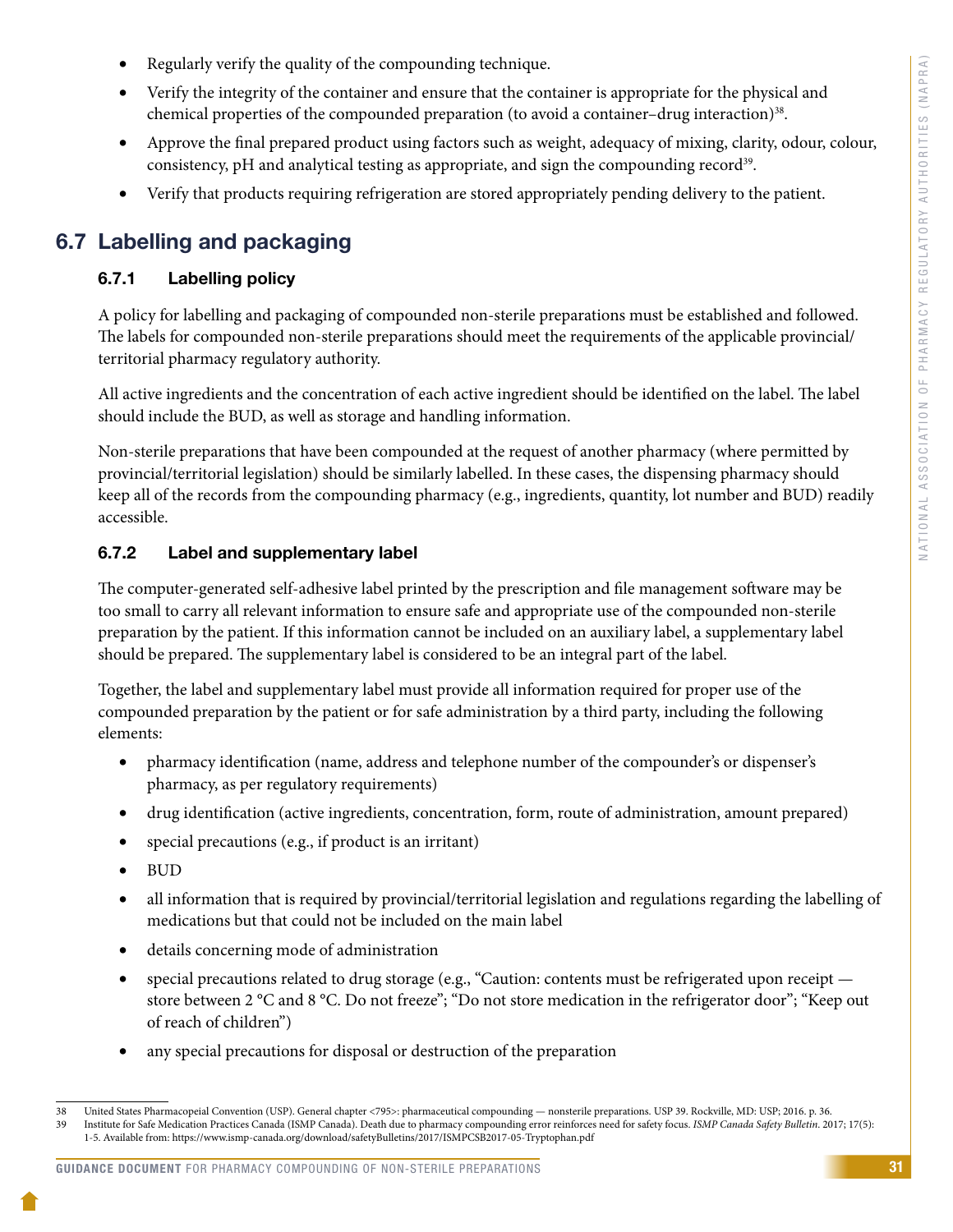### <span id="page-34-0"></span>6.7.3 Packaging process and procedure

Appropriate packaging should be used for all preparations to be delivered to patients or other healthcare providers. To maintain the integrity of compounded non-sterile preparations and the safety of patients and delivery personnel, a packaging procedure should be developed and implemented for final compounded non-sterile preparations.

The packaging should

- maintain each preparation's stability, integrity and storage conditions;
- indicate storage requirements (e.g., temperature, protection from light);
- indicate additional precautions (e.g., if product is an irritant);
- indicate transport precautions (e.g., related to temperature, fragility, safety) and instructions (name and address of patient) on the outside packaging of each item.

### 6.8 Storage $40, 41$

A storage procedure must be established that is consistent with any requirements of the applicable pharmacy regulatory authority, as applicable.

Active and inactive ingredients and finished products must be stored according to the manufacturers' recommendations or the relevant monographs published in recognized pharmacopoeias (with regard to temperature, light, humidity, etc.) and in a place that is inaccessible to the public and unauthorized personnel.

Active and inactive ingredients and finished products should be stored upon receipt and handled in a manner that prevents cross-contamination and incompatibilities.

To ensure the quality and stability of raw materials and final preparations, storage conditions in stockrooms should be controlled. Product storage conditions should be stringently respected, regardless of the storage location (warehouse, quarantine area, pharmacy, delivery vehicle, unloading dock for deliveries, carrier, etc.). The temperature of the premises (pharmacy, warehouse, etc.) should be controlled and should remain within the limits indicated in section 6.8.1, regardless of the season. Information on monitoring of room and refrigerator, as well as other temperatures and controls related to implementation of the storage procedure, should be recorded in the general maintenance log<sup>42</sup>.

### 6.8.1 Temperatures for different types of storage<sup>43</sup>

Table 5

| Storage type                | Temperature range                                                                 |
|-----------------------------|-----------------------------------------------------------------------------------|
| Freezer                     | $-25$ °C to $-10$ °C*                                                             |
| Refrigerator                | 2 °C to 8 °C* (cold: not exceeding 8 °C)                                          |
| Cool                        | 8 °C to 15 °C* (alternatively may be refrigerated, unless<br>otherwise specified) |
| Controlled room temperature | 20 °C to 25 °C                                                                    |

Each finished product must be stored according to requirements outlined in the Master Formulation Record.

<sup>40</sup> United States Pharmacopeial Convention (USP). General chapter <797>: pharmaceutical compounding — sterile preparations. In: *USP compounding compendium*. Rockville, MD: USP; 2016. pp. 39-84.

<sup>41</sup> United States Pharmacopeial Convention (USP). General chapter <1079>: good storage and distribution. In: *USP compounding compendium*. Rockville, MD: USP; 2016. pp. 351-360.

<sup>42</sup> United States Pharmacopeial Convention (USP). General chapter <1079>: good storage and distribution. In: *USP compounding compendium*. Rockville, MD: USP; 2016. pp. 351-360.

<sup>43</sup> United States Pharmacopeial Convention (USP). General chapter <659>: packing and storage requirements. In: *USP compounding compendium*. Rockville, MD: USP; 2016. pp. 245-249.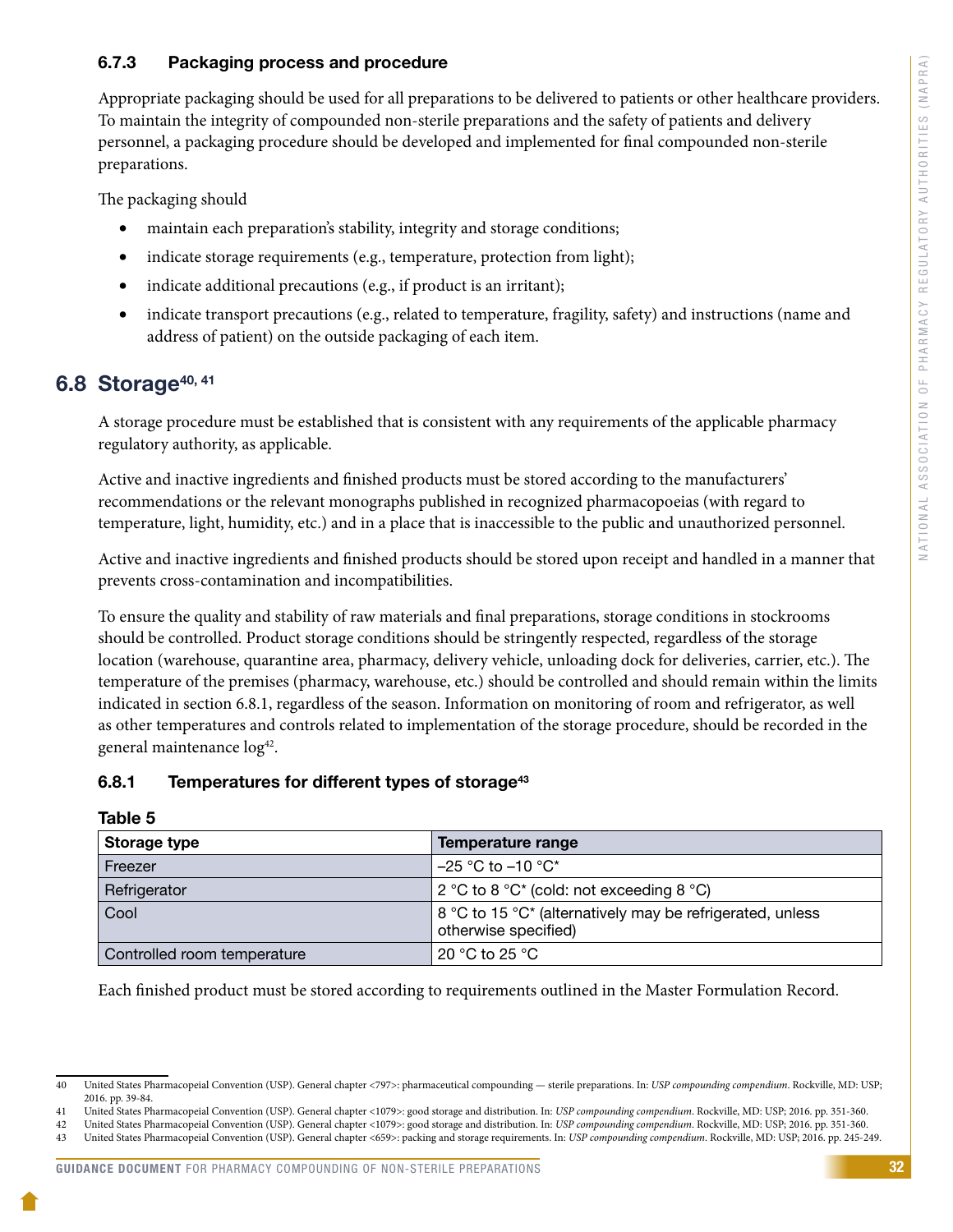<span id="page-35-0"></span>Products that have been stored should be inspected before use to detect any signs of deterioration. A procedure for verifying the BUDs of stored compounded non-sterile preparations and the expiry dates of commercial products should be developed and implemented, to ensure that products and compounded non-sterile preparations that have become unusable are quickly discarded.

### 6.9 Transport and delivery of compounded non-sterile preparations

Policies and procedures for transport and delivery must be developed that meet provincial/territorial regulatory requirements and address any special precautions regarding the transport of compounded non-sterile preparations44, 45 and their delivery to patient care areas, pharmacists, pharmacies, healthcare professionals and patients. The pharmacy's policy for return and disposal of expired, partially used or unused products from the patient's home or the patient care unit in a healthcare facility should also cover non-sterile compounded products.

Preparations to be delivered should be packed and labelled in a manner that ensures the safety of patients and delivery persons. Transport conditions (related to temperature, fragility and safety) and the information required for delivery to the patient or other recipient (name, address, etc.) should always be indicated on the outside of the packaging.

As a rule, extreme temperatures (excessive heat or freezing) should be avoided, or procedures developed to check the min/max thermometer during transport. The steps to be followed in the event of non-maintenance of target storage temperature during transport should be indicated in the procedure.

The transport and delivery procedures should include any precautions to be taken by the delivery person or private carrier, especially during delivery (e.g., personal delivery of the compounded preparation, rather than delegation to another person) and during return of medications. These steps should be verified to ensure maintenance of stability throughout transport and storage.

When compounding is undertaken by another pharmacy, as permitted by provincial/territorial legislation, the compounding personnel should ensure that the preparation is transported to the dispensing pharmacy under conditions that maintain stability of the preparation. The receiving pharmacy should then ensure that transport conditions are maintained until the product is delivered to the patient.

### 6.10 Product recalls

For cases in which information obtained by a community or hospital pharmacy as a result of internal control, a complaint or a product recall shows that the grade or quality of a product or preparation does not meet requirements, a recall will be required. The compounding pharmacy should have in place a recall procedure to

- identify patients or pharmacies that have received the compounded non-sterile preparation;
- notify patients or their caregivers of the recall;
- perform the necessary follow-up if the preparation has been administered.

The pharmacy's overall recall procedure should include procedures for recall of compounded non-sterile preparations. The information about individual units or batches of compounded non-sterile preparations recorded in the patient file and the compounding record should be sufficient to allow users to track recipients of compounded non-sterile preparations.

The causes of the problem leading to the recall should be reviewed, and corrective and preventive measures identified and implemented.

GUIDANCE DOCUMENT FOR PHARMACY COMPOUNDING OF NON-STERILE PREPARATIONS

<sup>44</sup> Government of Canada. *Transportation of Dangerous Goods Act,* (S.C. 1992, c. 34), 1992. Available from: http://laws-lois.justice.gc.ca/eng/acts/T-19.01/page-1.html

<sup>45</sup> Government of Canada. *Transportation of Dangerous Goods Regulations*. Available from: http://www.tc.gc.ca/eng/tdg/clear-tofc-211.htm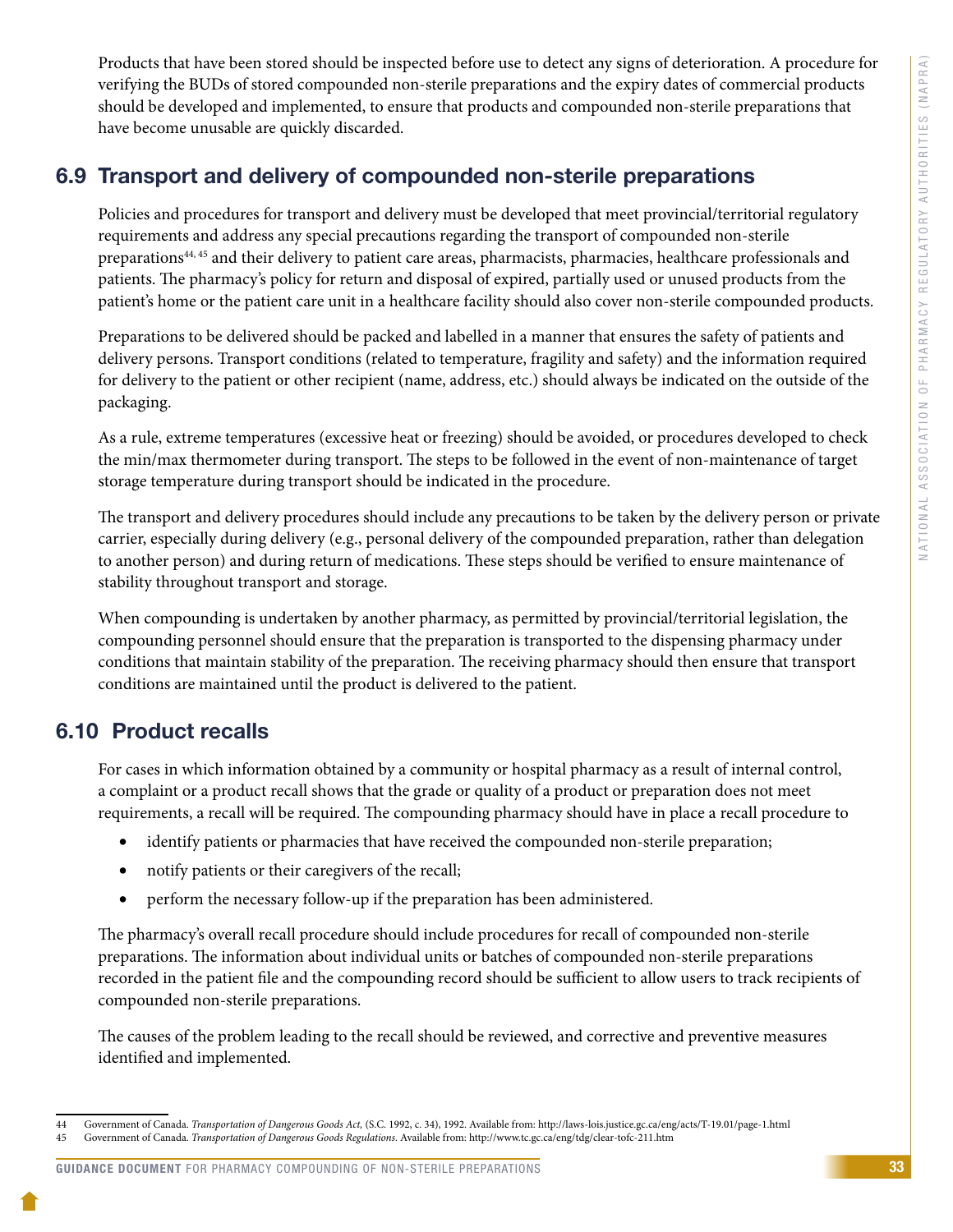### <span id="page-36-0"></span>6.11 Incident and accident management

When an incident or accident involving a compounded non-sterile preparation occurs, the compounding personnel must complete an event report and explanation form. In healthcare facilities or community pharmacies, a form developed or selected by the facility or pharmacy may be used (*see* section 6.11.1 for an example).

Complaints, accidents, incidents and reported side effects should be evaluated to determine their cause, and the necessary steps taken to prevent recurrence. Each organization should have a process for this activity and should maintain a log of such events. The information in the log is used to investigate deviations from protocol and to improve processes.

### 6.11.1 Example of a template for incident/accident reporting and follow-up form

#### Template 3

| Incident/accident* reporting and follow-up                                                                      |                                       |                                |   |  |
|-----------------------------------------------------------------------------------------------------------------|---------------------------------------|--------------------------------|---|--|
| Reporting an incident $\square$ accident $\square$                                                              |                                       |                                |   |  |
| <b>General information</b>                                                                                      |                                       |                                |   |  |
| Date and time of incident/accident:                                                                             | Reported by:                          |                                |   |  |
| Name of patient affected, if applicable:                                                                        | Full address:                         |                                |   |  |
|                                                                                                                 |                                       |                                |   |  |
|                                                                                                                 | Phone number:                         |                                |   |  |
| Pharmacy personnel involved:                                                                                    |                                       |                                |   |  |
|                                                                                                                 |                                       |                                |   |  |
|                                                                                                                 |                                       |                                |   |  |
| Information about incident/accident                                                                             |                                       |                                |   |  |
| (Summary of the situation and consequences)                                                                     |                                       |                                |   |  |
|                                                                                                                 |                                       |                                |   |  |
|                                                                                                                 |                                       |                                |   |  |
| Disclosed to the patient concerned: $\square$<br>Name of pharmacist responsible for follow-up:                  |                                       |                                |   |  |
| <b>Analysis of causes</b>                                                                                       |                                       |                                |   |  |
| Causes:                                                                                                         | Options for corrections               | Corrections or changes chosen: |   |  |
| (Identify causes of the problem)                                                                                | or changes:                           | (Indicate the corrections or   |   |  |
|                                                                                                                 | (Assess potential                     | changes to be made)            |   |  |
|                                                                                                                 | corrections or changes<br>to be made) |                                |   |  |
|                                                                                                                 |                                       |                                |   |  |
|                                                                                                                 |                                       |                                |   |  |
|                                                                                                                 |                                       |                                |   |  |
| <b>Action plan</b>                                                                                              |                                       |                                |   |  |
| <b>Actions</b>                                                                                                  | Responsible                           | <b>Deadline</b>                | ✓ |  |
| (Describe the actions to be taken and the steps<br>required to correct the situation, with a specific timeline. |                                       |                                |   |  |
| Determine who will be responsible for implementation.)                                                          |                                       |                                |   |  |
|                                                                                                                 |                                       |                                |   |  |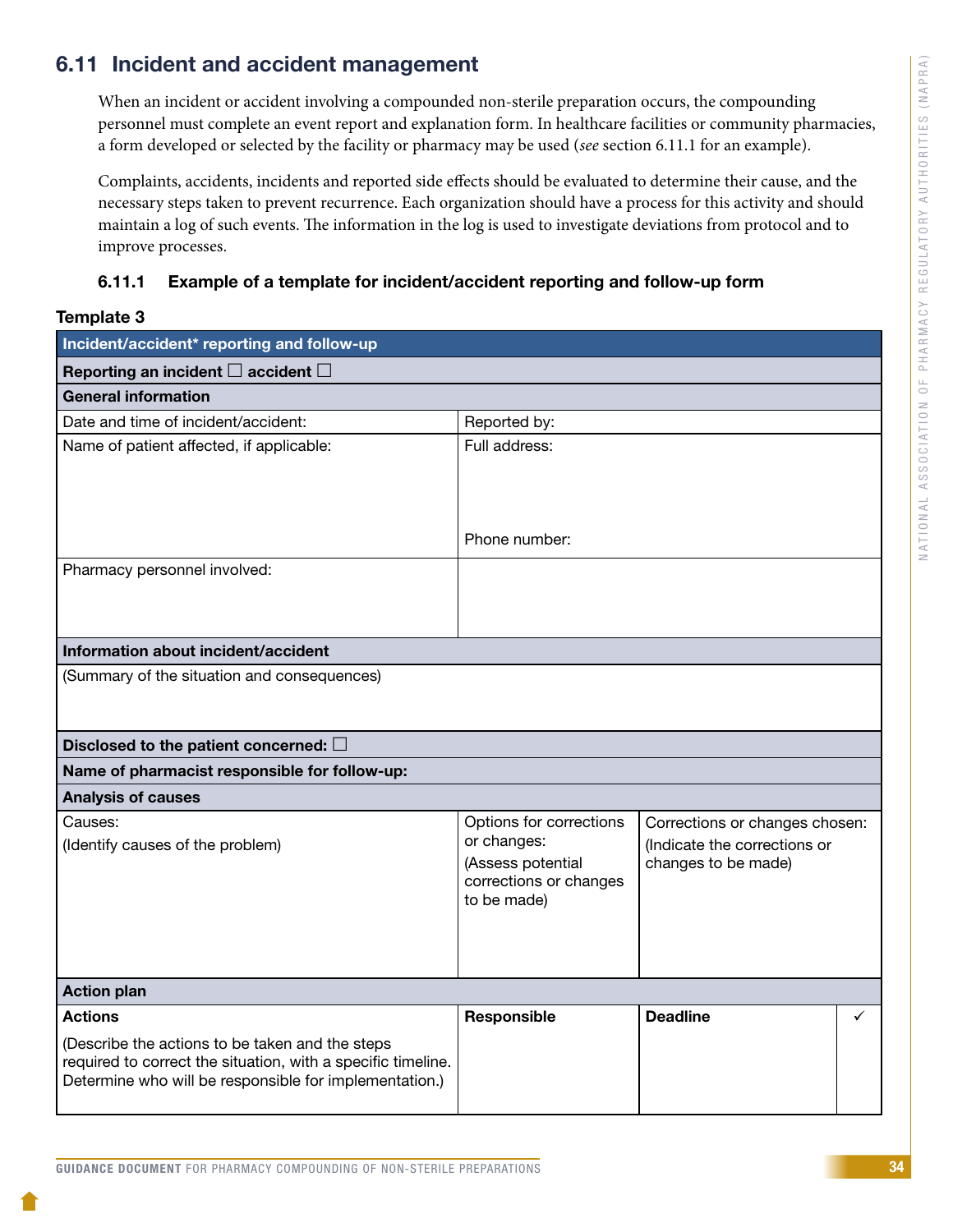| <b>Monitoring</b>                                                                    |             |                   |  |
|--------------------------------------------------------------------------------------|-------------|-------------------|--|
| <b>Verifications</b>                                                                 | Responsible |                   |  |
| (To ensure that the corrections and changes are<br>effective and fully implemented.) |             |                   |  |
| <b>Closing of the file</b>                                                           |             |                   |  |
| Pharmacist responsible for follow-up: (signature)                                    |             | Date file closed: |  |

\*An accident is an action or situation in which the risk event occurs and has or could have an impact on the health status or well-being of the user (patient), personnel or a third party. An incident is an action or situation that has no impact on the health status or well-being of the user (patient), personnel or any third party, but that does have an unusual result that could, on other occasions, lead to adverse consequences.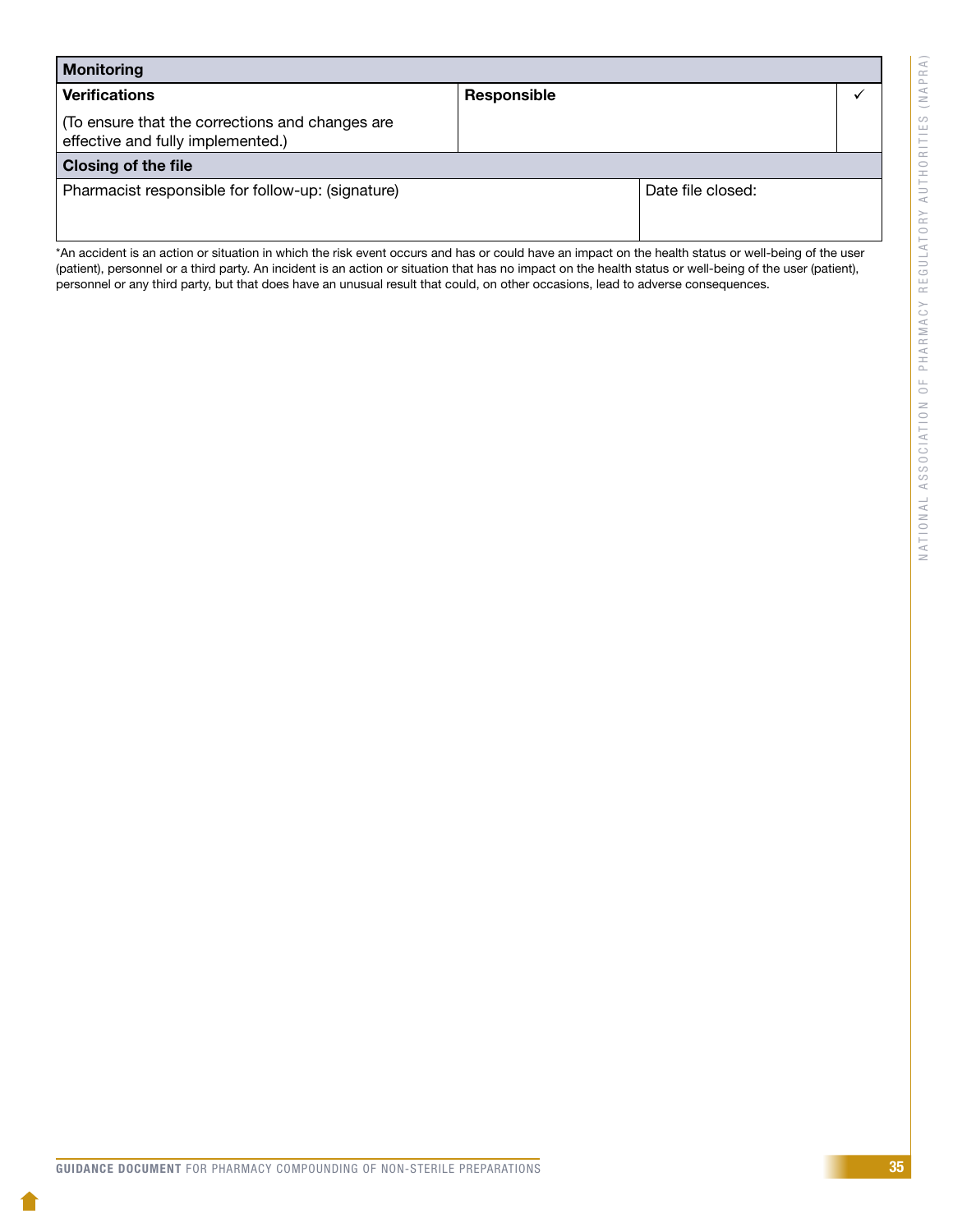# <span id="page-38-0"></span>7. QUALITY ASSURANCE

### 7.1 Program content

A quality assurance program must be developed and implemented to ensure the clear definition, application and verification of all activities affecting the quality of final compounded non-sterile preparations and the protection of personnel.

The quality assurance program is intended to generate information showing that the organization's personnel, facilities and equipment attain and maintain the conditions required for quality compounding of non-sterile preparations and that non-sterile preparations are being compounded in compliance with established procedures. This information is made available to and is used by personnel and other responsible individuals.

The verifications required by the quality assurance program help personnel to acquire data and identify trends, which in turn allow corrective and preventive actions to be taken, if necessary. The quality assurance program for each pharmacy will vary depending on the level of requirements (A, B or C), (*see* section 8) the facilities and equipment needed, the personnel involved and the extent of compounding. Each verification carried out according to the quality assurance program should be documented. An example of possible components of a quality assurance program is provided in section 7.6.

### 7.2 Quality assurance of equipment and compounding areas

### 7.2.1 Certification

Equipment that supports compounding activities, especially refrigerators and air sampling instruments, must be certified with respect to its installation and operation and should be calibrated before being put into service and thereafter as recommended by the manufacturer.

A regular maintenance plan should be established, taking into account the manufacturer's recommendations for each instrument. If no manufacturer's recommendations are available, maintenance activities should be performed at least once a year by a qualified technician. The maintenance report should be saved in the general maintenance log.

### 7.2.2 Temperature readings

If an integrated recording instrument (e.g., in a refrigerator or freezer) is used to monitor temperatures 24 hours a day, the temperature log of the equipment should be checked at least once a day in case of substantial variance with respect to specified parameters, and corrective action taken if required.

When a thermometer is used as a verification instrument, the temperature should be read at least twice a day (at specified but different times of day; e.g., morning and night), and a record retained as proof of calibration of the thermometer.

Temperature readings will include the actual temperature, the minimum temperature and the maximum temperature.

If a computerized temperature monitoring system is used, the system should offer features to record and store temperature readings at the same frequency as specified above (at a minimum). The system should also trigger an alarm if the temperature readings deviate from the acceptable range.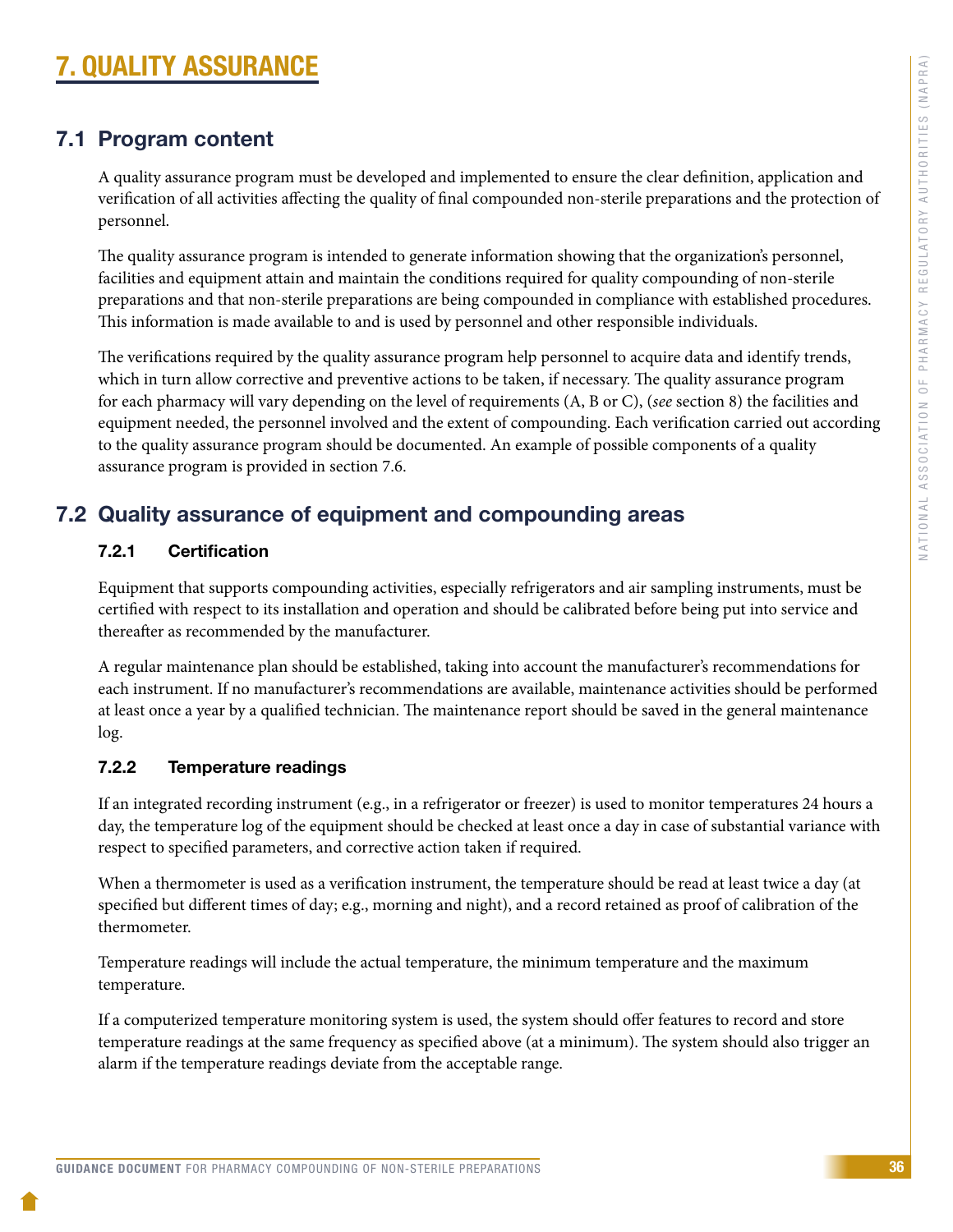<span id="page-39-0"></span>Refrigerator and freezer temperature readings should be recorded on a form stored in the general maintenance log, unless the units are equipped with a continuous temperature recorder. In the latter situation, the data recorded should also be verified and stored.

Temperature probes should be maintained and calibrated at least once a year or in accordance with the manufacturer's instructions. Calibration of these instruments should be noted in the general maintenance log.

### 7.3 Quality assurance of personnel

Compounding personnel must be trained and certified and their work routinely observed to ensure compliance with procedures/standards and maintenance of competency. More frequent observations may be needed in cases such as return from extended leaves or contamination.

### 7.4 Quality assurance related to processes and procedures

The quality assurance program ensures that preparations are compounded in compliance with established procedures.

The program should monitor, among other things,

- the presence of a Master Formulation Record for each compounded non-sterile preparation;
- compliance of the preparation with the prescription issued;
- compliance of labels affixed to containers with legislation and regulations;
- compliance with required documentation in the compounded non-sterile preparations record for individual patients and the batch compounded non-sterile preparations record, ensuring the performance of all verification steps required during and after compounding.

### 7.5 Documentation of quality control activities

Written documentation related to the quality assurance program must be verified, analyzed, signed and retained for a period of time as designated by the applicable pharmacy regulatory authority.

Situations of non-compliance (where action is required), deviations from protocols, and missing documentation should be investigated, with corrective and preventive actions taken as appropriate. All findings and corrective actions should be documented.

All completed documentation concerning the quality assurance program for personnel involved in the compounding of non-sterile preparations should be retained and made accessible.

### 7.6 Example of components of a quality assurance program

The quality assurance program outlined below does not include daily operational activities such as checking individual prescriptions and temperatures; rather, it entails a periodic check and documentation that all non-sterile compounding activities are being carried out according to the standards.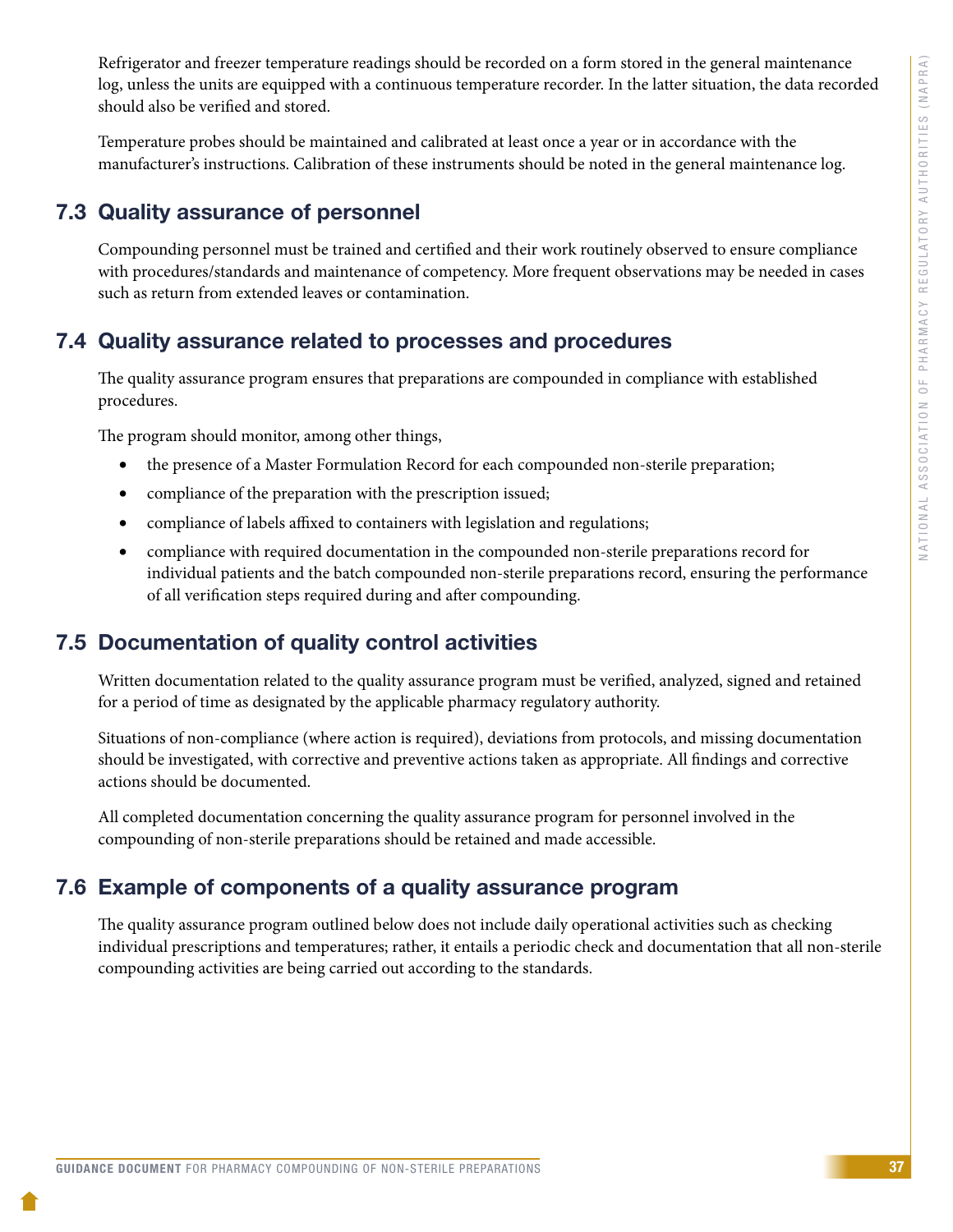| Table 6 |  |  |
|---------|--|--|

| <b>COMPONENT</b>  | <b>CONTROLS</b>                                                                                     | <b>FREQUENCY</b>                                                                                                                                      |
|-------------------|-----------------------------------------------------------------------------------------------------|-------------------------------------------------------------------------------------------------------------------------------------------------------|
| <b>FACILITIES</b> | Verification of compounding area for                                                                | • At least every 6 months                                                                                                                             |
|                   | Level A requirements (clean, orderly, good<br>state of repair, appropriate storage, space           | • When the compounding area is installed                                                                                                              |
|                   | reserved for compounding)                                                                           | • When new equipment is installed                                                                                                                     |
|                   |                                                                                                     | • When area or equipment are repaired or<br>maintained                                                                                                |
|                   |                                                                                                     | • When a contamination problem is identified                                                                                                          |
|                   | Verification of compounding rooms<br>for Level B or Level C requirements                            | • At least every 6 months (more frequently at<br>the start of the quality assurance program)                                                          |
|                   | (appropriate ventilation, suitable materials<br>storage, clean, orderly, good state of              | • When the controlled room is installed                                                                                                               |
|                   | repair)                                                                                             | • When new equipment is installed                                                                                                                     |
|                   |                                                                                                     | • When the controlled room or equipment<br>is repaired or maintained (e.g., when high-<br>efficiency particulate air filter is changed)               |
|                   |                                                                                                     | • When a contamination problem is identified                                                                                                          |
|                   |                                                                                                     | • When investigation of a contamination<br>problem or non-compliance in the<br>preparation process requires exclusion of<br>malfunctioning facilities |
|                   |                                                                                                     | • According to an internal verification program                                                                                                       |
|                   | Verification that daily temperature and<br>humidity readings are documented in<br>controlled areas  | • Monthly                                                                                                                                             |
|                   |                                                                                                     |                                                                                                                                                       |
| <b>EQUIPMENT</b>  | Certification of C-PEC                                                                              | • Before first use                                                                                                                                    |
|                   | (Level B or Level C requirements)                                                                   | • Every 6 months                                                                                                                                      |
|                   |                                                                                                     | • When a new C-PEC is installed                                                                                                                       |
|                   |                                                                                                     | . When the C-PEC is repaired or maintained                                                                                                            |
|                   |                                                                                                     | • When a contamination problem is identified                                                                                                          |
|                   |                                                                                                     | • When investigation of a contamination<br>problem or non-compliance in the<br>preparation process requires exclusion of<br>malfunctioning equipment  |
|                   | Temperature verification (e.g., refrigerator,<br>freezer)                                           | • Verify logs monthly (more often if problems<br>are identified)                                                                                      |
|                   |                                                                                                     | • Calibrate temperature probes yearly                                                                                                                 |
|                   | Operational indicators of C-PEC and other<br>instruments (e.g., those for automated<br>compounding) | • Verify logs monthly                                                                                                                                 |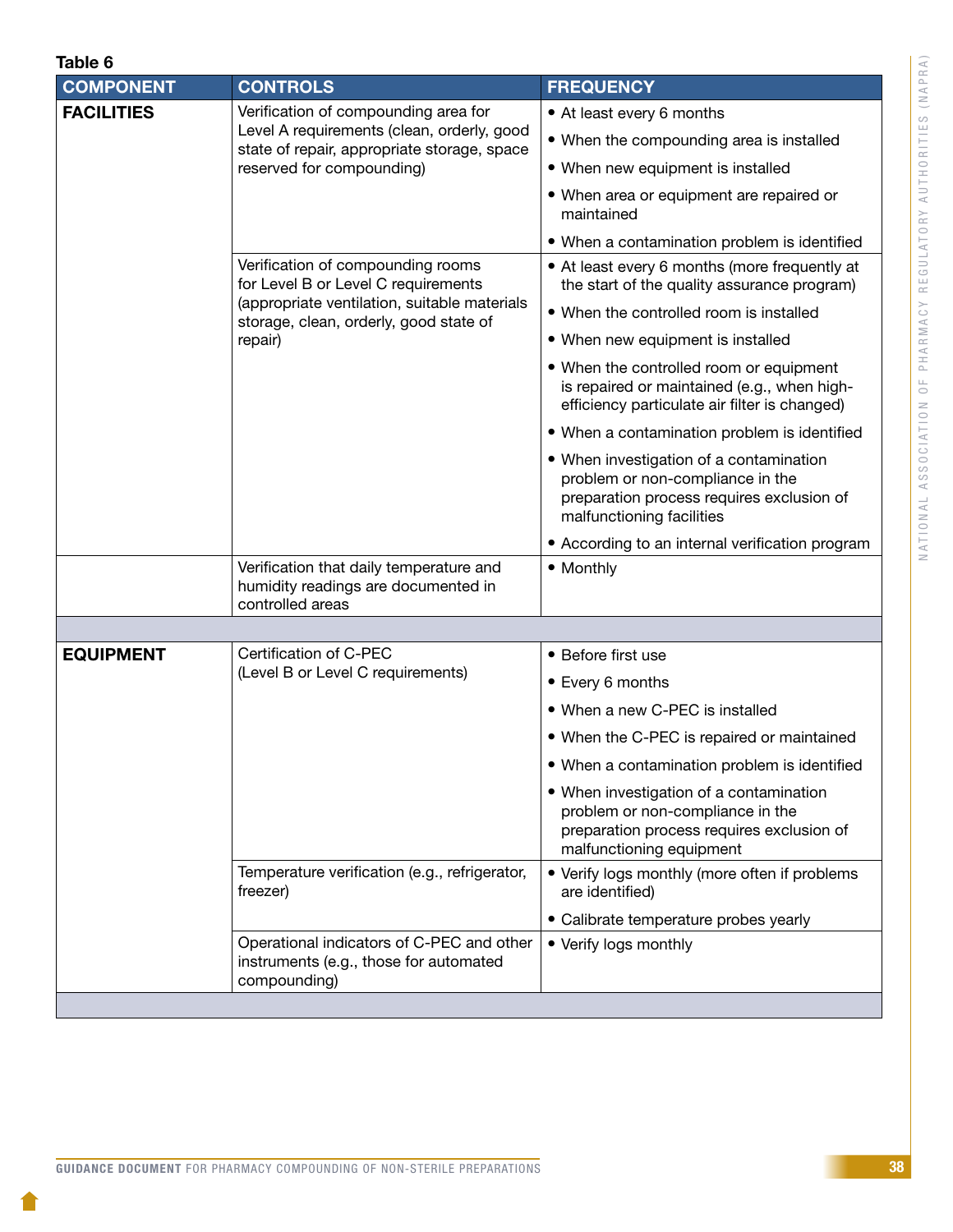| <b>PERSONNEL</b>                                                                      | Skills assessment (technique, following<br>procedures, appropriate PPE, etc.)                                                                                                                                                                      | • At initial qualification: theoretical and<br>practical aspects<br>• Periodically, to ensure compliance with<br>policies and procedures<br>• After extended leave<br>• When assessing incidents and accidents<br>• When a contamination problem is identified |  |  |
|---------------------------------------------------------------------------------------|----------------------------------------------------------------------------------------------------------------------------------------------------------------------------------------------------------------------------------------------------|----------------------------------------------------------------------------------------------------------------------------------------------------------------------------------------------------------------------------------------------------------------|--|--|
|                                                                                       |                                                                                                                                                                                                                                                    |                                                                                                                                                                                                                                                                |  |  |
| <b>FINAL</b><br><b>COMPOUNDED</b>                                                     | Verification of Master Formulation Records<br>(usage and maintenance)                                                                                                                                                                              | • Yearly or when new information becomes<br>available                                                                                                                                                                                                          |  |  |
| <b>NON-STERILE</b><br><b>PREPARATION</b>                                              | Verification that preparation matches<br>prescription; protocols have been<br>followed; ingredients have been verified;<br>preparation has been assessed for clarity,<br>odour, colour and consistency; and<br>labelling/container are appropriate | · Quarterly review of documentation                                                                                                                                                                                                                            |  |  |
|                                                                                       | Verification that documentation of<br>procedures, compounder's initials and<br>entry in logs are being carried out                                                                                                                                 | • Quarterly review of documentation                                                                                                                                                                                                                            |  |  |
|                                                                                       |                                                                                                                                                                                                                                                    |                                                                                                                                                                                                                                                                |  |  |
| <b>DOCUMENTATION</b>                                                                  | Policies and procedures are in place and<br>updated regularly                                                                                                                                                                                      | • Every 3 years, or when new information<br>becomes available                                                                                                                                                                                                  |  |  |
|                                                                                       | Compounding records meet all regulatory<br>requirements, and all logs are kept up to<br>date                                                                                                                                                       | • Quarterly                                                                                                                                                                                                                                                    |  |  |
|                                                                                       | Current references and safety data sheets<br>are available                                                                                                                                                                                         | • Yearly                                                                                                                                                                                                                                                       |  |  |
| C-PEC = containment primary engineering control; PPE = personal protective equipment. |                                                                                                                                                                                                                                                    |                                                                                                                                                                                                                                                                |  |  |

1.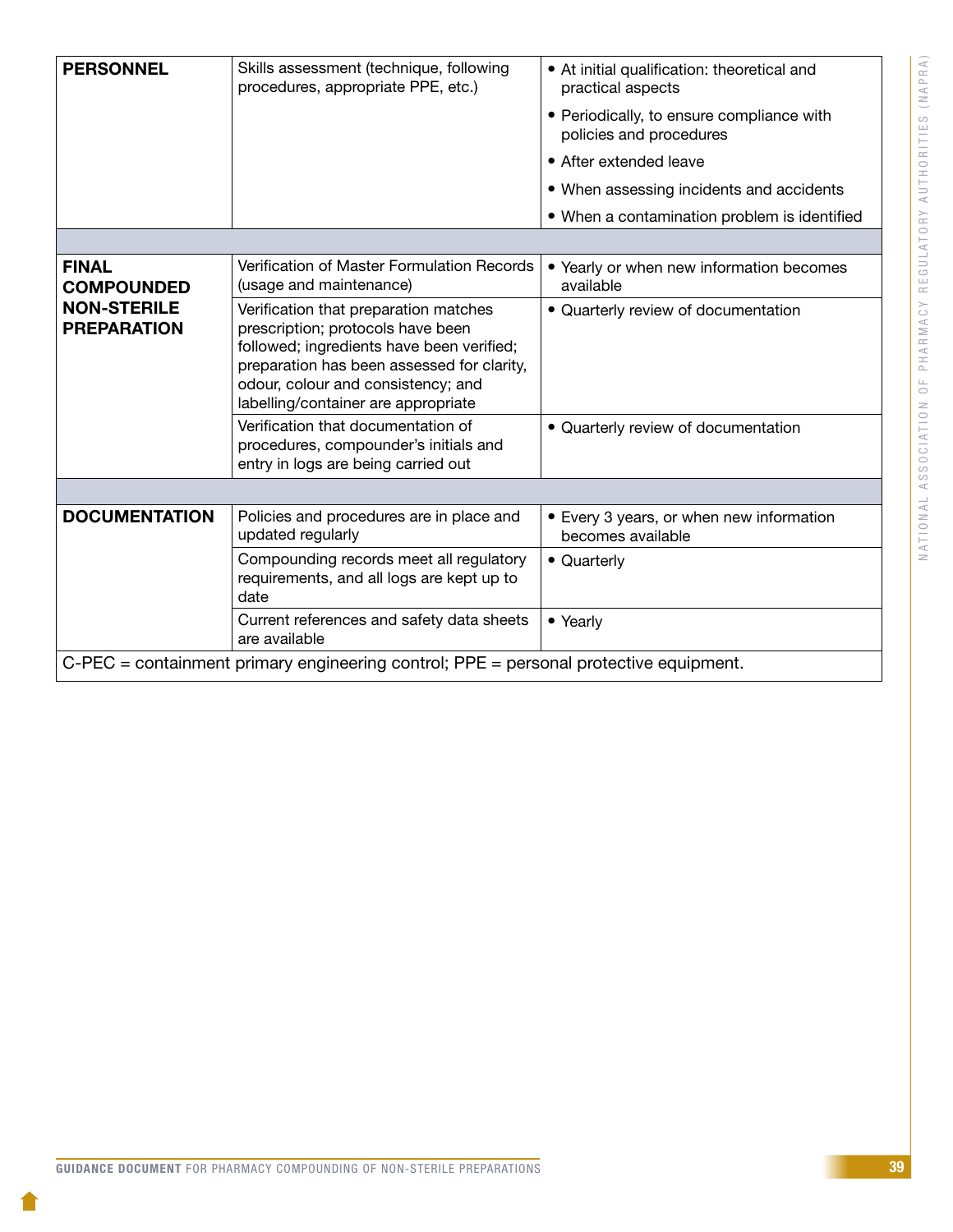### <span id="page-42-0"></span>USP <795> Categories of non-sterile compounding \*

#### *Simple*—Making a

preparation that has a United States Pharmacopeia (USP) compounding monograph or that appears in a peerreviewed journal article that contains specific quantities of all components, compounding procedure and equipment, and stability data for that formulation with appropriate BUDs (or reconstituting or manipulating commercial products that may require the addition of one or more ingredients as directed by the manufacturer~\*)

~\* Not considered compounding by Health Canada

*Moderate*—Making a preparation that requires special calculations or procedures (such as calibration of dosage unit mold cavities) to determine quantities of components per preparation or per individualized dosage units; or making a preparation for which stability data for that specific formulation are not available.

# 8. LEVELS OF REQUIREMENTS

The requirements for non-sterile compounding are based on the complexity and risks associated with compounding the preparation and handling the substances used to make the preparation. These requirements apply to preparations intended for both humans and animals.

The requirements have been categorized, by NAPRA, into three levels: A, B and C. Many non-sterile preparations in the USP categories for simple or moderate compounding can be compounded following Level A requirements for facilities, equipment and protective wear. Other non-sterile preparations may have additional requirements; therefore, it is necessary to examine many factors in assessing the risk associated with using a certain substance and determining the appropriate level of requirements. For example, it would be possible to compound a non-sterile simple preparation that contains a drug categorized by NIOSH as hazardous (e.g., clonazepam, carbamazepine) following Level A requirements, provided that the hazardous drug is used in a small quantity and has physical characteristics conducive to minimizing both contamination of the immediate area and risk to personnel. Pharmacists should undertake a **[risk assessment](#page-9-0)** (*see* section 4) and identify the appropriate level of requirements needed to guarantee a high-quality product and adequate protection for personnel. A [summary of requirements](#page-45-0) has been included for ease of reference (*see* section 8.4).

### 8.1 Level A

Level A refers to requirements to be met when compounding simple and moderate preparations, as defined in USP *General chapter <795>*, excluding mixing or reconstituting (in accordance with Health Canada's policy on compounding<sup>46</sup>). Requirements for Level A include a separate compounding area and the general requirements for procedures and equipment.

Although mixing and reconstituting are not considered to constitute compounding in Canada, personnel are encouraged to use the compounding area and follow Level A requirements for these activities as well.

Many non-sterile preparations can be compounded within Level A requirements. These preparations could include simple or moderate preparations containing hazardous drugs in NIOSH Group 2 or 3, or materials designated as health hazards by the *Hazardous Products Act* but that pose little or no risk for compounding personnel when compounded in occasional small quantities (i.e., quantities determined to represent a low risk to compounders in a particular instance at the pharmacy, with appropriate precautions being taken [*see* [section 4.2 for risk assessment\]](#page-10-0)).

<sup>46</sup> Health Canada, Health Products and Food Branch Inspectorate. *Policy on manufacturing and compounding drug products in Canada (POL-0051)*. Ottawa, ON: Health Canada; 2009. Available from: http://www.hc-sc.gc.ca/dhp-mps/compli-conform/gmp-bpf/docs/pol\_0051-eng.php

<sup>\*</sup> United States Pharmacopeial Convention (USP). General chapter <795>: pharmaceutical compounding — nonsterile preparations. In: *USP compounding compendium*. Rockville, MD: USP; 2016. p. 31.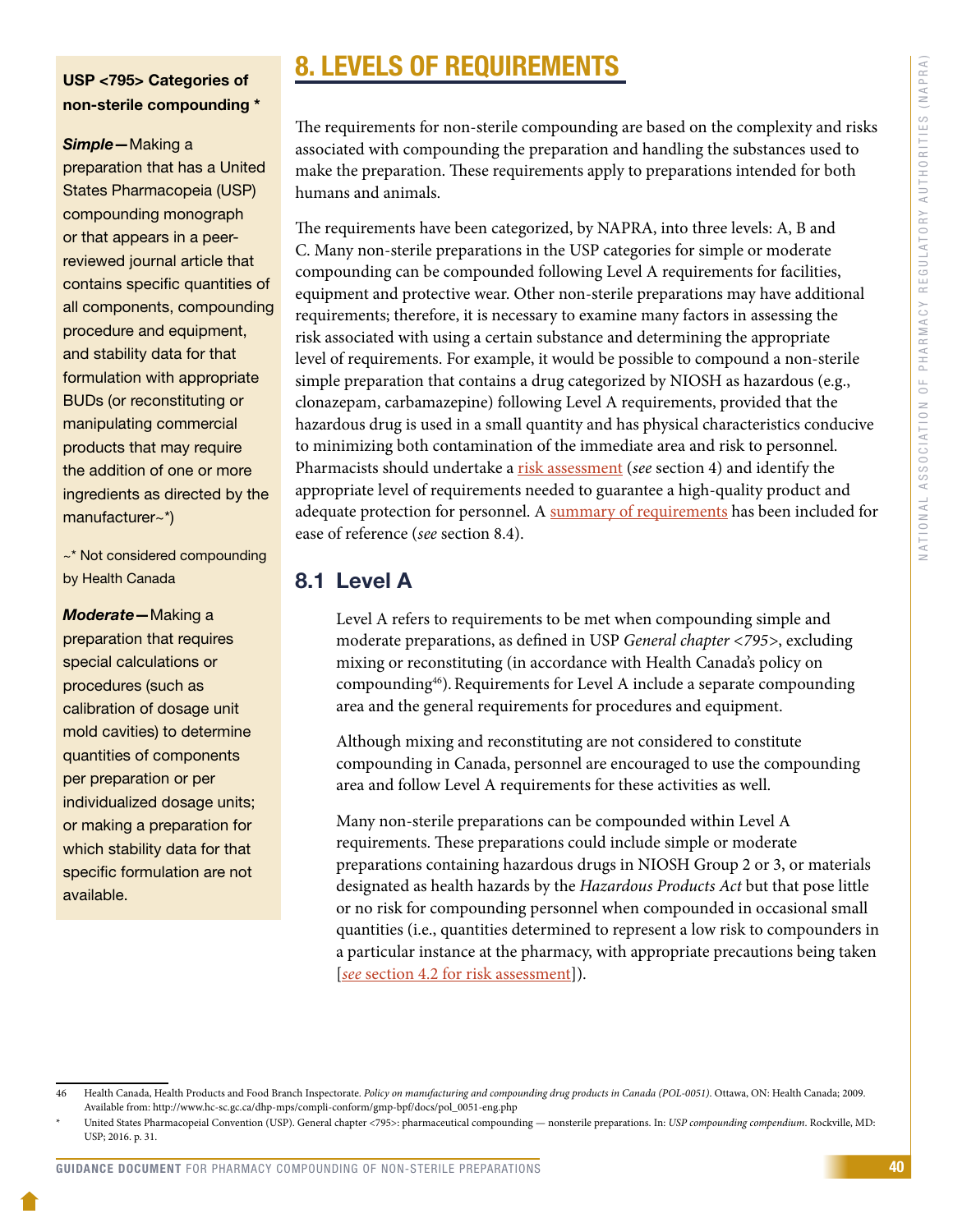### <span id="page-43-0"></span>USP <795> Categories of non-sterile compounding \*

*Complex*—Making a preparation that requires special training, environment, facilities, equipment, and procedure to ensure appropriate therapeutic outcomes. Examples of possible complex preparation types include transdermal [delivery system] dosage forms, modified-release preparations, and some inserts and suppositories for systemic effects.

### 8.2 Level B

Level B refers to requirements to be met when compounding complex preparations, as defined in USP *General Chapter <795>*, or when compounding small quantities of products that require ventilation. These compounded preparations require more specialized equipment, instruments and training.

In addition to the Level A requirements, Level B requirements include a dedicated room that is separate from the rest of the pharmacy, to provide for a larger work space, storage of materials and equipment, uninterrupted workflow and greater protection from cross-contamination. A ventilated, entirely closed off room or a room with a ventilated containment device is required for compounding of certain powders, aromatic products and other hazardous products, including allergenic products or products that could have unintended effects, such as hormones, but that may not require the extensive precautions of Level C requirements if prepared in small quantities and risk can be mitigated (*see* [section 4.2 for risk assessment\)](#page-10-0). (Risk mitigation must be documented in the risk assessment.) If a ventilated containment device is used, the pharmacy should follow the same requirements as outlined in section 9.2.3.

As the complexity of the non-sterile preparation increases, so do the requirements for compounding a highquality product that is safe for the patient, in an environment that is safe for the compounding personnel. Complex preparations require more training and equipment and an environment conducive to few (preferably no) interruptions. In addition, if ingredients that could be irritating to personnel (such as powders) are used frequently, or materials that require some hazardous safety measures are used either occasionally or frequently, further requirements (*see* section 8.3) are necessary to produce high-quality products and to protect compounding personnel**.**

### 8.3 Level C

Level C refers to requirements to be met when compounding hazardous drugs that are classified by NIOSH<sup>47</sup> as Group 1 or hazardous materials that are classified by WHMIS<sup>48</sup> as a health hazard, such as those very irritating to the respiratory tract, skin or mucous membranes. This level of requirements may also apply to NIOSH Group 2 and 3 drugs involving routine use of large quantities of APIs, according to the risk assessment.

Level C requirements include a room under negative pressure, a ventilated containment device and PPE appropriate for handling hazardous products. These requirements are detailed in [section 9](#page-46-0).

### National Institute for Occupational Safety and Health<sup>49</sup>

NIOSH has prepared a list of antineoplastic and other hazardous drugs, and divided them into three groups.

Group 1 consists of antineoplastic drugs (or cytotoxic drugs). The majority of these are also hazardous to men and women who are actively trying to conceive, women who are pregnant or may become pregnant, and women who are breastfeeding (because they may be present in breast milk). These drugs represent an occupational hazard for healthcare workers and should always be handled with recommended engineering controls and PPE, regardless

<sup>47</sup> National Institute for Occupational Safety and Health (NIOSH). *NIOSH list of antineoplastic and other hazardous drugs in healthcare settings, 2016*. Cincinnati, OH: Department of Health and Human Services, Centers for Disease Control and Prevention, NIOSH; 2016. Available from: https://www.cdc.gov/niosh/topics/antineoplastic/pdf/hazardous-drugslist\_2016-161.pdf

<sup>48</sup> Health Canada. *Workplace Hazardous Materials Information System (WHMIS).* Ottawa, ON: Health Canada; 2016. Available from: [http://www.hc-sc.gc.ca/ewh-semt/occup-travail/](http://www.hc-sc.gc.ca/ewh-semt/occup-travail/whmis-simdut/index-eng.php) [whmis-simdut/index-eng.php](http://www.hc-sc.gc.ca/ewh-semt/occup-travail/whmis-simdut/index-eng.php)

<sup>49</sup> National Institute for Occupational Safety and Health (NIOSH). *NIOSH list of antineoplastic and other hazardous drugs in healthcare settings*, 2016. Cincinnati, OH: Department of Health and Human Services, Centers for Disease Control and Prevention, NIOSH; 2016. Available from: https://www.cdc.gov/niosh/topics/antineoplastic/pdf/hazardous-drugslist\_2016-161.pdf

<sup>\*</sup> United States Pharmacopeial Convention (USP). General chapter <795>: pharmaceutical compounding — nonsterile preparations. In: *USP compounding compendium*. Rockville, MD: USP; 2016. p. 31.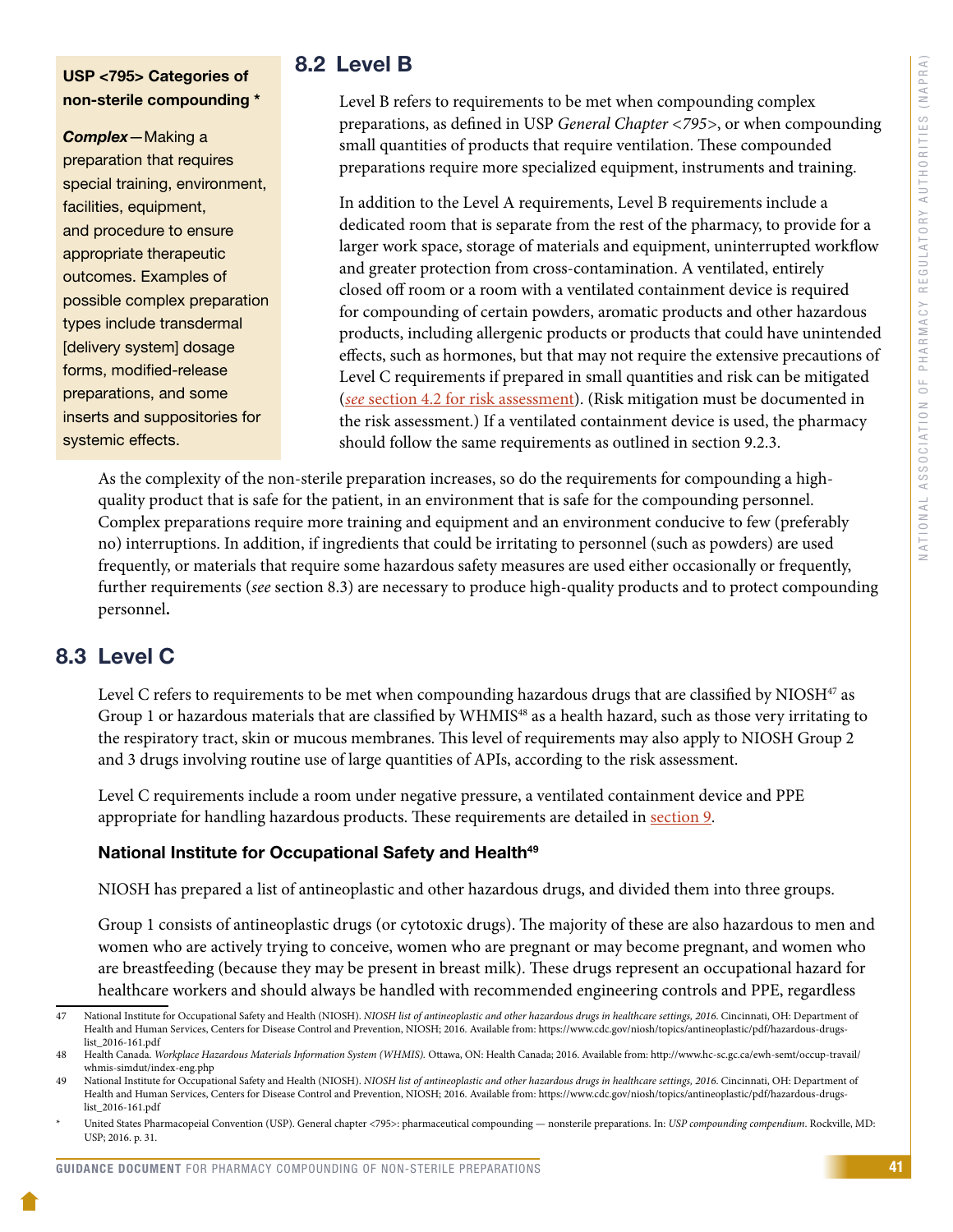of their formulation (intravenous, subcutaneous, topical, tablet or capsule). Examples of drugs in this category are chlorambucil, cyclophosphamide, fluorouracil, hydroxyurea, methotrexate and tamoxifen.

Group 2 consists of non-antineoplastic drugs that meet one or more NIOSH criteria for a hazardous drug and that may pose an occupational risk to men and women who are actively trying to conceive, women who are pregnant or may become pregnant, and women who are breastfeeding (because they may be present in breast milk). Examples of drugs in this category are carbamazepine, azathioprine, cyclosporine, estrogens, risperidone and spironolactone.

Group 3 drugs consists of non-antineoplastic drugs that primarily pose a reproductive risk. They represent a potential occupational hazard to men and women who are actively trying to conceive, women who are pregnant or may become pregnant, and women who are breastfeeding (because they may be present in breast milk). Examples of drugs in this category are clonazepam, fluconazole, misoprostol, testosterone, tretinoin and valproate/valproic acid.

NIOSH performs a hazard identification for each of the drugs on its list. The actual risk to healthcare workers depends on what is done with the drugs: how they are manipulated, how often they are handled, and what type of engineering controls and PPE are used.

### *Hazardous Products Act50*

Whenever any of the hazardous materials or drugs listed under the *Hazardous Products Act* are used for compounding, precautions should be taken to protect the compounder. Schedule 2 of the Act divides hazardous products into two categories: physical hazards (flammable, gas under pressure, explosive) and health hazards. The health hazard class includes agents causing acute toxicity, skin corrosion/irritation, serious eye damage/eye irritation, respiratory or skin sensitization, germ cell mutagenicity, carcinogenicity, reproductive toxicity, specific target organ toxicity through repeated exposure, aspiration hazard, biohazardous infectious materials and health hazards not otherwise classified. Compounders should consult safety data sheets and manufacturer's recommendations for precautions. The precautions vary, depending on the hazardous product used and the quantity handled, which together determine the compounder's exposure to the product. The precautions listed in Level A (separate area, attire) or Level B (attire, room or hood ventilated to the outside, etc.) requirements may therefore, be adequate for small quantities of hazardous products or those with low health risk. However, stricter preventive measures (i.e., Level C requirements) may be necessary for compounding very hazardous materials with a known health risk, such as those that are very irritating to the respiratory tract, skin and mucous membranes.

<sup>50</sup> Government of Canada. *Hazardous Products Act* (R.S.C., 1985, c. H-3). Available from: http://laws-lois.justice.gc.ca/eng/acts/H-3/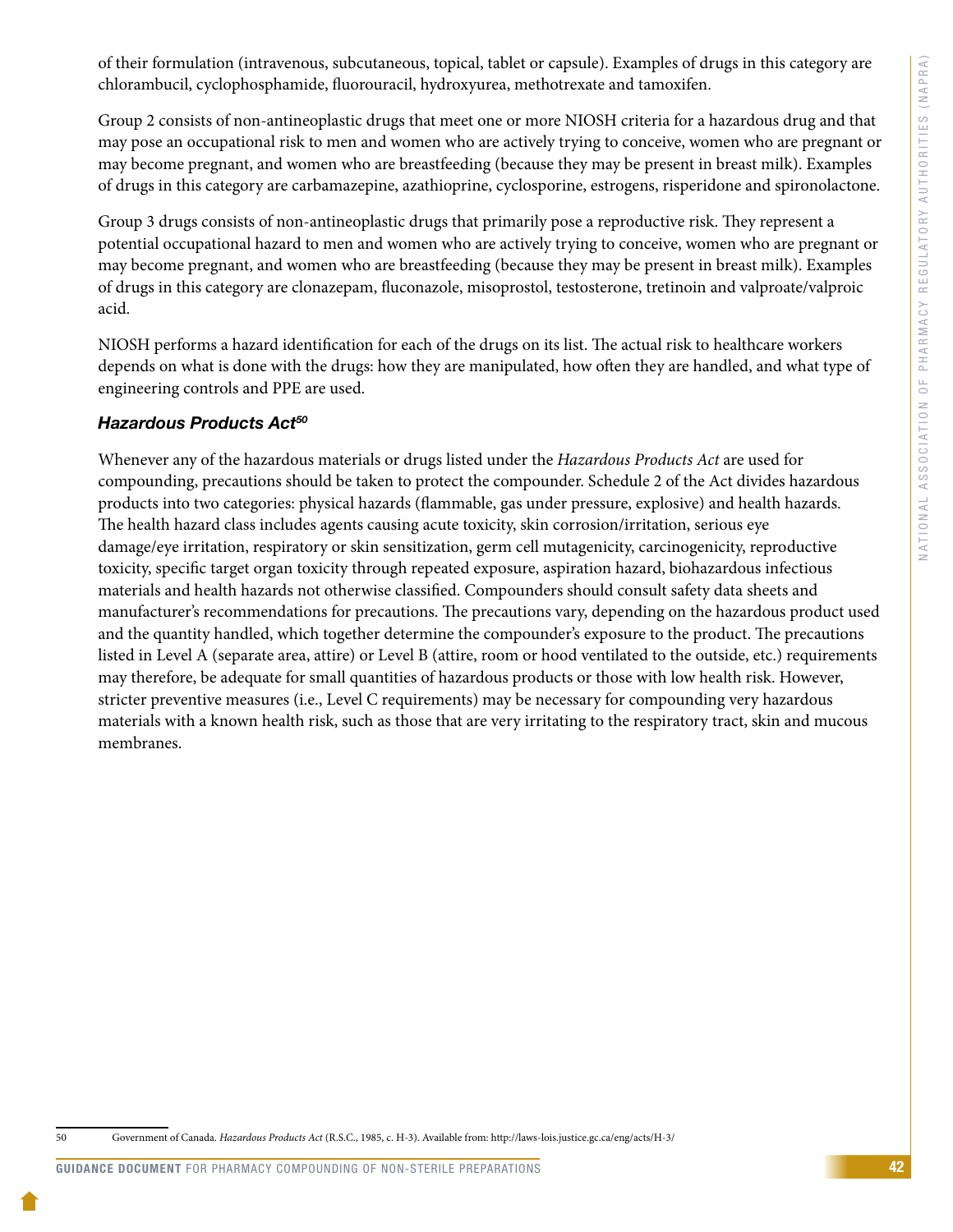## <span id="page-45-0"></span>8.4 Summary of requirements for compounded non-sterile preparations

| Table 7                                                                                                                                                                                                                                                               |                    |                |                          |                |
|-----------------------------------------------------------------------------------------------------------------------------------------------------------------------------------------------------------------------------------------------------------------------|--------------------|----------------|--------------------------|----------------|
| <b>REQUIREMENTS</b>                                                                                                                                                                                                                                                   |                    | <b>Level A</b> | <b>Level B</b>           | <b>Level C</b> |
|                                                                                                                                                                                                                                                                       |                    |                | Mandatory = $\checkmark$ |                |
| <b>Personnel</b>                                                                                                                                                                                                                                                      | <b>Section 7.1</b> |                |                          |                |
| Appoint a non-sterile compounding supervisor                                                                                                                                                                                                                          |                    | ✓              | ✓                        |                |
| <b>Training</b>                                                                                                                                                                                                                                                       | <b>Section 7.2</b> |                |                          |                |
| Has received orientation and training during education<br>or on the job concerning the preparations to be<br>compounded and underwent a skills assessment at<br>the time of hiring; training has included learning and<br>assimilating workplace operating procedures |                    | ✓              | ✓                        |                |
| Has been trained in techniques appropriate for the<br>compounding of complex preparations and some<br>hazardous products                                                                                                                                              |                    |                | ✓                        |                |
| Has received hazardous products training and has<br>relevant training and experience in compounding all<br>non-sterile dosage forms                                                                                                                                   |                    |                |                          |                |
| Participates in annual skills assessment program                                                                                                                                                                                                                      |                    | $\checkmark$   | ✓                        |                |
| <b>Facilities</b>                                                                                                                                                                                                                                                     | <b>Section 7.3</b> |                |                          |                |
| Designated non-sterile compounding area                                                                                                                                                                                                                               |                    | $\checkmark$   |                          |                |
| Dedicated room, entirely closed off, well ventilated or<br>with a ventilated hood                                                                                                                                                                                     |                    |                | ✓                        |                |
| Dedicated room under negative pressure to the<br>pharmacy; containment device                                                                                                                                                                                         |                    |                |                          |                |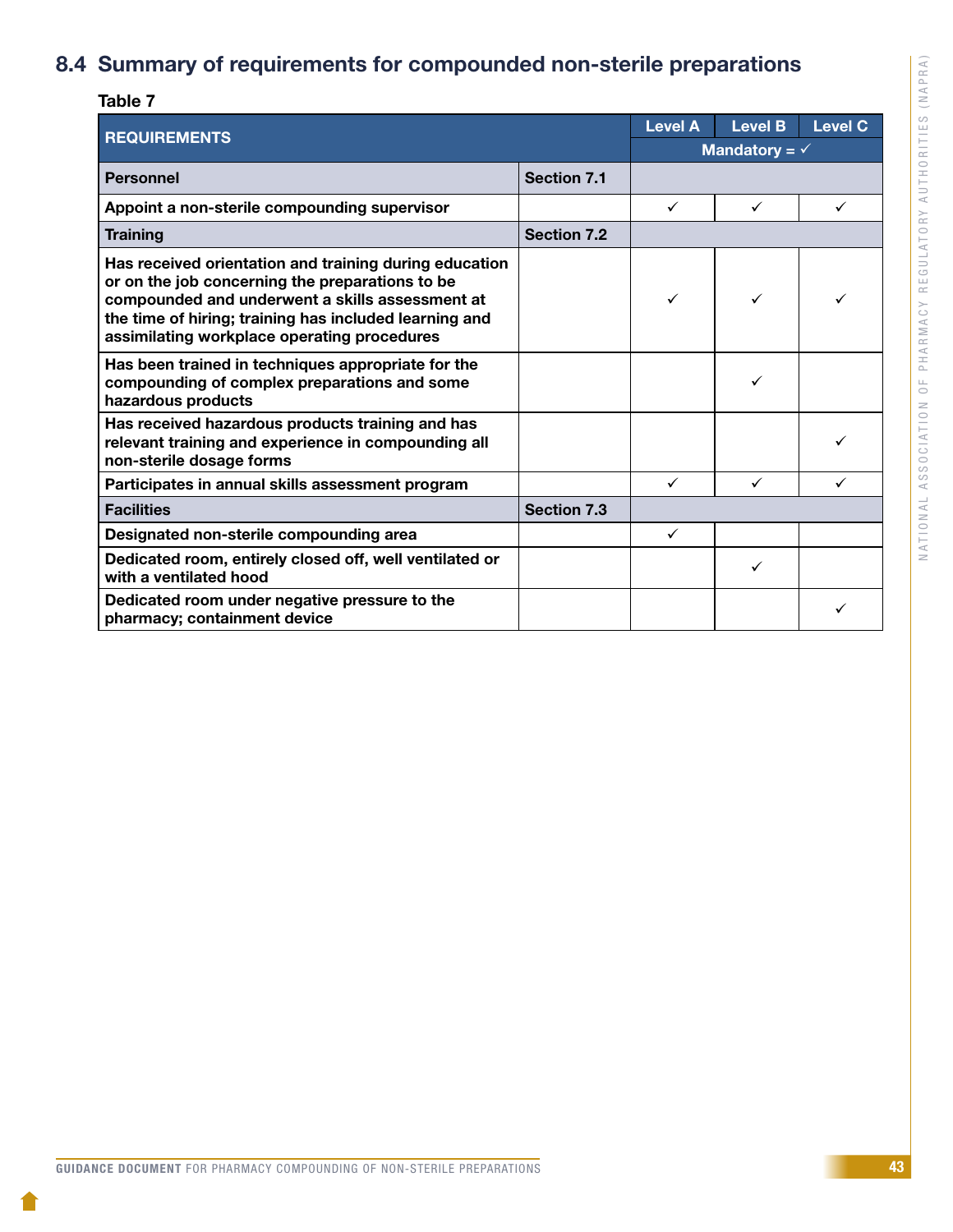# <span id="page-46-0"></span>9. REQUIREMENTS FOR HAZARDOUS PREPARATIONS

Hazardous preparations may be simple, moderate or complex, but the level of precautions needed depends more on the risk posed by the hazardous product than on the complexity of the preparation. Small quantities of simple or moderate preparations containing products classified as hazardous by NIOSH or WHMIS may sometimes be compounded in a pharmacy meeting Level A requirements, with certain additional precautions, depending on the risk determined as described in [section 4](#page-9-0) and reviewed annually.

Some hazardous products may require compounding using Level B requirements, and yet others may need Level C requirements. Those drugs listed in the NIOSH Group 1 (antineoplastics) and those categorized by WHMIS as very irritating to the respiratory tract, skin and mucous membranes would require the greater precautions of Level C requirements.

Hazardous products can penetrate the body through the skin, by ingestion, by accidental injection (needle-stick injury) or by inhalation. According to some studies, absorption through the skin is the primary known route of penetration<sup>51</sup>.

Absorption through the skin occurs by direct contact with contaminated surfaces or objects. Ingestion occurs by eating foods that have been contaminated or by putting contaminated hands or objects, particularly pens, into the mouth $52, 53$ . Inhalation of vaporized drugs can also be a source of contamination<sup>54</sup>. Therefore; the compounding of hazardous nonsterile preparations requires safety measures to protect personnel and the environment. NIOSH has created a "hierarchy of controls" diagram depicting the various levels of controls that can be implemented [\(https://www.cdc.gov/niosh/topics/](https://www.cdc.gov/niosh/topics/hierarchy/) [hierarchy/](https://www.cdc.gov/niosh/topics/hierarchy/)).

In the pharmacy of a healthcare facility that will be compounding hazardous drugs or materials, a hazardous drugs committee55 should be established. The committee should comprise representatives of the employer, representatives of compounding and administration personnel, and representatives of cleaning and disinfecting personnel for the compounding areas. A pharmacist or pharmacy technician should be designated to support hazardous products management.

Handling hazardous drugs with greater risk or certain hazardous materials that are very irritating to the respiratory tract, skin and mucous membranes should meet Level C requirements specifically a closed-off room under negative pressure, with filtered air exhausted to the outside to avoid contaminating the environment. This room should be dedicated to the compounding of preparations containing hazardous drugs or materials or, as a minimum, there should be assurances that the area is meticulously cleaned in a manner preventing any risk of cross-contamination with the hazardous materials before other preparations are compounded. The remainder of this section presents detailed specifications for Level C requirements.

### 9.1 Facilities for handling hazardous products<sup>56</sup> (Level C requirements)

Facilities for the compounding of hazardous non-sterile preparations should be designed and built in accordance with the Model Standards, provincial/territorial and local regulations and, for health system facilities, other applicable standards regulating the construction of government buildings.

In addition to previously stated requirements for non-sterile compounding, such as adequate space and sufficient lighting (*see* section 5.4), compounding of hazardous non-sterile preparations should occur in a separate room. For less hazardous products, this room could meet level B requirements: a well-ventilated room with, for some

<sup>51</sup> American Society of Health-System Pharmacists (ASHP). ASHP guidelines on handling hazardous drugs. *Am J Health Syst Pharm*. 2006;63(12):1172-91.

<sup>52</sup> American Society of Health-System Pharmacists (ASHP). ASHP guidelines on handling hazardous drugs. *Am J Health Syst Pharm.* 2006;63(12):1172-91.

<sup>53</sup> Association paritaire pour la santé et la sécurité du travail du secteur affaires sociales (ASSTSAS). *Prevention guide — safe handling of hazardous drugs.* Montréal, QC: ASSTSAS; 2008. Available from: https://asstsas.qc.ca/sites/default/files/publications/documents/Guides\_Broch\_Depl/GP65A\_hazardous\_drugs.pdf

<sup>54</sup> American Society of Health-System Pharmacists (ASHP). ASHP guidelines on handling hazardous drugs. *Am J Health Syst Pharm.* 2006;63(12):1172-91.

<sup>55</sup> Association paritaire pour la santé et la sécurité du travail du secteur affaires sociales (ASSTSAS). *Prevention guide — safe handling of hazardous drugs.* Montréal, QC: ASSTSAS; 2008. Available from: https://asstsas.qc.ca/sites/default/files/publications/documents/Guides\_Broch\_Depl/GP65A\_hazardous\_drugs.pdf

<sup>56</sup> Association paritaire pour la santé et la sécurité du travail du secteur affaires sociales (ASSTSAS). *Prevention guide — safe handling of hazardous drugs.* Montréal, QC: ASSTSAS; 2008. Available from: https://asstsas.qc.ca/sites/default/files/publications/documents/Guides\_Broch\_Depl/GP65A\_hazardous\_drugs.pdf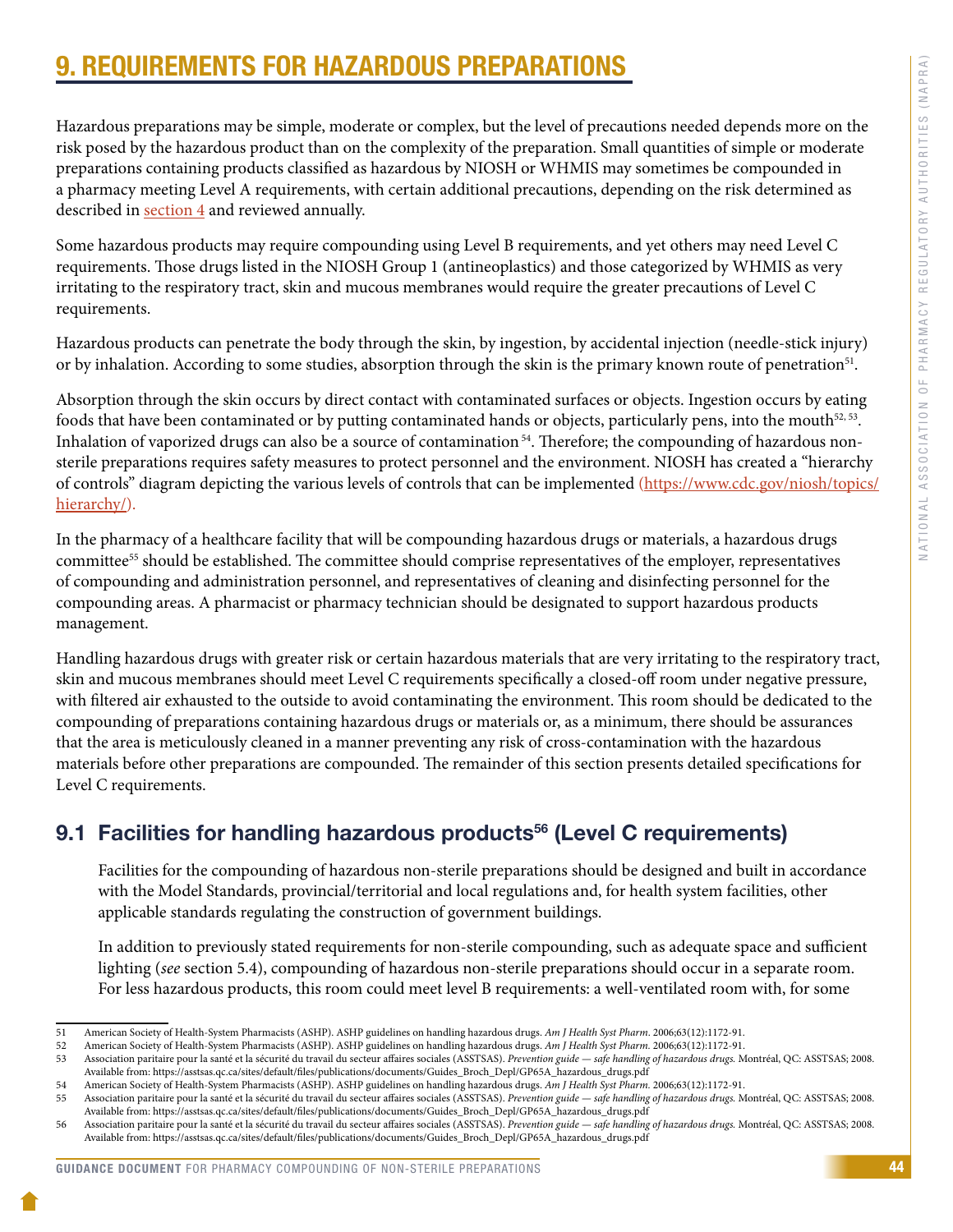<span id="page-47-0"></span>preparations, a ventilated containment device and extra PPE. For hazardous products with greater health risks, Level C precautions would be required, specifically a separate room under negative pressure. The risk assessment outlined in section 4 should contain documentation to justify the level of requirements needed for each preparation.

### 9.1.1 Compounding rooms

Engineering controls for containment are required to prevent the cross-contamination of preparations during all phases of the compounding process. A containment primary engineering control (C-PEC) is a ventilated device designed to minimize the exposure of workers and the environment to hazardous products when such products are being handled directly. The containment secondary engineering control (C-SEC) is the room in which the C-PEC is placed.

The room used for compounding hazardous preparations needing Level C requirements should have the following features<sup>57</sup>:

- 1. external venting through high-efficiency particulate air (HEPA) filtration
- 2. physical separation from other preparation rooms
- 3. appropriate air exchange (at least 12 air changes per hour [ACPH])
- 4. negative pressure (–2.5 Pa relative to surrounding areas)

A sink with hot and cold running water should be available for handwashing, along with an eyewash station and/or other emergency or safety features that meet applicable laws and regulations. Water sources and drains should be located at least 1 meter away from the C-PEC.

Because of the difficulty of removing hazardous product contamination, the surfaces of ceilings, walls, floors, fixtures, shelving, counters and cabinets in the non-sterile compounding area should be smooth, impermeable, free from cracks and crevices, and made of non-shedding material.

### 9.1.2 Heating, ventilation and air conditioning system for controlled rooms

Controlled rooms should be vented to the outside through HEPA filters, should have an air exchange of at least 12 ACPH and have negative pressure, to contain the hazardous products and minimize the risk of exposure. Consideration should be given to having an uninterrupted power supply for the ventilation systems to ensure that negative pressure is maintained in the event of power outages.

Air conditioning helps to ensure the comfort of personnel wearing PPE. The temperature of the room should be less than or equal to 20 °C, taking into account employees' comfort once all PPE has been donned.

### 9.1.3 Windows and other openings

Controlled rooms must not have windows or doors opening directly to the exterior of the building. If any windows are present, they should be sealed. Any doors leading to the outside or to a non-controlled area (other than the doors designated for accessing the room) should also be sealed. An environmental control procedure and a housekeeping procedure, including the cleaning of sealed windows and doors, should be implemented by cleaning personnel.

### 9.1.4 Area for unpacking hazardous products

If a hazardous product arrives from the manufacturer in an undamaged state, sealed in impermeable plastic, then no special precautions are necessary in the area<sup>58</sup>; however, two pairs of ASTM International–approved gloves should be worn by personnel doing the unpacking.

#### GUIDANCE DOCUMENT FOR PHARMACY COMPOUNDING OF NON-STERILE PREPARATIONS

<sup>57</sup> United States Pharmacopeial Convention (USP). General chapter <800>: hazardous drugs — handling in healthcare settings [draft]. USP 39. Rockville, MD: USP; 2016. p. 88. (To become official December 1, 2019.)

<sup>58</sup> United States Pharmacopeial Convention (USP). General chapter <800>: hazardous drugs — handling in healthcare settings [draft]. USP 39. Rockville, MD: USP; 2016. p. 88. (To become official December 1, 2019.)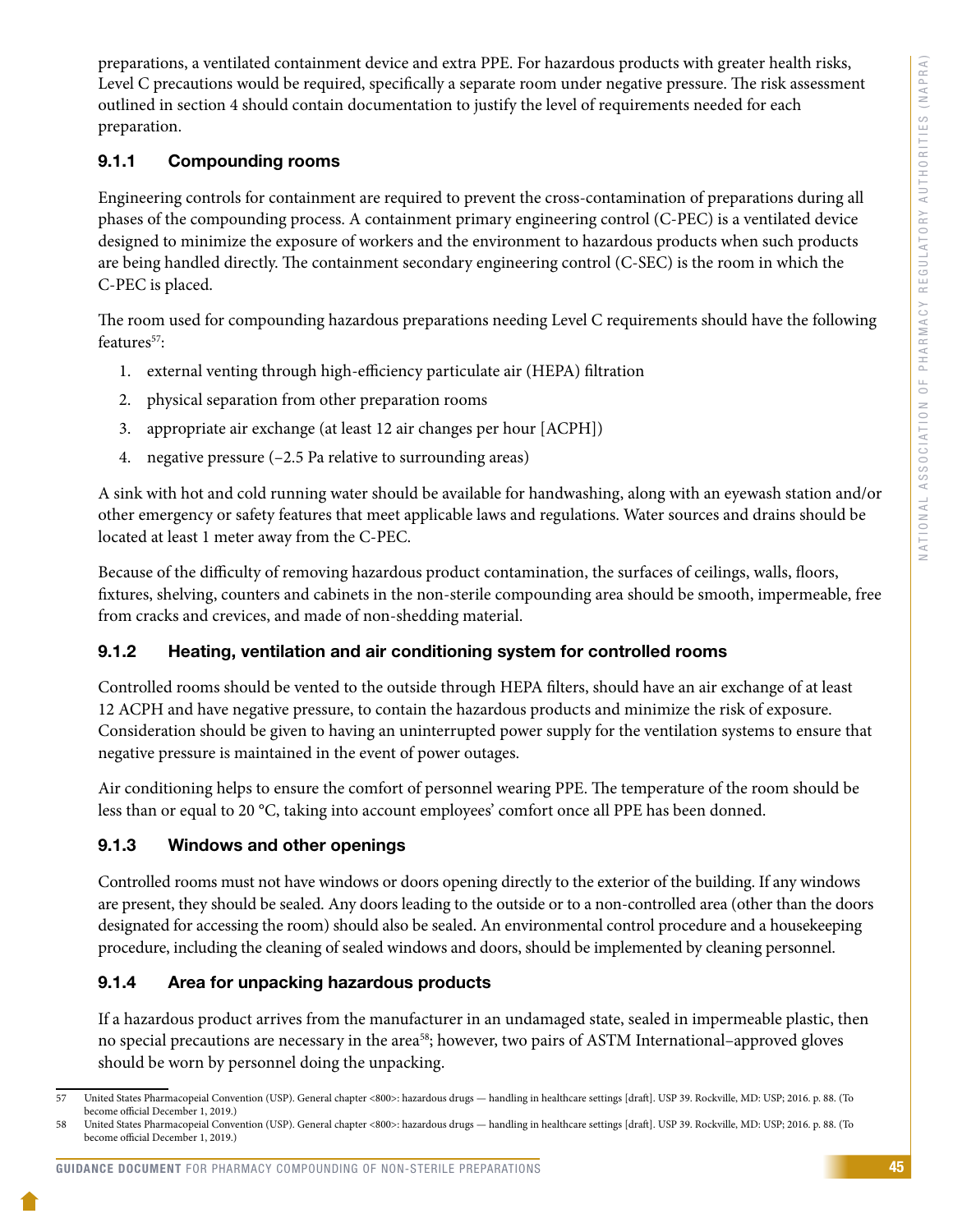If a hazardous product arrives in a damaged state and unpacking is required, a C-PEC or other Class I Biological Safety Cabinet (BSC) will be needed. The C-PEC may be reserved for unpacking the damaged product, or it may also be used for the compounding of non-sterile hazardous preparations<sup>59</sup>. Personnel should wear the PPE recommended in section  $9.2.3$ . A procedure for unpacking is presented below.

#### Receiving, unpacking and storing hazardous products

#### Diagram 2



<sup>59</sup> United States Pharmacopeial Convention (USP). General chapter <800>: hazardous drugs — handling in healthcare settings [draft]. USP 39. Rockville, MD: USP; 2016. p. 88. (To become official December 1, 2019.)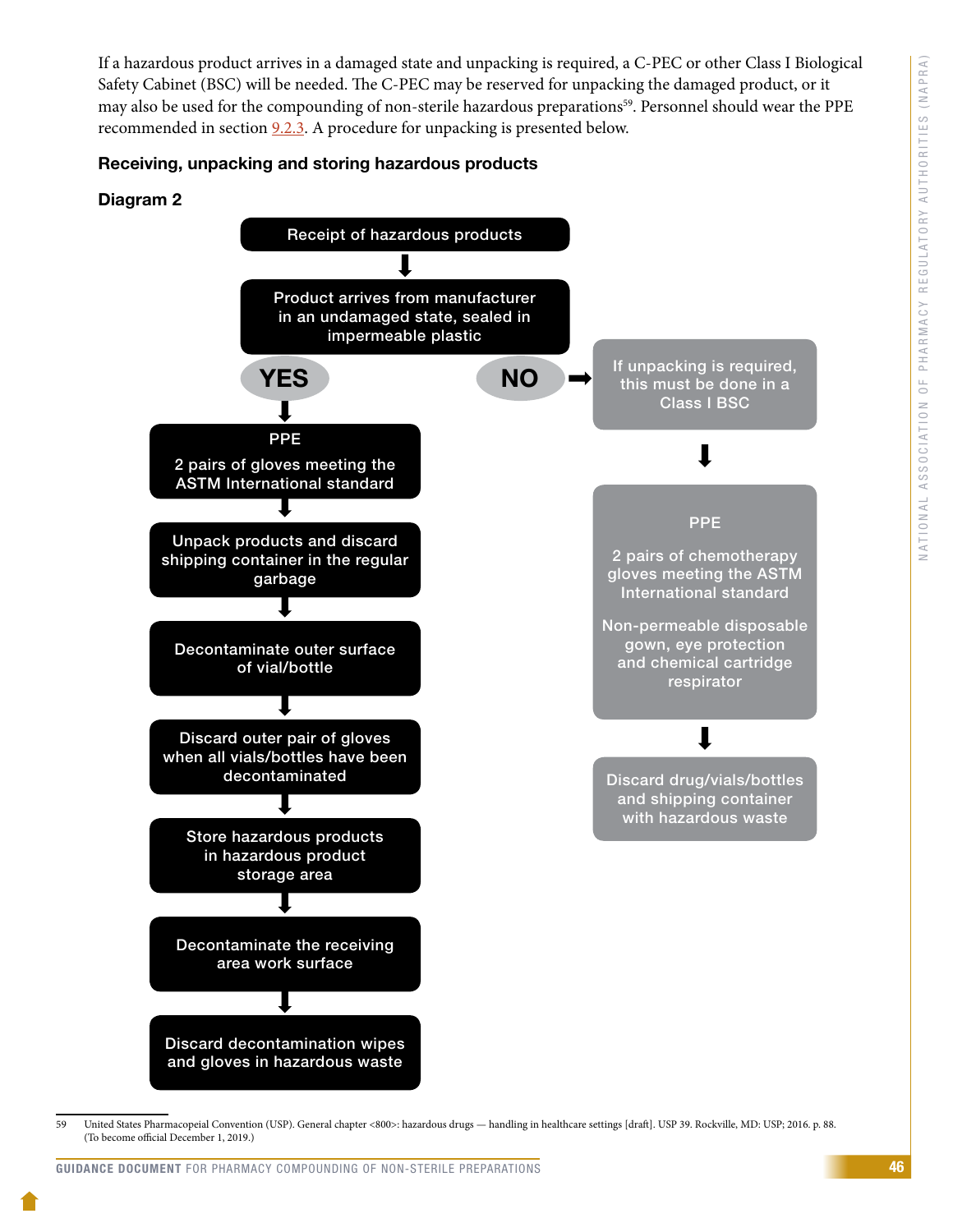### <span id="page-49-0"></span>9.1.5 Area for storing hazardous products

Hazardous products should be grouped and stored in a properly ventilated room with all air exhausted to the exterior<sup>60</sup>. The storage area should have negative pressure relative to the adjacent rooms and should have at least 12 ACPH. The storage area should be identified with appropriate signage (section 9.1.6) to indicate the presence of hazardous products<sup>61</sup>. These and other requirements for a hazardous products storage area are listed in the table below.

### Table 8

| Required conditions for a hazardous products storage area                                                                                                  |  |  |
|------------------------------------------------------------------------------------------------------------------------------------------------------------|--|--|
| Area separate from the unpacking area                                                                                                                      |  |  |
| Dedicated room                                                                                                                                             |  |  |
| Negative pressure (-2.5 Pa) relative to surrounding areas                                                                                                  |  |  |
| At least 12 air changes per hour (ACPH), with all air exhausted to the exterior                                                                            |  |  |
| Presence of shelves with lips to prevent drug containers from falling off and breaking $62$                                                                |  |  |
| Storage spaces for hazardous products and preparations identified with appropriate signage to indicate the<br>presence of hazardous products <sup>63</sup> |  |  |
| Sufficient ventilation to prevent contamination from spreading to adjoining rooms <sup>64</sup>                                                            |  |  |

Alternatively, hazardous non-sterile preparations and the refrigerator in which they are stored, if appropriate, may be placed in the room used for compounding such preparations. This approach ensures that the drugs are stored in a negative-pressure room with sufficient ACPH (given that the room will have at least 12 ACPH), with the air being completely exhausted to the exterior.

### 9.1.6 Signage

Areas for storing hazardous products and facilities for preparing non-sterile hazardous preparations must be identified with appropriate and informative signs (e.g., pictograms indicating cytotoxicity, need for special care, hazards, restricted access, dress code).

### 9.2 Equipment for handling hazardous products

### 9.2.1 Containment primary engineering control

The C-PEC is installed in the compounding room and should either be externally vented (the preferred option) or have redundant HEPA filters in a series. Hazardous non-sterile preparations, such as volatile, liquid or powder forms of cytotoxic products, should be compounded inside a C-PEC that provides protection for personnel and the

<sup>60</sup> Association paritaire pour la santé et la sécurité du travail du secteur affaires sociales (ASSTSAS). *Prevention guide* — *safe handling of hazardous drugs.* Montréal, QC: ASSTSAS; 2008. p. 6-4. Available from: https://asstsas.qc.ca/sites/default/files/publications/documents/Guides\_Broch\_Depl/GP65A\_hazardous\_drugs.pdf

<sup>61</sup> Association paritaire pour la santé et la sécurité du travail du secteur affaires sociales (ASSTSAS). Chapter 4: general preventive measures. In: *Prevention guide* — *safe handling of hazardous drugs.* Montréal, QC: ASSTSAS; 2008. pp. 4-1 to 4-11. Available from: [https://asstsas.qc.ca/sites/default/files/publications/documents/Guides\\_Broch\\_Depl/GP65A\\_](https://asstsas.qc.ca/sites/default/files/publications/documents/Guides_Broch_Depl/GP65A_hazardous_drugs.pdf) [hazardous\\_drugs.pdf](https://asstsas.qc.ca/sites/default/files/publications/documents/Guides_Broch_Depl/GP65A_hazardous_drugs.pdf)

<sup>62</sup> Association paritaire pour la santé et la sécurité du travail du secteur affaires sociales (ASSTSAS). *Prevention guide — safe handling of hazardous drugs.* Montréal, QC: ASSTSAS; 2008. p. 6-4. Available from: https://asstsas.qc.ca/sites/default/files/publications/documents/Guides\_Broch\_Depl/GP65A\_hazardous\_drugs.pdf

<sup>63</sup> Association paritaire pour la santé et la sécurité du travail du secteur affaires sociales (ASSTSAS). Chapter 4: general preventive measures. In: *Prevention guide — safe handling of hazardous drugs*. Montréal, QC: ASSTSAS; 2008. pp. 4-1 to 4-11. Available from: [https://asstsas.qc.ca/sites/default/files/publications/documents/Guides\\_Broch\\_Depl/GP65A\\_](https://asstsas.qc.ca/sites/default/files/publications/documents/Guides_Broch_Depl/GP65A_hazardous_drugs.pdf) [hazardous\\_drugs.pdf](https://asstsas.qc.ca/sites/default/files/publications/documents/Guides_Broch_Depl/GP65A_hazardous_drugs.pdf)

<sup>64</sup> Association paritaire pour la santé et la sécurité du travail du secteur affaires sociales (ASSTSAS). *Prevention guide — safe handling of hazardous drugs.* Montréal, QC: ASSTSAS; 2008. p. 7-9. Available from: https://asstsas.qc.ca/sites/default/files/publications/documents/Guides\_Broch\_Depl/GP65A\_hazardous\_drugs.pdf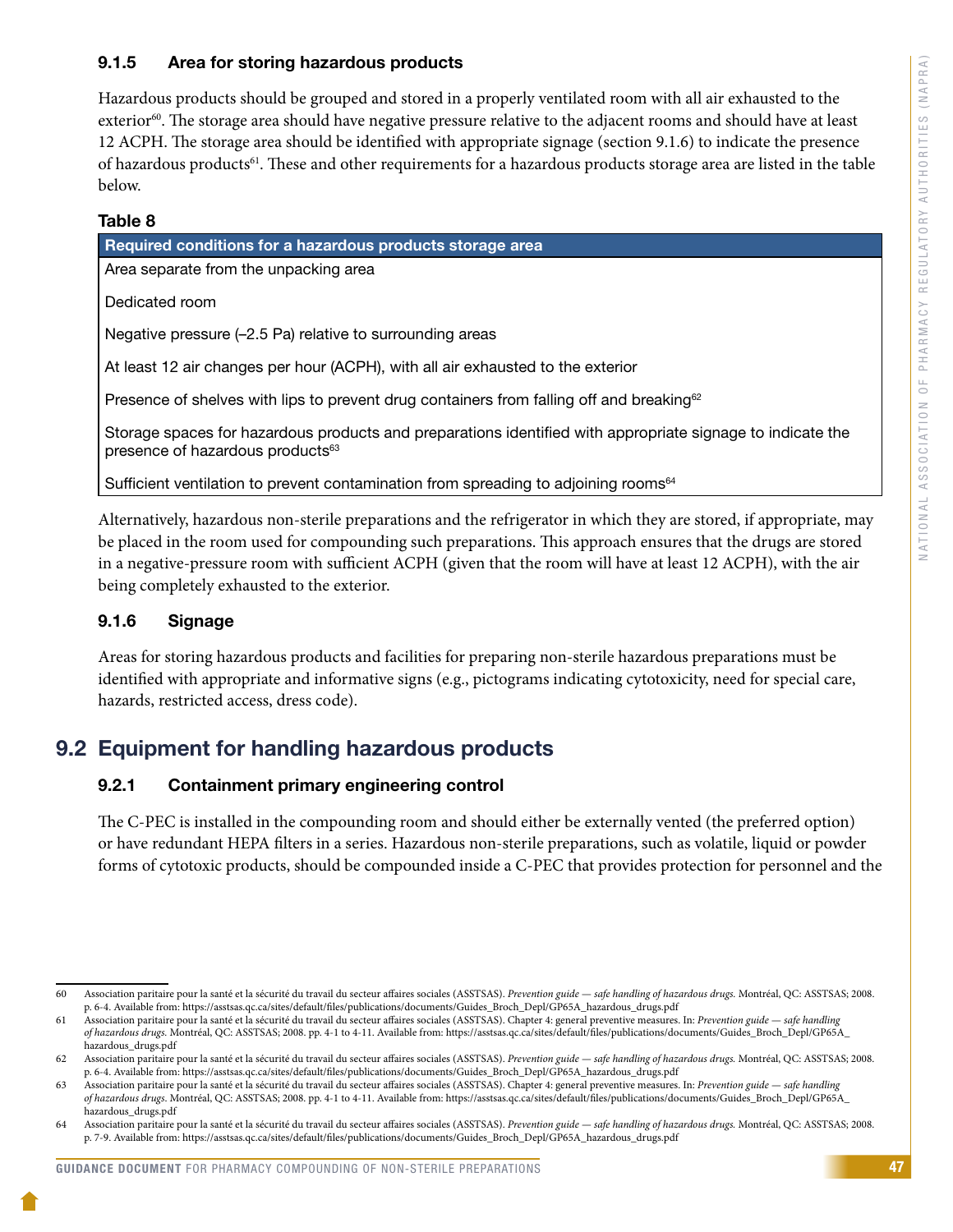environment, such as a Class I biological safety cabinet (BSC)<sup>65, 66, 67, 68</sup> or a containment ventilated enclosure<sup>69</sup>. A Class II BSC or a compounding aseptic containment isolator (CACI) may also be used. The safety cabinet should be chosen according to the volume of preparations and products to be compounded.

For occasional compounding of non-sterile hazardous products, a C-PEC used for sterile compounding (e.g., Class II BSC or CACI) may be used, but it should be decontaminated, cleaned and disinfected before compounding the non-sterile product and again before resuming sterile compounding in that C-PEC. A C-PEC used only for the compounding of non-sterile hazardous products does not require unidirectional airflow because the environment does not require International Standards Organization (ISO) classification<sup>70</sup>.

The C-PEC should be installed according to the manufacturer's recommendations and certified according to current certification standards.

The C-PEC should operate continuously if it supplies some or all of the negative pressure in the C-SEC or if it is used for sterile compounding 24 hours a day<sup>71,72</sup>. If there is a loss of power to the C-PEC, or if moving or repair occurs, all activities occurring in the C-PEC should be suspended immediately. Once the C-PEC can be powered on, all surfaces should be decontaminated and cleaned, and the manufacturer-specified recovery time allowed to elapse before compounding resumes<sup>73</sup>.

The work surface of the C-PEC should be resistant to damage from cleaning, disinfecting, deactivation and decontamination and should be changed if it is damaged.

#### Maintenance of C-PEC

C-PECs should be maintained in accordance with the manufacturer's recommendations. The C-PEC's pre-filters should be accessible. They should be inspected every 6 months and replaced if necessary or as recommended by the manufacturer. Washable pre-filters should not be used.

HEPA filters should be verified during installation and certification to ensure there are no leaks or damage to the filters after they have been transported or installed.

Preventive maintenance for C-PECs and other equipment should be performed when no compounding is in progress, before cleaning and disinfection operations.

All C-PEC maintenance should be noted on a form or entered in the general maintenance log (paper-based or computerized) and signed. Maintenance of the C-PEC should be performed regularly, the results reviewed and corrective measures taken, as appropriate.

<sup>65</sup> National Institute for Occupational Safety and Health (NIOSH). *NIOSH list of antineoplastic and other hazardous drugs in healthcare settings, 2016*. Cincinnati, OH: Department of Health and Human Services, Centers for Disease Control and Prevention, NIOSH; 2016. Available from: https://www.cdc.gov/niosh/topics/antineoplastic/pdf/hazardous-drugslist\_2016-161.pdf

<sup>66</sup> American Society of Health-System Pharmacists (ASHP). ASHP guidelines on handling hazardous drugs. *Am J Health Syst Pharm*. 2006; 63(12):1172-91.

<sup>67</sup> McElhiney, LF. Preparing nonsterile and sterile hazardous compounds in an institutional setting. *Int J Pharm Compound.* 2009;13(4):300-10.

<sup>68</sup> Association paritaire pour la santé et la sécurité du travail du secteur affaires sociales (ASSTSAS). *Prevention guide* — s*afe handling of hazardous drugs.* Montréal, QC: ASSTSAS; 2008. p. 8-9. Available from: https://asstsas.qc.ca/sites/default/files/publications/documents/Guides\_Broch\_Depl/GP65A\_hazardous\_drugs.pdf

<sup>69</sup> United States Pharmacopeial Convention (USP). General chapter <800>: hazardous drugs — handling in healthcare settings [draft]. USP 39. Rockville, MD: USP; 2016. (To become official December 1, 2019.)

<sup>70</sup> United States Pharmacopeial Convention (USP). General chapter <800>: hazardous drugs — handling in healthcare settings [draft]. USP 39. Rockville, MD: USP; 2016. p. 88. (To become official December 1, 2019.)

<sup>71</sup> Occupational Safety and Health Administration (OSHA). Section VI, chapter 2: controlling occupational exposure to hazardous drugs. In: *OSHA technical manual*. Washington, DC: United States Department of Labor, Occupational Health and Safety Administration; 1999. Available from: https://www.osha.gov/dts/osta/otm/otm\_vi/otm\_vi\_2.html

<sup>72</sup> United States Pharmacopeial Convention (USP). General chapter <800>: hazardous drugs — handling in healthcare settings [draft]. USP 39. Rockville, MD: USP; 2016. (To become official December 1, 2019.)

<sup>73</sup> United States Pharmacopeial Convention (USP). General chapter <800>: hazardous drugs — handling in healthcare settings [draft]. USP 39. Rockville, MD: USP; 2016. p. 88. (To become official December 1, 2019.)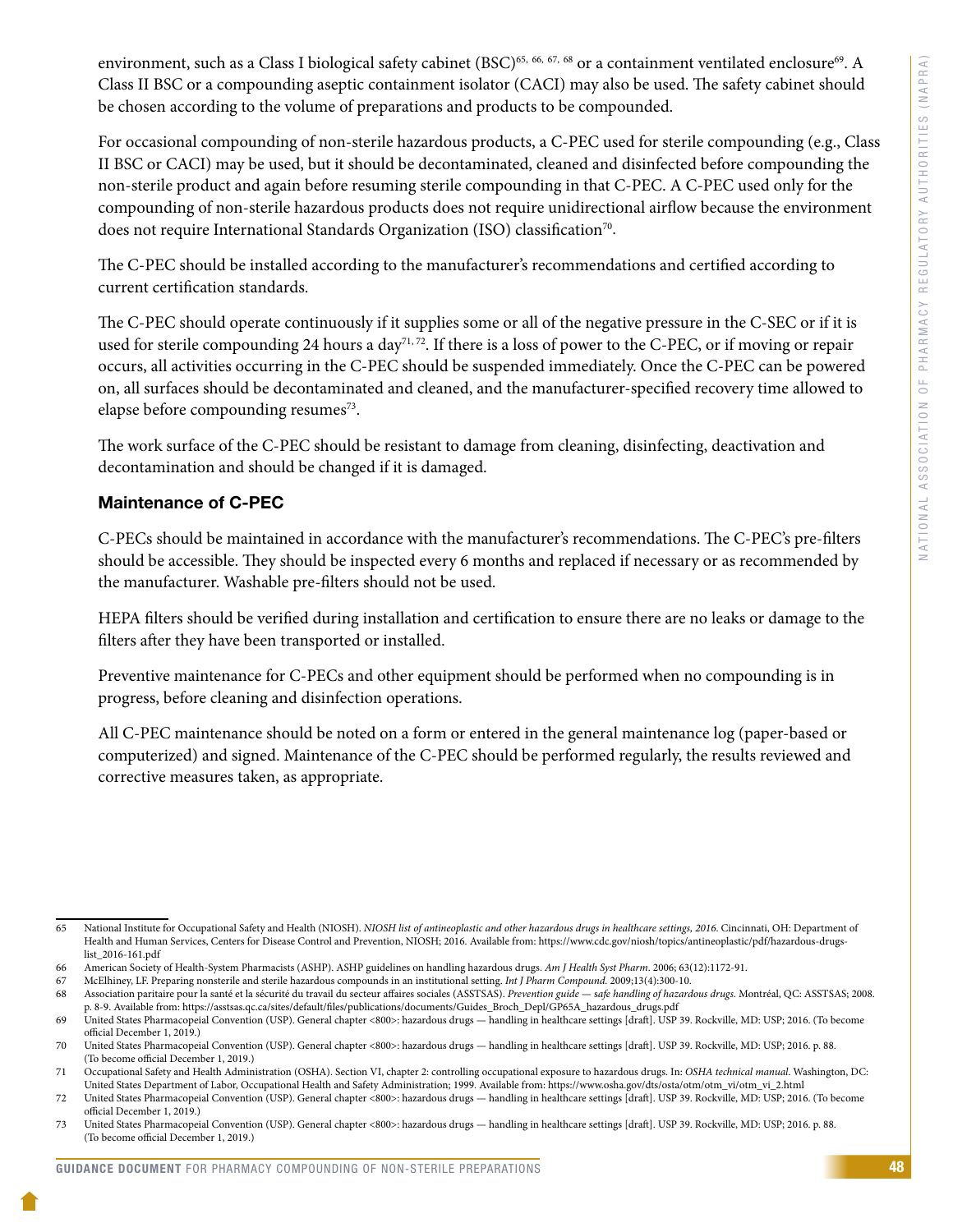### <span id="page-51-0"></span>9.2.2 Other instruments, devices and accessories related to the compounding of hazardous non-sterile preparations

All reusable instruments, devices and accessories used to handle hazardous products must be deactivated, decontaminated and cleaned74. Instruments and accessories to be used in controlled rooms should not be removed without good reason. If they are removed, they should be decontaminated before use elsewhere.

Maintenance of instruments and accessories should be recorded in the general maintenance log.

#### 9.2.3 Personal protective equipment<sup> $75$ </sup>

PPE adapted and approved for the compounding of hazardous non-sterile preparations must be worn during such compounding activities.

### Gloves

For the following activities, personnel should wear *two pairs of chemotherapy gloves* meeting the ASTM International standard D6978 (or its successor):

- unpacking
- deactivating, decontaminating and cleaning the room
- • deactivating, decontaminating and cleaning the C-PEC
- compounding hazardous preparations
- managing spills of hazardous products

Gloves should be inspected before use and should be worn over top of the fitted cuff of the gown.

Both pairs of gloves should be discarded and replaced at the earliest of the following: manufacturer time limit for permeation of the gloves; every 30 minutes<sup>76, 77, 78, 79</sup>; or immediately if a tear, puncture or contamination has occurred or is suspected.

#### Gown

When gowns are required, they should be disposable and have demonstrated resistance to permeability by hazardous products. Gowns should be selected according to the hazardous products handled in the pharmacy. Disposable gowns made of polyethylene-coated polypropylene or other laminate materials offer better protection than those made of uncoated materials. The gown should close in the back (no open front) and should have long sleeves with fitted cuffs at the wrists.

<sup>74</sup> United States Pharmacopeial Convention (USP). General chapter <800>: hazardous drugs — handling in healthcare settings [draft]. USP 39. Rockville, MD: USP; 2016. p. 94. (To become official December 1, 2019.)

<sup>75</sup> Association paritaire pour la santé et la sécurité du travail du secteur affaires sociales (ASSTSAS). Section 4.1.7: protective equipment. In: *Prevention guide* — *safe handling of hazardous drugs.* Montréal, QC: ASSTSAS; 2008. p. 4-5 to 4-11. Available from: https://asstsas.qc.ca/sites/default/files/publications/documents/Guides\_Broch\_Depl/GP65A\_hazardous\_drugs.pdf 76 Buchanan EC, Schneider PJ. *Compounding sterile preparations.* 3rd ed. Bethesda, MD: American Society of Health-System Pharmacists; 2009. p. 85.

<sup>77</sup> Wallemacq PE, Capron A, Vanbinst R, Boeckmans E, Gillard J, Favier B. Permeability of 13 gloves to 13 cytotoxic agents under controlled dynamic conditions. *Am J Health Syst Pharm.*  2006;63(6):547-56.

<sup>78</sup> Association paritaire pour la santé et la sécurité du travail du secteur affaires sociales (ASSTSAS). *Prevention guide* — *safe handling of hazardous drugs.* Montréal, QC: ASSTSAS; 2008. p. 4-5. Available from: https://asstsas.qc.ca/sites/default/files/publications/documents/Guides\_Broch\_Depl/GP65A\_hazardous\_drugs.pdf

<sup>79</sup> United States Pharmacopeial Convention (USP). General chapter <800>: hazardous drugs — handling in healthcare settings [draft]. USP 39. Rockville, MD: USP; 2016. (To become official December 1, 2019.)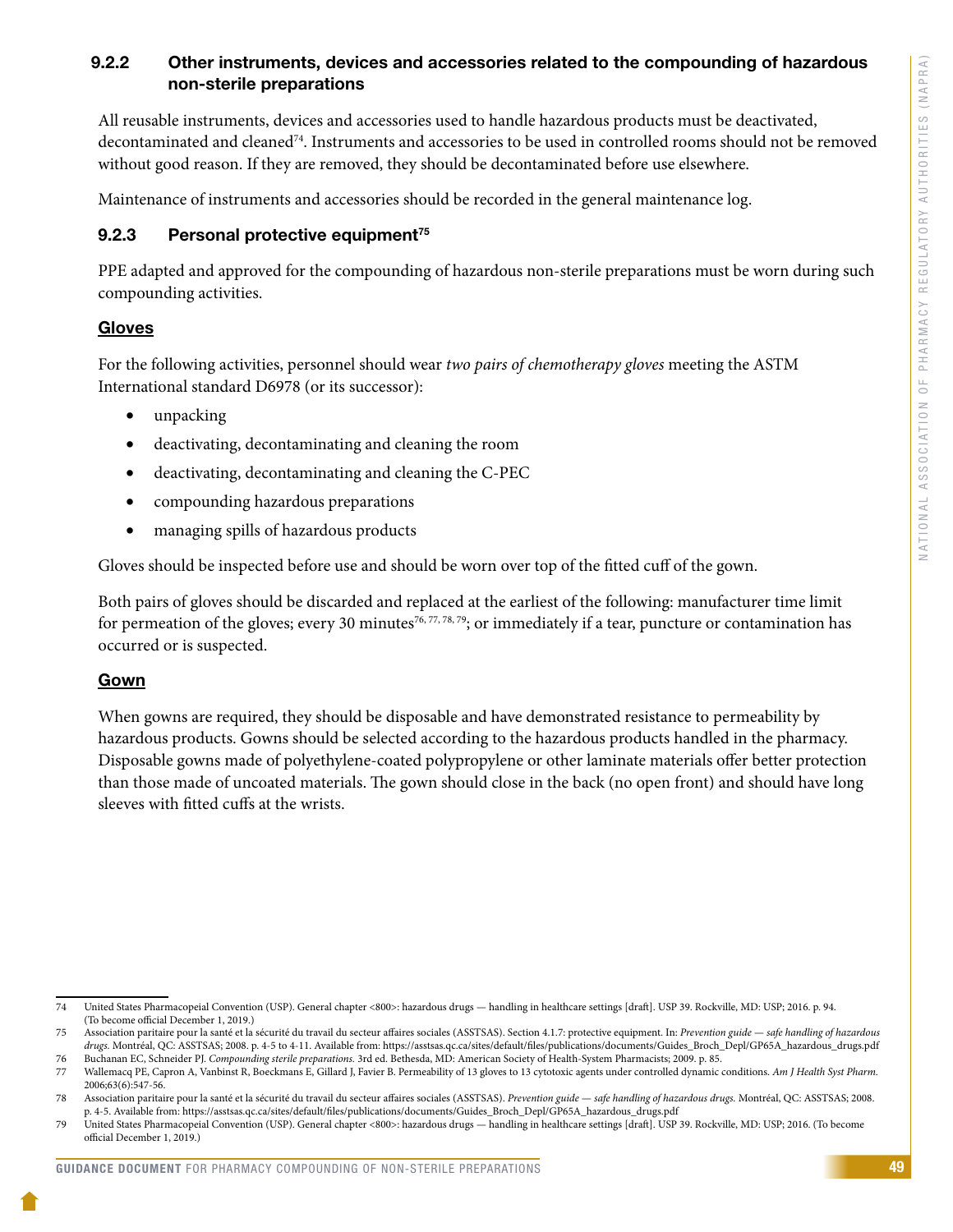The gown should be discarded and replaced at the earliest of the following: the manufacturer's time limit for permeation of the gown; after 2–3 hours of continuous<sup>80, 81</sup> compounding work; after each removal; or after a contamination has occurred or is suspected. A gown is required if the employee is unpacking a damaged hazardous product or if a spill has occurred<sup>82</sup>.

Laboratory coats, surgical scrubs and isolation gowns made of cloth or other absorbent materials are not appropriate as protective outerwear, because they permit the permeation of hazardous products and can hold spilled products against the skin. Clothing may also retain hazardous residue, which may subsequently be transferred to other healthcare workers or various surfaces. Washing of non-disposable clothing contaminated with hazardous product residue should only be done according to established policy, to prevent transferring hazardous product residue to other clothing. Potentially contaminated clothing should not be taken home under any circumstances<sup>83</sup>.

### Head, hair, shoe and sleeve covers<sup>84</sup>

Disposable head and hair covers (including beard and mustache, if applicable) and shoe covers should be worn during the compounding of hazardous non-sterile preparations. They should be changed after each removal or if they become contaminated<sup>85</sup>. When compounding hazardous drugs, a second pair of shoe covers should be donned before entering the C-SEC and doffed when exiting the C-SEC. Shoe covers worn in areas where hazardous drug are handled should not be worn to other areas of the facility, to avoid spreading hazardous drug contamination and exposing other healthcare workers. Disposable sleeve covers, preferably made of polyethylenecoated polypropylene or other laminate materials, may be used to protect areas of the arm that may come in contact with hazardous products.

### Respiratory protection

Surgical masks do not provide respiratory protection against drug exposure and therefore should not be used when respiratory protection against hazardous drug exposure is required.

For most activities, a fit-tested N95 or N100 mask (NIOSH-approved) will protect against airborne particles; however, these masks offer no protection from vapours or gases and little protection from liquid splashes. A full face-piece chemical cartridge respirator or a powered air-purifying respirator should be worn in the presence of vapours or gases; if there is a danger of liquid splashes; if there has been a spill; or for deactivating, decontaminating and cleaning beneath the work surface of a C-PEC.

The mask should be changed at the earliest of the following: after 3.5 hours of continuous compounding work, after each removal or if contamination has occurred or is suspected.

### Eye and face protection

Goggles and a face shield or full face-piece respirator should be worn when working at or above eye level; when deactivating, decontaminating and cleaning beneath the work surface of a C-PEC; when cleaning up a spill; and when there is risk of splashes to the face and eyes, such as may occur when unpacking suspected damaged drugs. Eyeglasses alone or safety glasses with side shields do not adequately protect the eyes from splashes.

<sup>80</sup> Association paritaire pour la santé et la sécurité du travail du secteur affaires sociales (ASSTSAS). Prevention guide - safe handling of hazardous drugs. Montréal, QC: ASSTSAS; 2008. p. 4-6. Available from: https://asstsas.qc.ca/sites/default/files/publications/documents/Guides\_Broch\_Depl/GP65A\_hazardous\_drugs.pdf

<sup>81</sup> United States Pharmacopeial Convention (USP). General chapter <800>: hazardous drugs — handling in healthcare settings [draft]. USP 39. Rockville, MD: USP; 2016. p. 91. (To become official December 1, 2019.)

<sup>82</sup> United States Pharmacopeial Convention (USP). General chapter <800>: hazardous drugs — handling in healthcare settings [draft]. USP 39. Rockville, MD: USP; 2016. p. 95. (To become official December 1, 2019.)

<sup>83</sup> United States Pharmacopeial Convention (USP). General chapter <800>: hazardous drugs — handling in healthcare settings [draft]. USP 39. Rockville, MD: USP; 2016. p. 90. (To become official December 1, 2019.)

<sup>84</sup> United States Pharmacopeial Convention (USP). General chapter <800>: hazardous drugs — handling in healthcare settings [draft]. USP 39. Rockville, MD: USP; 2016. p. 91. (To become official December 1, 2019.)

<sup>85</sup> Association paritaire pour la santé et la sécurité du travail du secteur affaires sociales (ASSTSAS). *Prevention guide* — *safe handling of hazardous drugs.* Montréal, QC: ASSTSAS; 2008. p. 4.6. Available from: https://asstsas.qc.ca/sites/default/files/publications/documents/Guides\_Broch\_Depl/GP65A\_hazardous\_drugs.pdf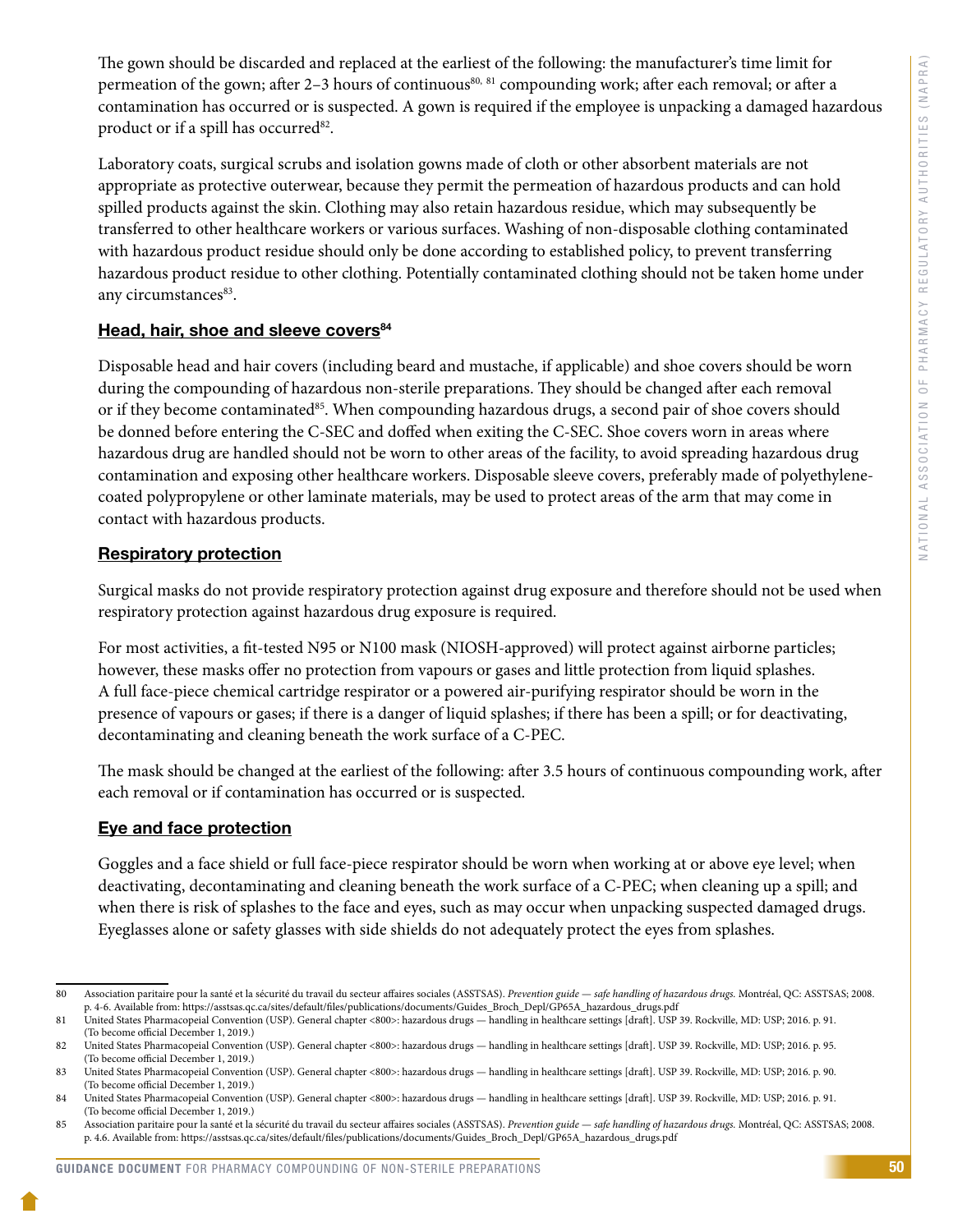### <span id="page-53-0"></span>9.3 Deactivating, decontaminating and cleaning in areas reserved for the compounding of hazardous non-sterile preparations

The room used for non-sterile compounding of hazardous products should be kept clean at all times, which entails periodic washing of the walls, ceiling and storage areas (at least once a year and more frequently if necessary). The floors should be washed at least once a day when the room is in use.

The compounding area, equipment and accessories must be meticulously cleaned immediately after compounding of preparations containing hazardous products or allergenic ingredients (sulfonamides, penicillins, etc.). It is strongly recommended that equipment be set aside especially for compounding each of these classes of products; alternatively, disposable equipment should be used, if possible, to reduce the chances of bioburden and crosscontamination<sup>86</sup>.

Policies and procedures for cleaning tasks should be developed, and cleaning personnel should be trained and assessed on correct application of these policies and procedures, to protect themselves and the environment from contamination<sup>87</sup>. Only trained and qualified cleaning and disinfecting personnel should be allowed to clean controlled rooms.

### 9.3.1 Garbing of cleaning personnel

Cleaning personnel must comply with the pharmacy's hand hygiene and garbing procedure before they enter areas reserved for compounding hazardous products to perform housekeeping duties.

### 9.3.2 Surface deactivation, decontamination and cleaning<sup>88</sup>

When hazardous non-sterile preparations are compounded, cleaning of the premises and equipment must also eliminate chemical contamination from the hazardous products used. Methods used include deactivation, decontamination and cleaning.

The safety data sheets for products used in the facility for deactivation, decontamination and cleaning must be available on site and readily accessible.

### **Deactivation**

Deactivation renders a compounded preparation inert or inactive. Residue from deactivation should be removed by decontaminating the surface. Whenever possible, products that have known deactivation properties (oxidizing agents registered with the US Environmental Protection Agency that are appropriate for the intended use) should be used. Care should be taken in selecting materials for deactivation because of their potential adverse effects (e.g., hazardous by-products or caustic damage to surfaces).

### Decontamination

Decontamination involves inactivating, neutralizing or physically removing the hazardous product residue from non-disposable surfaces and transferring it to absorbent, disposable materials (e.g., wipes, pads or towels) appropriate to the area being cleaned. When choosing a product for decontaminating hazardous products, consideration should be given to surface compatibility and facility requirements.

#### GUIDANCE DOCUMENT FOR PHARMACY COMPOUNDING OF NON-STERILE PREPARATIONS

<sup>86</sup> United States Pharmacopeial Convention (USP). General chapter <795>: pharmaceutical compounding — nonsterile preparations. In: *USP compounding compendium*. Rockville, MD: USP; 2016. p. 34.

<sup>87</sup> United States Pharmacopeial Convention (USP). General chapter <800>: hazardous drugs — handling in healthcare settings [draft]. USP 39. Rockville, MD: USP; 2016. p. 92. (To become official December 1, 2019.)

United States Pharmacopeial Convention (USP). General chapter <800>: hazardous drugs — handling in healthcare settings [draft]. USP 39. Rockville, MD: USP; 2016. pp. 94-95. (To become official December 1, 2019.)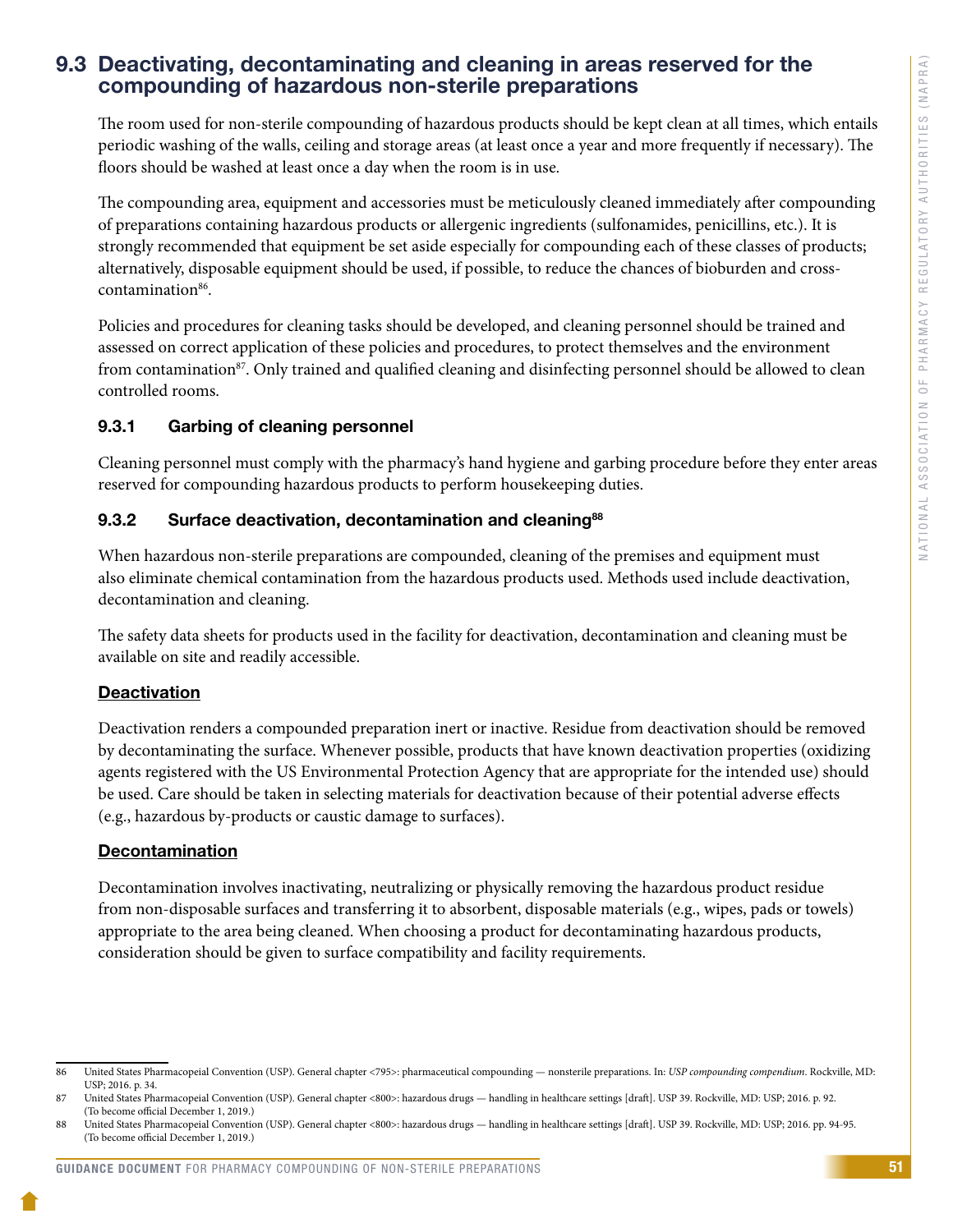### <span id="page-54-0"></span>**Cleaning**

Cleaning is a process that uses water, detergents, surfactants, solvents and/or other chemicals to remove contaminants (e.g., soil, microbial contamination, hazardous product residue) from objects and surfaces. Cleaning agents should not themselves introduce microbial contamination.

### 9.3.3 Surface deactivation, decontamination and cleaning of the containment primary engineering control<sup>89</sup>

The work surface of the C-PEC must be deactivated, decontaminated and cleaned before starting the compounding of different preparations. The C-PEC should be deactivated, decontaminated and cleaned at least daily when in use, any time a spill occurs, before and after certification, any time that voluntary interruption occurs and if the ventilation is moved.

Certain C-PECs have areas under the work tray where contamination can build up; these areas should be deactivated, decontaminated and cleaned at least monthly to reduce the contamination level in the C-PEC. As many of the C-PEC surfaces as possible should be deactivated, decontaminated and cleaned before the area under the work tray is accessed. The opening of cabinets during deactivation, decontamination and cleaning of this area compromises the containment airflows; respiratory protection may be required while performing this task.

Deactivation, decontamination and cleaning tasks performed should be recorded in the general maintenance log.

### 9.4 Incident and accident management

### 9.4.1 Accidental exposure<sup>90</sup>

Policies and procedures to be followed in case of accidental exposure of personnel to hazardous products must be established. For products that have safety data sheets, those documents should be accessible in the workplace. An eyewash station and sink with hot and cold running water should be available. The phone number of the local poison centre should be posted where employees can easily see it.

The exposure should be documented in the appropriate logs.

### 9.4.2 Spills

### Policies and procedures

Policies and procedures and training programs should be established to prevent spills and to direct the cleanup of hazardous product spills, addressing size and scope of the spill and specifying who is responsible for spill management.

### **Training and garb**

Employees who clean up spills must have received adequate training, should wear appropriate PPE while cleaning up a spill and should use a chemical cartridge respirator equipped with a pre-filter for organic vapours. The respirator should be properly fitted to provide maximum protection in the presence of aerosolized or powdered products.

<sup>89</sup> United States Pharmacopeial Convention (USP). General chapter <800>: hazardous drugs — handling in healthcare settings [draft]. USP 39. Rockville, MD: USP; 2016. pp. 94-95. (To become official December 1, 2019.)

<sup>90</sup> Association paritaire pour la santé et la sécurité du travail du secteur affaires sociales (ASSTSAS). *Prevention guide* — *safe handling of hazardous drugs.* Montréal, QC: ASSTSAS; 2008. p. 12-5. Available from: https://asstsas.qc.ca/sites/default/files/publications/documents/Guides\_Broch\_Depl/GP65A\_hazardous\_drugs.pdf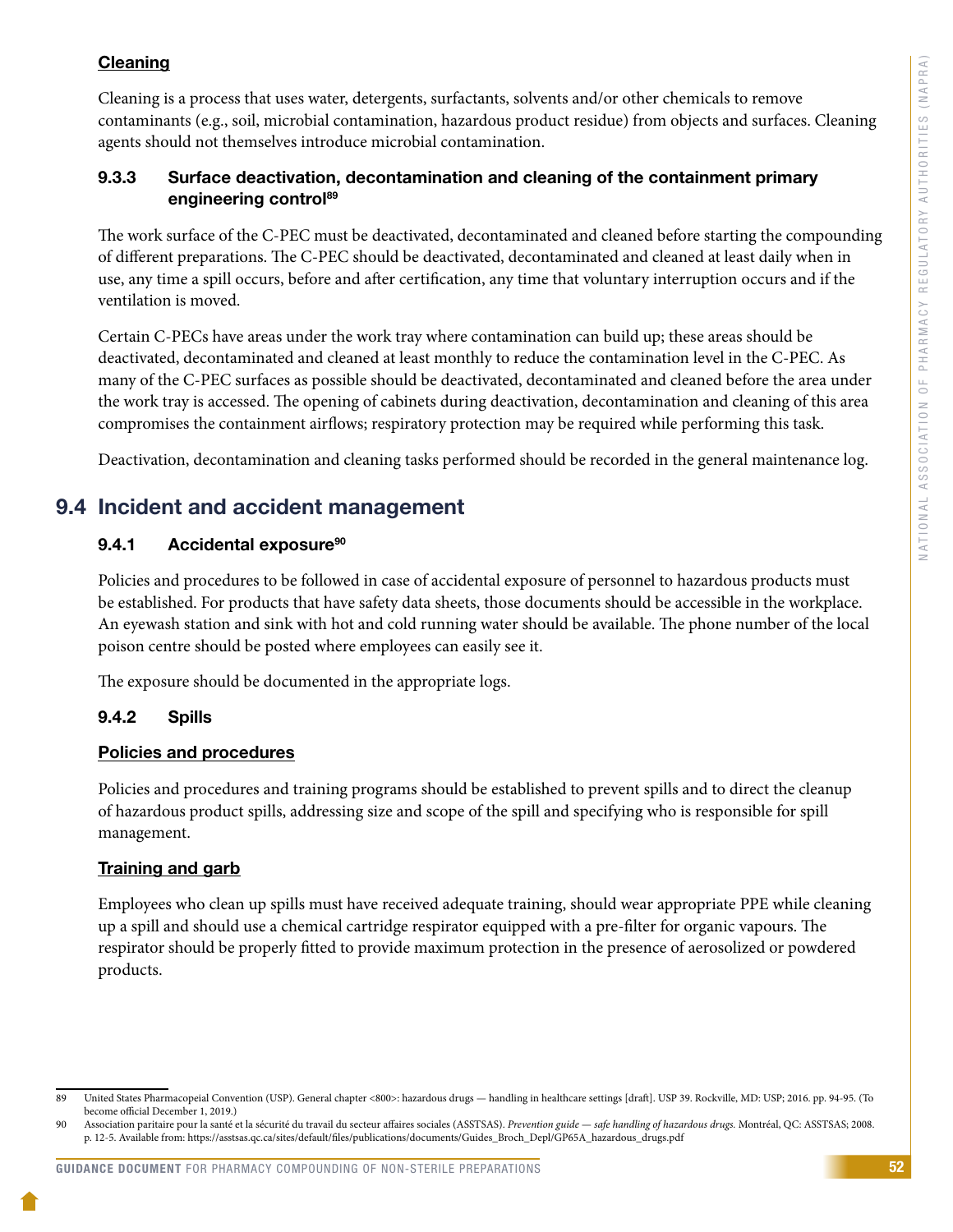### <span id="page-55-0"></span>Spill kits

Spill kits should be available in locations where hazardous products are handled and should be present when transporting hazardous products. The contents of spill kits should be verified regularly and their expiration dates checked. For additional information, please see the *Prevention guide — safe handling of hazardous drugs*91, published by the ASSTSAS, which describes the content and use of spill kits.

#### 9.4.3 Documentation for incidents and accidents

When an incident or accident involving a hazardous compounded non-sterile preparation occurs, the compounding personnel must complete an event report and explanation form. In healthcare facilities or community pharmacies, a form developed or selected by the facility or pharmacy may be used (*see* section 6.11.1 for an example).

Complaints, accidents, incidents and reported side effects should be evaluated to determine their cause, and the necessary steps taken to prevent recurrence. Each organization must have a process for this activity and must maintain a log. Information in the log is used to investigate any deviations and improve processes.

### 9.5 Hazardous waste management (see standard for cross reference)

Procedures for the destruction and/or disposal of pharmaceutical waste should be developed and implemented to ensure that hazardous products are disposed of safely, in compliance with the environmental protection legislation in force in the jurisdiction; and safely stored in inventory, in a location separate from other medications, until they are used or destroyed.

Pharmaceutical products that are expired or otherwise no longer usable are considered pharmaceutical waste.

Hazardous products should be destroyed in accordance with regulations governing such products<sup>92</sup>. A list of hazardous products in use must be available in the pharmacy. The NIOSH list<sup>93</sup> or WHMIS documentation can be used to determine whether a particular product is deemed hazardous in the United States or Canada, respectively. Each pharmacy should customize a list for its own use, as some drugs may be available in one country and not the other, or new drugs may become available after an update of the NIOSH list is published.

Policies and procedures for the management of hazardous waste<sup>94</sup> must be developed and followed. These policies and procedures should comply with local, provincial and federal requirements.

The policies and procedures should include the following provisions:

- All personnel involved in the management of hazardous product waste must receive appropriate training on destruction procedures to ensure their own protection and to prevent contamination of the premises or the environment $95$ .
- All equipment, products and vials used in the compounding of hazardous preparations should be discarded in a hazardous waste container.

#### GUIDANCE DOCUMENT FOR PHARMACY COMPOUNDING OF NON-STERILE PREPARATIONS

<sup>91</sup> Association paritaire pour la santé et la sécurité du travail du secteur affaires sociales (ASSTSAS). *Prevention guide* — *safe handling of hazardous drugs.* Montréal, QC: ASSTSAS; 2008. Available from: https://asstsas.qc.ca/sites/default/files/publications/documents/Guides\_Broch\_Depl/GP65A\_hazardous\_drugs.pdf

<sup>92</sup> American Society of Health-System Pharmacists (ASHP). ASHP guidelines on handling hazardous drugs. *Am J Health Syst Pharm*. 2006;63(12):1172-93.

National Institute for Occupational Safety and Health (NIOSH). *NIOSH list of antineoplastic and other hazardous drugs in healthcare settings*, 2016. Cincinnati, OH: Department of Health and Human Services, Centers for Disease Control and Prevention, NIOSH; 2016. Available from: https://www.cdc.gov/niosh/topics/antineoplastic/pdf/hazardous-drugslist\_2016-161.pdf

<sup>94</sup> Association paritaire pour la santé et la sécurité du travail du secteur affaires sociales (ASSTSAS). *Prevention guide* — *safe handling of hazardous drugs.* Montréal, QC: ASSTSAS; 2008. p. 12-2. Available from: https://asstsas.qc.ca/sites/default/files/publications/documents/Guides\_Broch\_Depl/GP65A\_hazardous\_drugs.pdf

<sup>95</sup> United States Pharmacopeial Convention (USP). General chapter <800>: hazardous drugs — handling in healthcare settings [draft]. USP 39. Rockville, MD: USP; 2016. (To become official December 1, 2019.)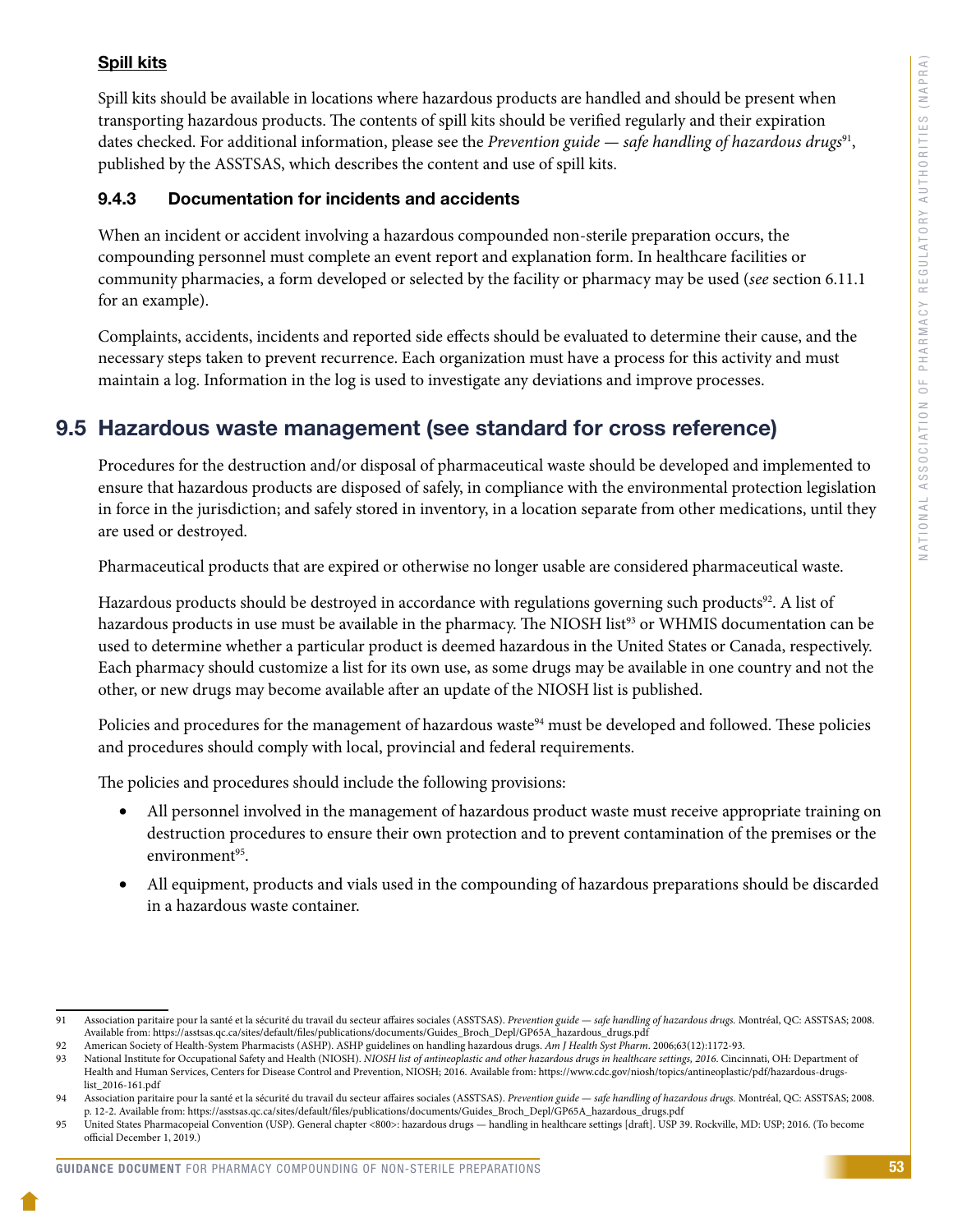- <span id="page-56-0"></span>Hazardous waste containers should be identified with a self-adhesive label marked "Hazardous waste – cytotoxic"96. Containers should be filled to only three-quarters of their capacity97. Once a bin is threequarters full, it should be sealed. Personnel should never attempt to compress the contents of a hazardous waste bin.
- Waste used in the compounding of hazardous preparations should be placed in a hazardous waste container inside the C-PEC or placed in a sealable plastic bag before removal from the C-PEC and then discarded in a hazardous waste container.
- Outer gloves should be removed inside the C-PEC. The gloves should be placed in a hazardous waste container inside the C-PEC or placed in a sealable plastic bag before removal from the C-PEC and then discarded in a hazardous waste container.
- All PPE should be discarded into the hazardous waste container.
- • Bins used for hazardous product waste should comply with local, provincial and federal requirements. These bins should be incinerated and not be sent for decontamination by autoclave and subsequent burial.

### 9.6 Verification of controlled rooms and the containment primary engineering control

### 9.6.1 Certification<sup>98</sup>

The controlled room (the C-SEC) and the C-PEC must be certified

- at least every 6 months;
- • during installation of new equipment or a new controlled area;
- during maintenance or repair of equipment (e.g., repair of C-PEC or ventilation system) or a controlled area (e.g., repair of hole in a wall) that might alter environmental or operational parameters;
- when investigation of a contamination problem or a problem involving non-compliance in the handling of hazardous products requires exclusion of malfunctioning facilities.

The program for monitoring facilities and the C-PEC should include a plan for sampling for hazardous product residue (e.g. wipe sampling).

### 9.6.2 Certificate provided by manufacturer (in factory)

The non-sterile compounding supervisor must retain, for all HEPA filters and for the C-PEC, the manufacturers' certificates issued in the factory.

### 9.6.3 Environmental verification

An environmental verification program must be established to ensure that facilities maintain established specifications and uphold the quality and safety standards set by the industry.

The program should include verification for chemical contamination by hazardous products on surfaces used for receipt, storage, preparation and verification of product and preparations.

The temperature of controlled rooms should be verified and documented at least once a day.

The negative pressure of the controlled room (C-SEC) should be maintained to avoid contamination of adjacent areas. Pressure should be measured continuously, and an alarm system should be in place to immediately advise

<sup>96</sup> Association paritaire pour la santé et la sécurité du travail du secteur affaires sociales (ASSTSAS). *Prevention guide* — *safe handling of hazardous drugs.* Montréal, QC: ASSTSAS; 2008. p. 12-2. Available from: https://asstsas.qc.ca/sites/default/files/publications/documents/Guides\_Broch\_Depl/GP65A\_hazardous\_drugs.pdf

<sup>97</sup> Association paritaire pour la santé et la sécurité du travail du secteur affaires sociales (ASSTSAS). *Prevention guide* — *safe handling of hazardous drugs.* Montréal, QC: ASSTSAS; 2008. p. 12-3. Available from: https://asstsas.qc.ca/sites/default/files/publications/documents/Guides\_Broch\_Depl/GP65A\_hazardous\_drugs.pdf

<sup>98</sup> Association paritaire pour la santé et la sécurité du travail du secteur affaires sociales (ASSTSAS). Prevention guide — safe handling of hazardous drugs. Montréal, QC: ASSTSAS; 2008. p. 7-5. Available from: [https://asstsas.qc.ca/sites/default/files/publications/documents/Guides\\_Broch\\_Depl/GP65A\\_hazardous\\_drugs.pdf](https://asstsas.qc.ca/sites/default/files/publications/documents/Guides_Broch_Depl/GP65A_hazardous_drugs.pdf)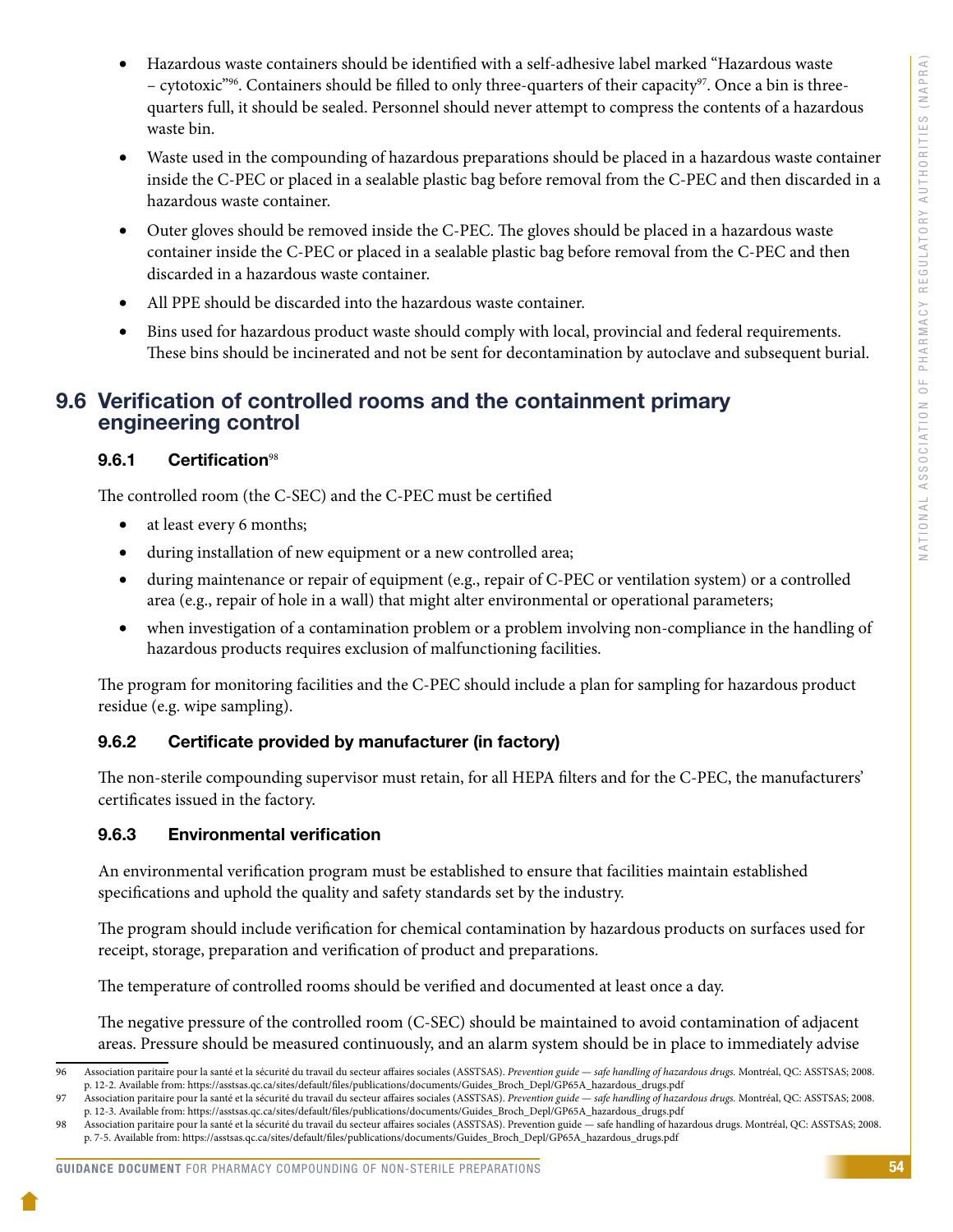<span id="page-57-0"></span>personnel of non-compliance with specifications and to direct that action be taken, if necessary. A procedure should be developed to outline and explain the actions to be taken if the pressure deviates from specifications.

The indicators for proper operation of any device (e.g., BSC) should be monitored every day, and the data should be recorded in the general maintenance log.

#### Hazardous product contamination and wipe sampling

The level of hazardous product contamination should be measured at least once every 6 months, more frequently if there has been a major change in placement of furniture, compounding processes or cleaning practices.

Sampling should be performed at the various sites used for compounding, especially those most likely to be contaminated (e.g., outside the C-PEC, floor surrounding the C-PEC). The sites sampled and the frequency of monitoring should be established on the basis of results obtained with previous monitoring.

A baseline assessment should precede any preventive measure put in place (as described in the ASSTSAS guide<sup>99</sup>), and monitoring should be repeated after implementation of such measures to determine their effectiveness.

Surface contamination by hazardous drugs or hazardous materials, as determined by environmental monitoring, should be recorded in the general maintenance log.

#### 9.6.4 Documentation

All completed documentation concerning aspects of testing controlled rooms, the C-PEC and supporting equipment for hazardous product contamination should be filed and retained with other compounding records, as per requirements of the provincial/territorial pharmacy regulatory authority.

Documents concerning purchase, organization and certification of the C-PEC should be accessible throughout the entire service life of the facility and the C-PEC.

<sup>99</sup> Association paritaire pour la santé et la sécurité du travail du secteur affaires sociales (ASSTSAS). *Prevention guide* — *safe handling of hazardous drugs.* Montréal, QC: ASSTSAS; 2008. Available from: https://asstsas.qc.ca/sites/default/files/publications/documents/Guides\_Broch\_Depl/GP65A\_hazardous\_drugs.pdf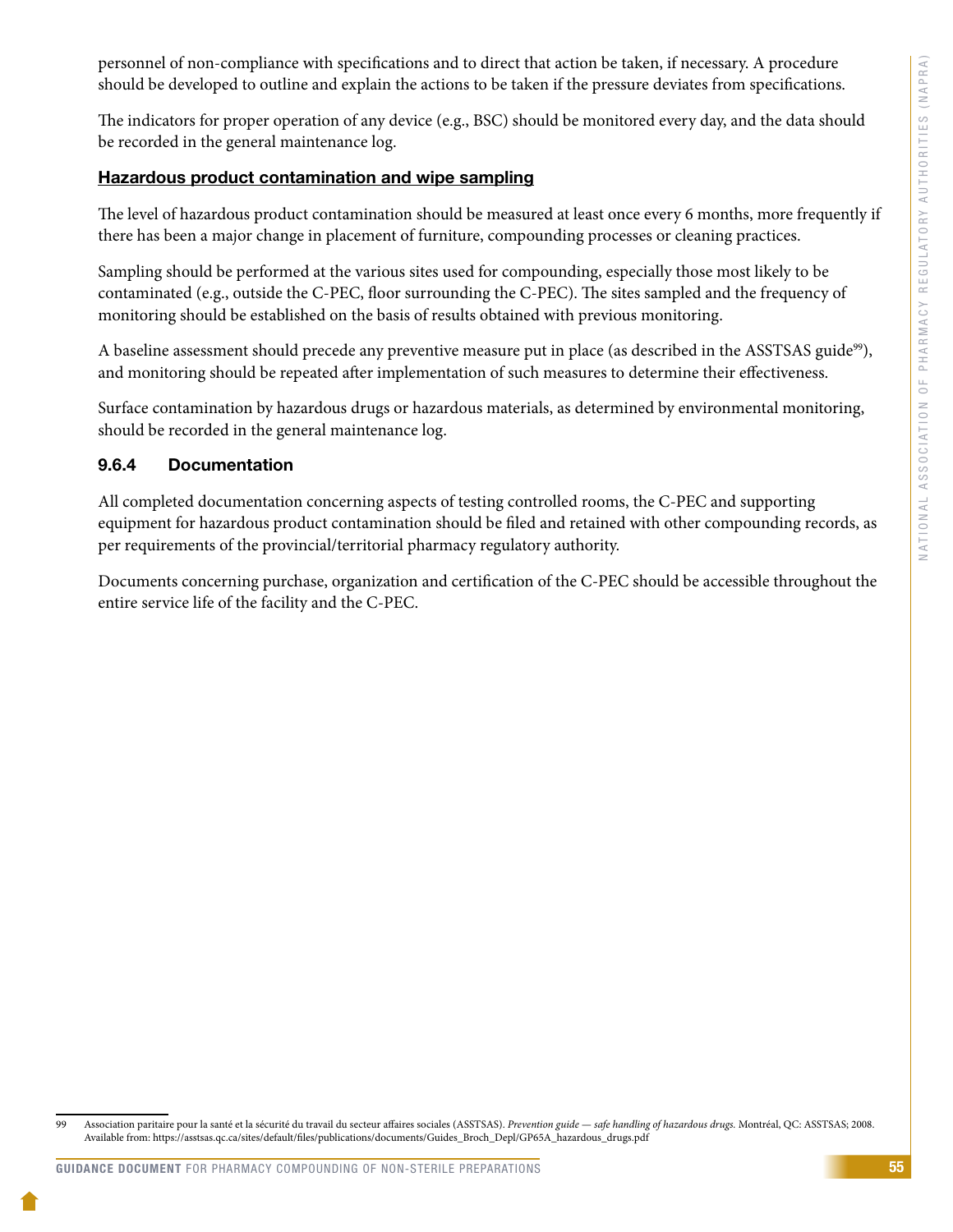# <span id="page-58-0"></span>**0. GLOSSARY OF TERMS (WITH ABBREVIATIONS)<sup>100, 101, 102, 103, 104, 105, 106**</sup>

| <b>Term and/or</b><br>abbreviation                         | <b>Definition</b>                                                                                                                                                                                                                                                                                                                                                                                                                                                       |
|------------------------------------------------------------|-------------------------------------------------------------------------------------------------------------------------------------------------------------------------------------------------------------------------------------------------------------------------------------------------------------------------------------------------------------------------------------------------------------------------------------------------------------------------|
| <b>ACPH</b>                                                | Air changes per hour                                                                                                                                                                                                                                                                                                                                                                                                                                                    |
| Active pharmaceutical<br>ingredient (API)                  | Any substance or mixture of substances intended to be used in the compounding or<br>manufacturing of a drug (medicinal) product that, when used in this manner, becomes<br>an active ingredient of the drug product, where the drug product so created has<br>pharmacological activity in the diagnosis, cure, mitigation, treatment or prevention of<br>disease or acts to affect the structure and function of the body. (see also inactive ingredient<br>excipitent) |
| <b>ASSTSAS</b>                                             | Association paritaire pour la santé et la sécruité du travail du secteur affaires sociales, a<br>joint sector-based association dedicated to occupational health and safety in the health and<br>social services sector in the province of Quebec.                                                                                                                                                                                                                      |
| <b>ASTM</b>                                                | American Society for Testing and Materials; now known as ASTM International                                                                                                                                                                                                                                                                                                                                                                                             |
| Beyond-use date<br>(BUD)                                   | Date after which a compounded preparation shall not be used; determined from the date<br>when the preparation is compounded.                                                                                                                                                                                                                                                                                                                                            |
| <b>Biological safety</b><br>cabinet (BSC)                  | Laminar airflow workbench that is ventilated to protect personnel, hazardous compounded<br>preparations and the immediate environment. The open front of a BSC has the following<br>features:                                                                                                                                                                                                                                                                           |
|                                                            | air intake, to protect compounding personnel from hazardous preparations;                                                                                                                                                                                                                                                                                                                                                                                               |
|                                                            | descending air curtain filtered with a high-efficiency particulate air filter, to protect the<br>hazardous product;                                                                                                                                                                                                                                                                                                                                                     |
|                                                            | air evacuation system equipped with high-efficiency particulate air filters for<br>environmental protection.                                                                                                                                                                                                                                                                                                                                                            |
| Biomedical<br>refrigerator                                 | Refrigerator designed to refrigerate biological and medical products and drugs. Such<br>refrigerators often come with an integrated temperature control system and an alarm<br>system.                                                                                                                                                                                                                                                                                  |
| <b>CACI</b>                                                | Compounding aseptic containment isolator                                                                                                                                                                                                                                                                                                                                                                                                                                |
| Competencies                                               | Significant job-related knowledge, skills, abilities, attitudes and judgments required for<br>competent performance of duties by members of a profession.                                                                                                                                                                                                                                                                                                               |
| Containment primary<br>engineering control<br>$(C-PEC)$    | A ventilated device designed to minimize exposure of personnel and the environment to<br>hazardous products when such products are being handled directly.                                                                                                                                                                                                                                                                                                              |
|                                                            | For hazardous non-sterile compounding, containment primary engineering controls include<br>biological safety cabinets (BSCs).                                                                                                                                                                                                                                                                                                                                           |
| Containment<br>secondary<br>engineering control<br>(C-SEC) | The room in which the C-PEC is placed.                                                                                                                                                                                                                                                                                                                                                                                                                                  |
| Containment system                                         | Arrangement of equipment to contain the particles of hazardous products in the chosen<br>space.                                                                                                                                                                                                                                                                                                                                                                         |

<sup>100</sup> Health Canada, Health Products and Food Branch Inspectorate. *Policy on manufacturing and compounding drug products in Canada (POL-0051)*. Ottawa, ON: Health Canada; 2009. Available from: http://www.hc-sc.gc.ca/dhp-mps/compli-conform/gmp-bpf/docs/pol\_0051-eng.php

<sup>101</sup> Bussières JF. *Législation et système de soins : recueil de textes choisi et commentés*. 5th edition. JF Bussières; 2009. p. 171.

<sup>102</sup> United States Pharmacopeial Convention (USP). General chapters 795, 797, 800, 1072. USP 39. Rockville, MD: USP; 2016.

<sup>103</sup> Commission de la santé et de la sécurité du travail (CSST). *Material safety data sheet user's guide.* Québec, QC: CSST; 2010.

<sup>104</sup> Association paritaire pour la santé et la sécurité du travail du secteur affaires sociales (ASSTSAS). *Prevention guide* — *safe handling of hazardous drugs.* Montréal, QC: ASSTSAS; 2008. Available from: https://asstsas.qc.ca/sites/default/files/publications/documents/Guides\_Broch\_Depl/GP65A\_hazardous\_drugs.pdf

<sup>105</sup> National Institute for Occupational Safety and Health (NIOSH). *NIOSH list of antineoplastic and other hazardous drugs in healthcare settings*, 2016. Cincinnati, OH: Department of Health and Human Services, Centers for Disease Control and Prevention, NIOSH; 2016. Available from: https://www.cdc.gov/niosh/topics/antineoplastic/pdf/hazardous-drugslist\_2016-161.pdf

<sup>106</sup> Canadian Nurses Association (CNA). *Joint position statement: promoting continuing competence for registered nurses.* Ottawa, ON: CNA; 2004. Available from: [https://cna-aiic.ca/~/](https://cna-aiic.ca/~/media/cna/page-content/pdf-en/promoting-continuing-competence-for-registered-nurses_position-statement.pdf?la=en) [media/cna/page-content/pdf-en/promoting-continuing-competence-for-registered-nurses\\_position-statement.pdf?la=en](https://cna-aiic.ca/~/media/cna/page-content/pdf-en/promoting-continuing-competence-for-registered-nurses_position-statement.pdf?la=en)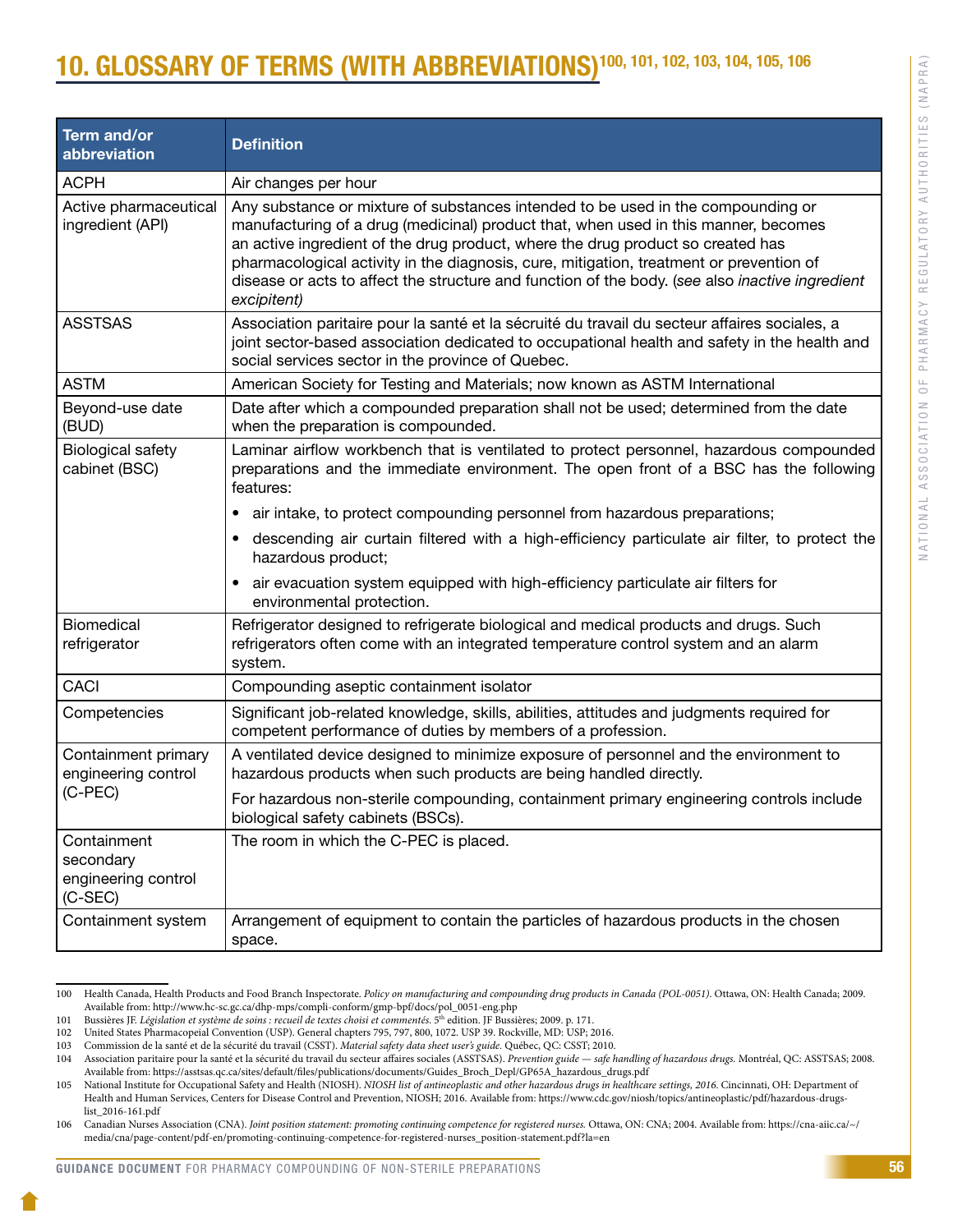| Deactivation                           | Treatment of a hazardous product to create a less hazardous agent. One method is chemical<br>deactivation.                                                                                                                                                                                                                                                                                                                                                                                                                                      |
|----------------------------------------|-------------------------------------------------------------------------------------------------------------------------------------------------------------------------------------------------------------------------------------------------------------------------------------------------------------------------------------------------------------------------------------------------------------------------------------------------------------------------------------------------------------------------------------------------|
| Decontamination                        | Transfer of a hazardous product contaminant from a fixed surface (e.g., counter, bag of<br>solution) to a disposable surface (e.g., wipe, cloth). The wipe or cloth is then contained and<br>discarded as hazardous waste.                                                                                                                                                                                                                                                                                                                      |
| <b>DIN</b>                             | Drug Identification Number                                                                                                                                                                                                                                                                                                                                                                                                                                                                                                                      |
| Hazardous drug                         | A drug for which research on humans or animals has shown that any exposure to the<br>substance has the potential to cause cancer, leads to a developmental or reproductive toxic<br>effect, or damage organs.                                                                                                                                                                                                                                                                                                                                   |
| Hazardous material                     | A material that, because of its properties, constitutes a danger to an employee's health,<br>safety or physical integrity. Hazardous materials are dangerous products regulated by a<br>workplace hazardous material information system; as such, they are considered "controlled"<br>products under the Hazardous Products Regulations.                                                                                                                                                                                                        |
| Hazardous product                      | A substance that entails risks for the worker because of its effects. For the purposes of<br>this Guidance Document and the accompanying Model Standards, the term "hazardous<br>product" refers to both hazardous drugs and hazardous materials, depending on the<br>situation.                                                                                                                                                                                                                                                                |
| <b>HEPA</b>                            | High-efficiency particulate air                                                                                                                                                                                                                                                                                                                                                                                                                                                                                                                 |
| Inactive ingredient<br>excipient       | Ingredient that is necessary to compound a preparation but that is not intended or expected<br>to cause a pharmacological response in humans or animals if administered alone in the<br>amount or concentration contained in a single dose of the compounded preparation.                                                                                                                                                                                                                                                                       |
| <b>NIOSH</b>                           | National Institute for Occupational Safety and Health (US)                                                                                                                                                                                                                                                                                                                                                                                                                                                                                      |
| Non-regulated<br>pharmacy personnel    | A person who is employed in a pharmacy to assist the pharmacist or pharmacy technician.                                                                                                                                                                                                                                                                                                                                                                                                                                                         |
| Personal protective<br>equipment (PPE) | All garb and accessories, such as mask, gloves, gown and safety goggles, that protect<br>the non-sterile preparation and the worker. It enables compliance with the expected<br>specifications of a controlled environment and protects the worker from exposure to<br>physical or chemical risks.                                                                                                                                                                                                                                              |
| Pharmacist                             | A person who is registered by a pharmacy regulatory authority in Canada to practise as a<br>pharmacist.                                                                                                                                                                                                                                                                                                                                                                                                                                         |
| Pharmacy technician                    | A person who is registered or authorized by a pharmacy regulatory authority in Canada to<br>practise as a pharmacy technician.                                                                                                                                                                                                                                                                                                                                                                                                                  |
| Purified water                         | Used as an excipient in the production of non-parenteral preparations and in other<br>pharmaceutical applications, such as cleaning of certain equipment. Purified water must<br>meet the requirements for ionic and organic chemical purity and must be protected from<br>microbial contamination. The source water may be purified by deionization, distillation, ion<br>exchange, reserves osmosis, filtration or other suitable purification procedures. Distilled<br>water is a form of purified water. (see USP monograph) <sup>107</sup> |
| Safety data sheet                      | Formerly known as a material safety data sheet, the safety data sheet is a summary<br>document providing information about the hazards of a product and advice about safety<br>precautions. It is usually written by the manufacturer or supplier of the product. In some<br>circumstances, an employer may be required to prepare a safety data sheet (e.g., when the<br>product is produced and used exclusively in that workplace).                                                                                                          |
|                                        | The safety data sheet provides more detailed hazard information about the product than the<br>label. It tells users what the hazards of the product are, how to use the product safely, what<br>to expect if the recommendations are not followed, how to recognize symptoms of exposure<br>and what to do if emergencies occur.                                                                                                                                                                                                                |
| <b>WHMIS</b>                           | Workplace Hazardous Materials Information System                                                                                                                                                                                                                                                                                                                                                                                                                                                                                                |

GUIDANCE DOCUMENT FOR PHARMACY COMPOUNDING OF NON-STERILE PREPARATIONS

<sup>107</sup> United States Pharmacopeial Convention (USP). General chapter <1231>: water for pharmaceutical purposes. In: *USP compounding compendium.* Rockville, MD: USP; 2016. pp. 456- 482.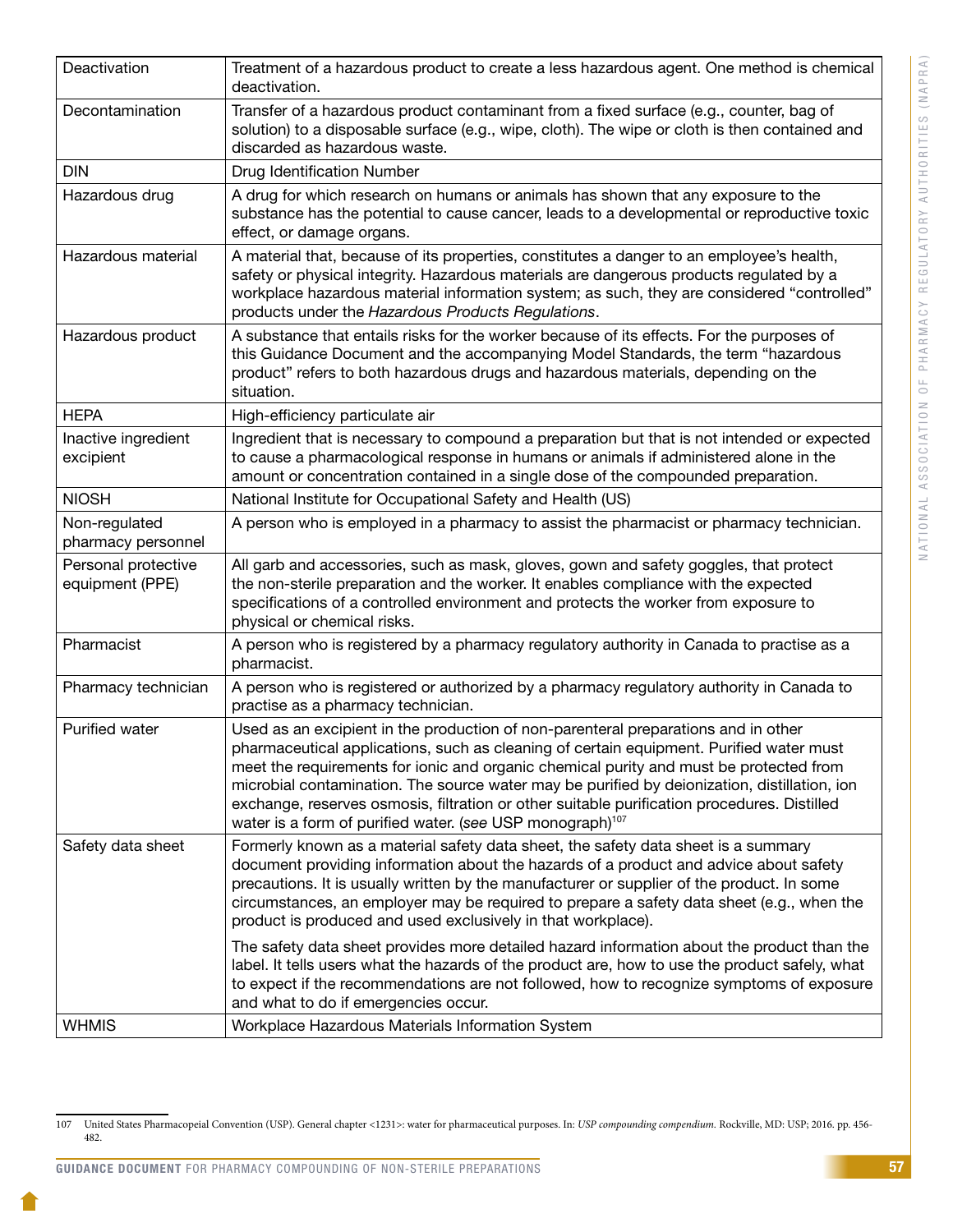# <span id="page-60-0"></span>11. LIST OF DIAGRAMS, TABLES, CHECKLIST AND TEMPLAT

- Diagram 1 Decision algorithm for risk assessment
- Diagram 2 Receiving, unpacking and storing hazardous products
- Table 1 Knowledge, skills and abilities of compounding personnel
- Table 2 Knowledge required for cleaning personnel
- Table 3 Examples of policies and procedures
- Table 4 Beyond-use date (BUD) by type of formulation
- Table 5 Temperatures for different types of storage
- Table 6 Example of components of a quality assurance program
- Table 7 Summary of requirements for compounded non-sterile preparations
- Table 8 Required conditions for a hazardous products storage area
- Checklist 1 Skills assessment checklist for compounding process
- Template 1 Template for developing a procedure
- Template 2 Template for a Master Formulation Record
- Template 3 Example of a template for incident/accident reporting and follow-up form

MONITORING FREQUENCY: MONITORING METHOD: REVIEW FREQUENCY: RESPONSIBILITY: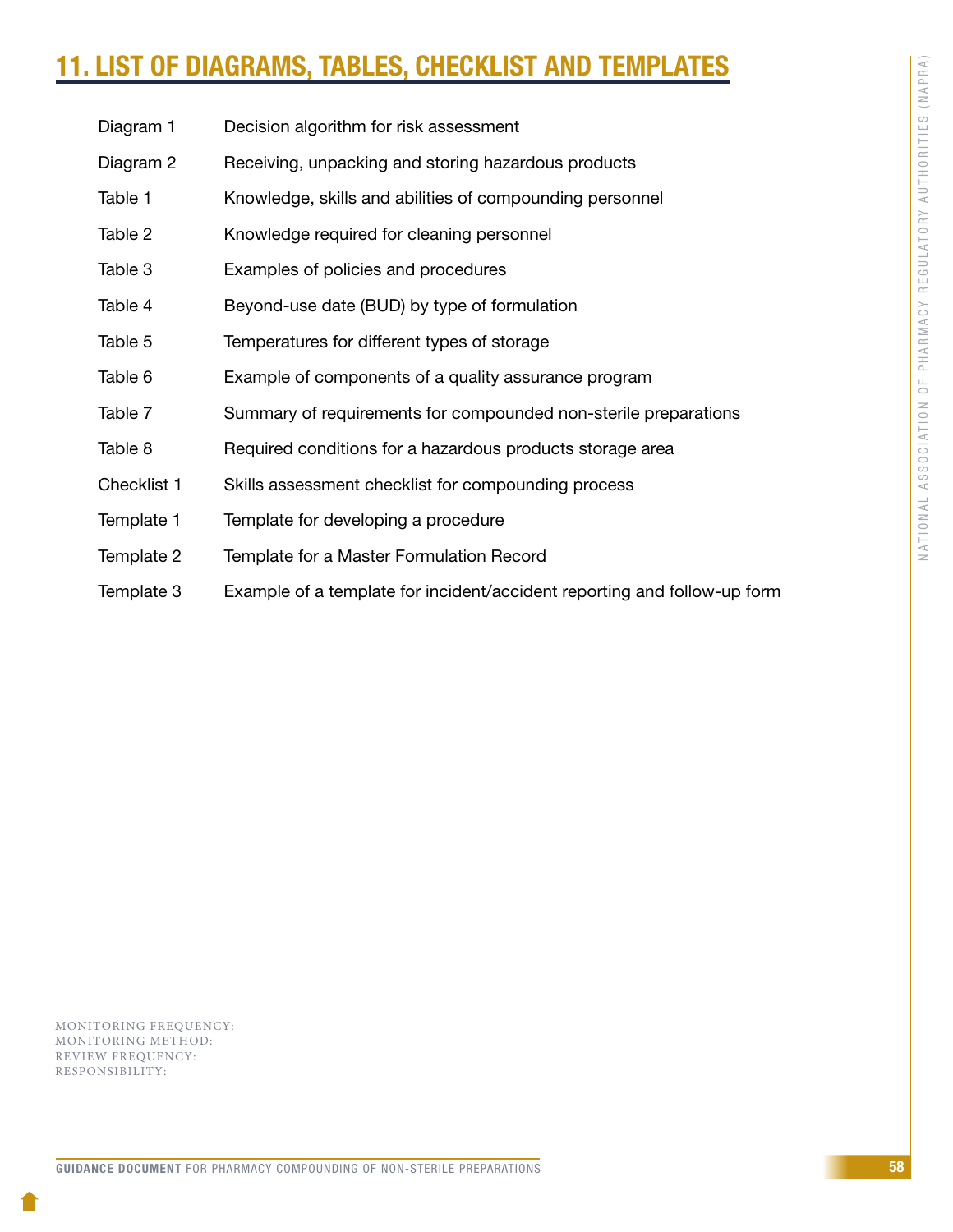# <span id="page-61-0"></span>12. BIBLIOGRAPHY

*Note to readers:* Many, but not all, references cited in this Guidance Document reflect the references appearing in the source document, "Préparations magistrales non stériles en pharmacie – Norme 2012.01," published by the Ordre des pharmaciens du Québec, 2012. Where possible, certain details have been verified against the source documents. URLs for online documents are current as of November 23, 2017.

American Society of Health-System Pharmacists (ASHP). ASHP guidelines on handling hazardous drugs. *Am J Health Syst Pharm*. 2006;63(12):1172-91.

Association paritaire pour la santé et la sécurité du travail du secteur affaires sociales (ASSTSAS). *Prevention guide safe handling of hazardous drugs.* Montréal, QC: ASSTSAS; 2008. Available from: [https://asstsas.qc.ca/sites/default/files/](https://asstsas.qc.ca/sites/default/files/publications/documents/Guides_Broch_Depl/GP65A_hazardous_drugs.pdf) [publications/documents/Guides\\_Broch\\_Depl/GP65A\\_hazardous\\_drugs.pdf](https://asstsas.qc.ca/sites/default/files/publications/documents/Guides_Broch_Depl/GP65A_hazardous_drugs.pdf)

Buchanan EC, Schneider PJ. *Compounding sterile preparations.* 3rd ed. Bethesda, MD: American Society of Health-System Pharmacists; 2009.

Bussières JF. *Législation et système de soins : recueil de textes choisi et commentés.* 5th edition. JF Bussières; 2009.

Canadian Centre for Occupational Health and Safety (CCOHS). *WHMIS 2015 - Hazard classes and categories.* Hamilton, ON: CCOSH; 2015. [Last modified June 17, 2016.] Available from: [http://www.ccohs.ca/oshanswers/chemicals/whmis\\_](http://www.ccohs.ca/oshanswers/chemicals/whmis_ghs/hazard_classes.html) [ghs/hazard\\_classes.html](http://www.ccohs.ca/oshanswers/chemicals/whmis_ghs/hazard_classes.html)

Canadian Nurses Association (CNA). *Joint position statement: promoting continuing competence for registered nurses.* Ottawa, ON: CNA; 2004. Available from: https://cna-aiic.ca/~/media/cna/page-content/pdf-en/promoting-continuingcompetence-for-registered-nurses\_position-statement.pdf?la=en

Canadian Society of Hospital Pharmacists (CSHP). *Compounding: guidelines for pharmacies.* Ottawa, ON: CSHP; 2014. Available from: https://www.cshp.ca/compounding-guidelines-pharmacies

Canadian Veterinary Medical Association (CVMA). *Guidelines for the legitimate use of compounded drugs in veterinary practice.* Ottawa, ON: CVMA; 2006.

Commission de la santé et de la sécurité du travail (CSST). *Material safety data sheet user's guide.* Québec, QC: CSST; 2010.

Government of Canada. *Hazardous Products Act* (R.S.C., 1985, c. H-3). Available from: [http://laws-lois.justice.gc.ca/eng/](http://laws-lois.justice.gc.ca/eng/acts/H-3/) [acts/H-3/](http://laws-lois.justice.gc.ca/eng/acts/H-3/)

Government of Canada. *Hazardous Products Regulations* (SOR-2015-17), 2015*.* Available from: [http://laws-lois.justice.](http://laws-lois.justice.gc.ca/eng/regulations/SOR-2015-17/index.html) [gc.ca/eng/regulations/SOR-2015-17/index.html](http://laws-lois.justice.gc.ca/eng/regulations/SOR-2015-17/index.html)

Government of Canada. *Transportation of Dangerous Goods Act,* (S.C. 1992, c. 34), 1992. Available from: [http://laws-lois.](http://laws-lois.justice.gc.ca/eng/acts/T-19.01/page-1.html) [justice.gc.ca/eng/acts/T-19.01/page-1.html](http://laws-lois.justice.gc.ca/eng/acts/T-19.01/page-1.html)

Government of Canada. *Transportation of Dangerous Goods Regulations*. Available from: [http://www.tc.gc.ca/eng/tdg/](http://www.tc.gc.ca/eng/tdg/clear-tofc-211.htm) [clear-tofc-211.htm](http://www.tc.gc.ca/eng/tdg/clear-tofc-211.htm)

Health Canada, Health Products and Food Branch Inspectorate. *Policy on manufacturing and compounding drug products in Canada (POL-0051)*. Ottawa, ON: Health Canada; 2009. Available from: http://www.hc-sc.gc.ca/dhp-mps/compliconform/gmp-bpf/docs/pol\_0051-eng.php

Health Canada. *Workplace Hazardous Materials Information System (WHMIS)*. Ottawa, ON: Health Canada; 2016. Available from: http://www.hc-sc.gc.ca/ewh-semt/occup-travail/whmis-simdut/index-eng.php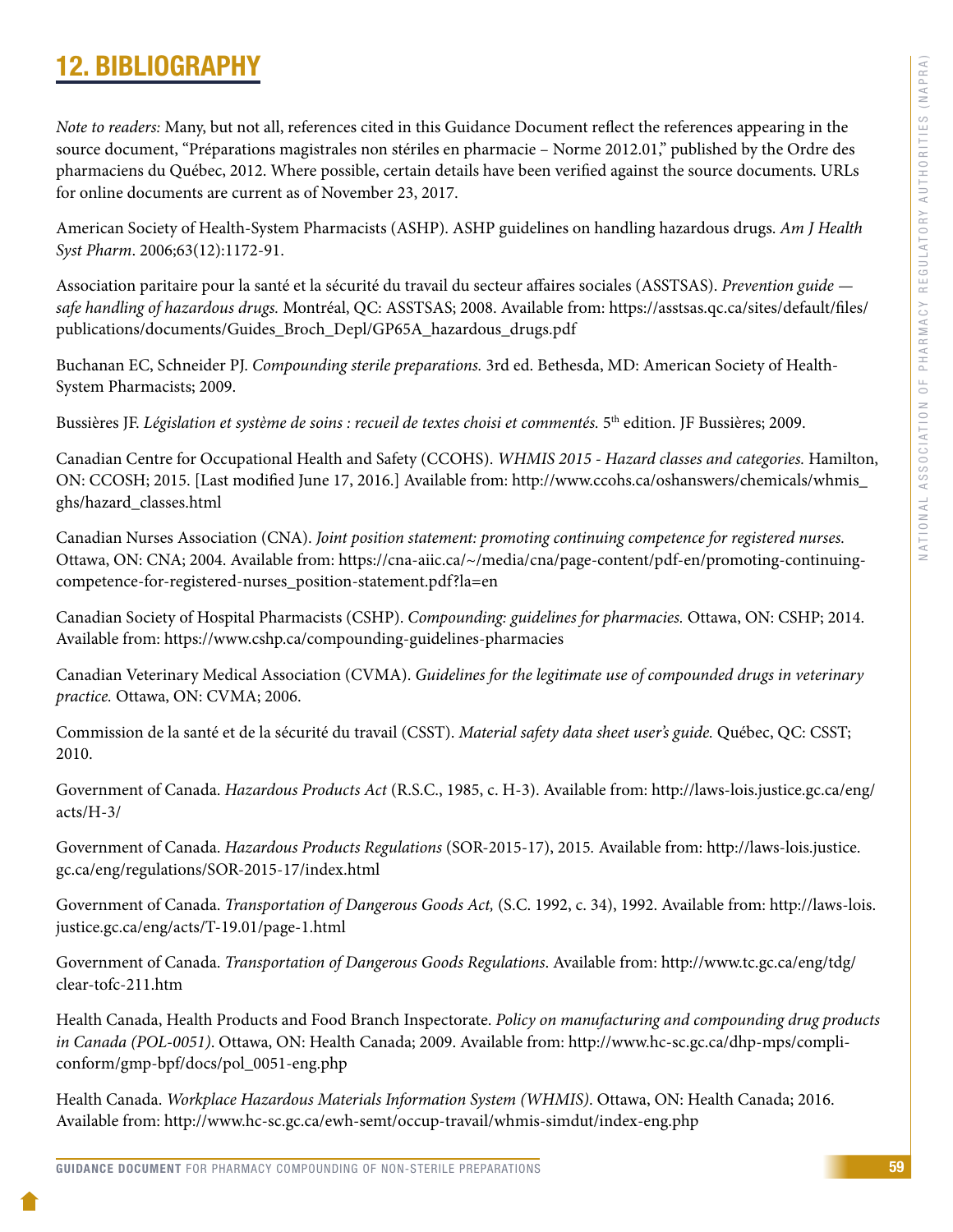Institute for Safe Medication Practices Canada (ISMP Canada). Death due to pharmacy compounding error reinforces need for safety focus. *ISMP Canada Safety Bulletin*. 2017; 17(5): 1-5. Available from: [https://www.ismp-canada.org/](https://www.ismp-canada.org/download/safetyBulletins/2017/ISMPCSB2017-05-Tryptophan.pdf) [download/safetyBulletins/2017/ISMPCSB2017-05-Tryptophan.pdf](https://www.ismp-canada.org/download/safetyBulletins/2017/ISMPCSB2017-05-Tryptophan.pdf) 

McElhiney, LF. Preparing nonsterile and sterile hazardous compounds in an institutional setting. *Int J Pharm Compound.* 2009;13(4):300-10.

National Association of Pharmacy Regulatory Authorities (NAPRA). *Model standards for pharmacy compounding of hazardous sterile preparations*. Ottawa, ON: NAPRA; 2016. Available from: [http://napra.ca/general-practice-resources/](http://napra.ca/general-practice-resources/model-standards-pharmacy-compounding-hazardous-sterile-preparations) [model-standards-pharmacy-compounding-hazardous-sterile-preparations](http://napra.ca/general-practice-resources/model-standards-pharmacy-compounding-hazardous-sterile-preparations) 

National Association of Pharmacy Regulatory Authorities (NAPRA). *Model standards for pharmacy compounding of non-hazardous sterile preparations.* Ottawa, ON: NAPRA; 2015. Available from: [http://napra.ca/general-practice](http://napra.ca/general-practice-resources/model-standards-pharmacy-compounding-non-hazardous-sterile-preparations)[resources/model-standards-pharmacy-compounding-non-hazardous-sterile-preparations](http://napra.ca/general-practice-resources/model-standards-pharmacy-compounding-non-hazardous-sterile-preparations)

National Association of Pharmacy Regulatory Authorities (NAPRA). *Model standards of practice for Canadian pharmacists.* Ottawa, ON: NAPRA; 2009. Available from: http://napra.ca/pharmacists/model-standards-practicecanadian-pharmacists

National Association of Pharmacy Regulatory Authorities (NAPRA). *Model standards of practice for Canadian pharmacy technicians.* Ottawa, ON: NAPRA; 2011. Available from: http://napra.ca/pharmacy-technicians/model-standardspractice-canadian-pharmacy-technicians

National Institute for Occupational Safety and Health (NIOSH). *NIOSH list of antineoplastic and other hazardous drugs in healthcare settings, 2016*. Cincinnati, OH: Department of Health and Human Services, Centers for Disease Control and Prevention, NIOSH; 2016. Available from: https://www.cdc.gov/niosh/topics/antineoplastic/pdf/hazardous-drugslist\_2016-161.pdf

Occupational Safety and Health Administration (OSHA). Section VI, chapter 2: controlling occupational exposure to hazardous drugs. In: *OSHA technical manual*. Washington, DC: United States Department of Labor, Occupational Health and Safety Administration; 1999. Available from: https://www.osha.gov/dts/osta/otm/otm\_vi/otm\_vi\_2.html

Ordre des pharmaciens du Québec (OPQ). *Préparations magistrales non stériles en pharmacie – Norme 2012.01*. Montréal, QC: OPQ; 2012. Available from: www.opq.org

*PIC/S guide to good practices for the preparation of medicinal products in healthcare establishments*. Geneva, Switzerland: Pharmaceutical Inspection Convention, Pharmaceutical Inspection Co-operation Scheme; March 1, 2014. Available from: www.picscheme.org

Pharmacy Compounding Accreditation Board (PCAB). Standard 1.40: standard operating procedures compliance indicators. In: *PCAB accreditation manual.* Washington, DC: PCAB; 2011.

Public Health Agency of Canada (PHAC). *Infectious disease control and prevention: hand hygiene practices in healthcare settings.* Ottawa, ON: PHAC; 2012. Available from: http://publications.gc.ca/collections/collection\_2012/aspc-phac/ HP40-74-2012-eng.pdf

United States Pharmacopeial Convention (USP). General chapter <659>: packaging and storage requirements. In: *USP compounding compendium*. Rockville, MD: USP; 2016.

United States Pharmacopeial Convention (USP). General chapter <795>: pharmaceutical compounding — nonsterile preparations. In: *USP compounding compendium*. Rockville, MD: USP; 2016.

United States Pharmacopeial Convention (USP). General chapter <797>: pharmaceutical compounding — sterile preparations. In: *USP compounding compendium*. Rockville, MD: USP; 2016.